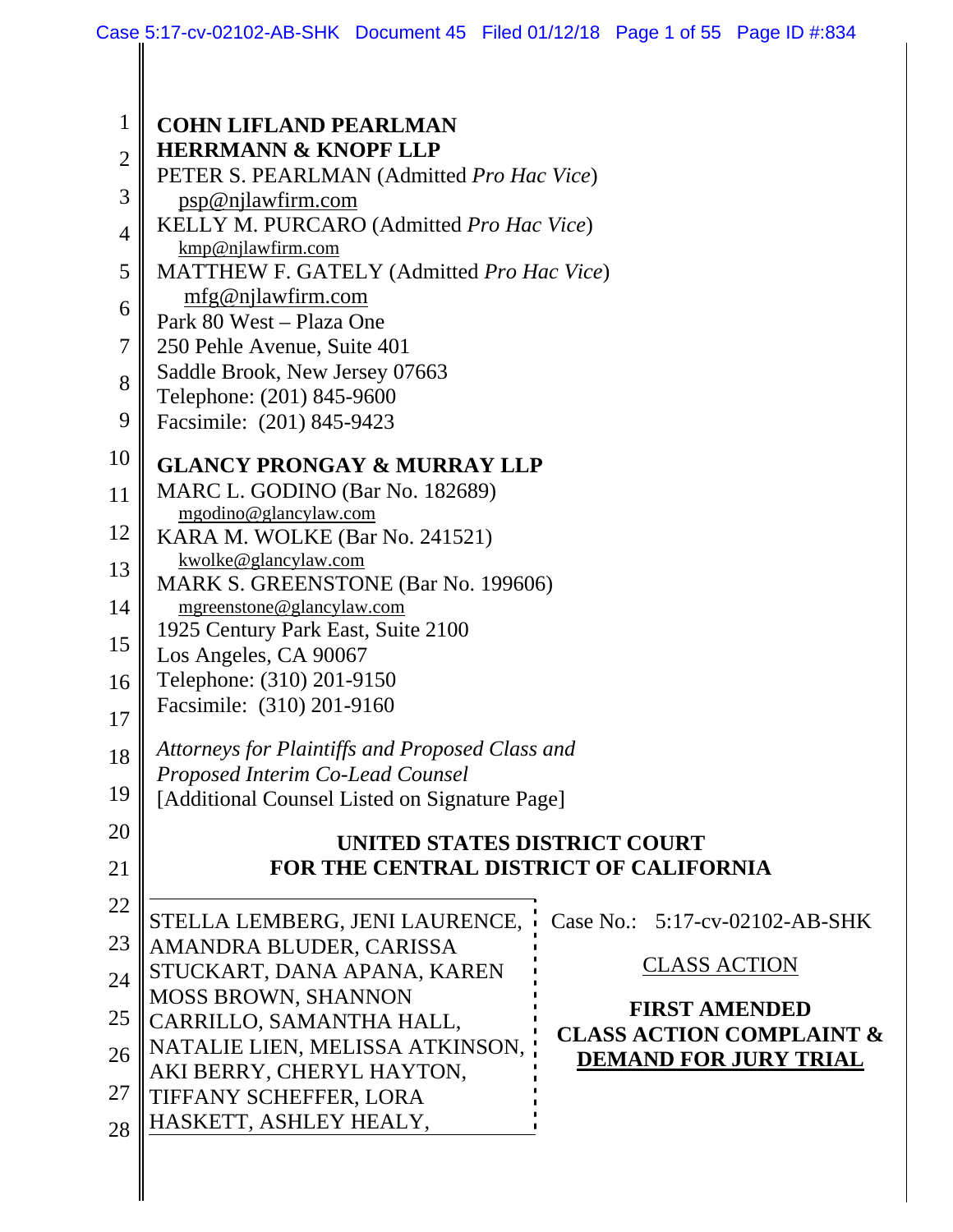| 1                           | JOCELYN BURKE-CRAIG, BRITTANY                                                |  |
|-----------------------------|------------------------------------------------------------------------------|--|
| $\mathcal{D}_{\mathcal{L}}$ | <b>BIANCHI, KERRY TIGHE-</b>                                                 |  |
|                             | SCHWEGLER, JINI PATTON, LAURA                                                |  |
| 3                           | ROCKE, STEPHENIE MCGURN, AND                                                 |  |
| $\boldsymbol{\Lambda}$      | PEGGY JOHNSON, ON BEHALF OF                                                  |  |
|                             | THEMSELVES AND ALL OTHERS                                                    |  |
| 5                           | SIMILARLY SITUATED,                                                          |  |
| 6                           |                                                                              |  |
| 7                           | <i>Plaintiffs,</i>                                                           |  |
|                             | VS.                                                                          |  |
| 8                           |                                                                              |  |
| $\overline{Q}$              | LULAROE, LLC D/B/A LULAROE, A                                                |  |
|                             | CALIFORNIA LIMITED LIABILITY                                                 |  |
| 10                          | COMPANY; LLR, INC., A WYOMING                                                |  |
| 11                          | <b>CORPORATION; MARK STIDHAM;</b>                                            |  |
|                             | DEANNE BRADY A/K/A DEANNE                                                    |  |
| 12                          | STIDHAM; AND DOES 1-10,                                                      |  |
| 13                          | <b>INCLUSIVE,</b>                                                            |  |
| 14                          | Defendants.                                                                  |  |
| 15                          |                                                                              |  |
|                             | <b>CLASS ACTION COMPLAINT</b>                                                |  |
| 16                          | Plaintiffs, Stella Lemberg, Jeni Laurence, Amandra Bluder, Carissa Stuckart, |  |
| 17                          | Dana Anana, Karen Moss Brown, Shannon Carrillo, Samantha Hall, Natalie Lien  |  |

18 19 20 21 22 23 24 25 26 27 28 Brown, Shannon Carrillo, Samantha Hall, Natalie Lien, Melissa Atkinson, Aki Berry, Cheryl Hayton, Tiffany Scheffer, Lora Haskett, Ashley Healy, Jocelyn Burke-Craig, Brittany Bianchi, Kerry Tighe-Schwegler, Jini Patton, Laura Rocke, Stephenie McGurn, and Peggy Johnson ("Plaintiffs"), by and through their attorneys, bring this action on behalf of themselves and a proposed class of all others similarly situation (the "Class") against LuLaRoe, LLC d/b/a LuLaRoe, LLR, Inc., Mark Stidham, Deanne Brady a/k/a Deanne Stidham, and DOES 1-10, inclusive (collectively, the "Defendants") for their operation of the LuLaRoe enterprise ("LuLaRoe"). Plaintiffs make the following allegations upon information and belief (except those allegations as to the Plaintiffs or their attorneys, which are based on personal knowledge) based upon an investigation that is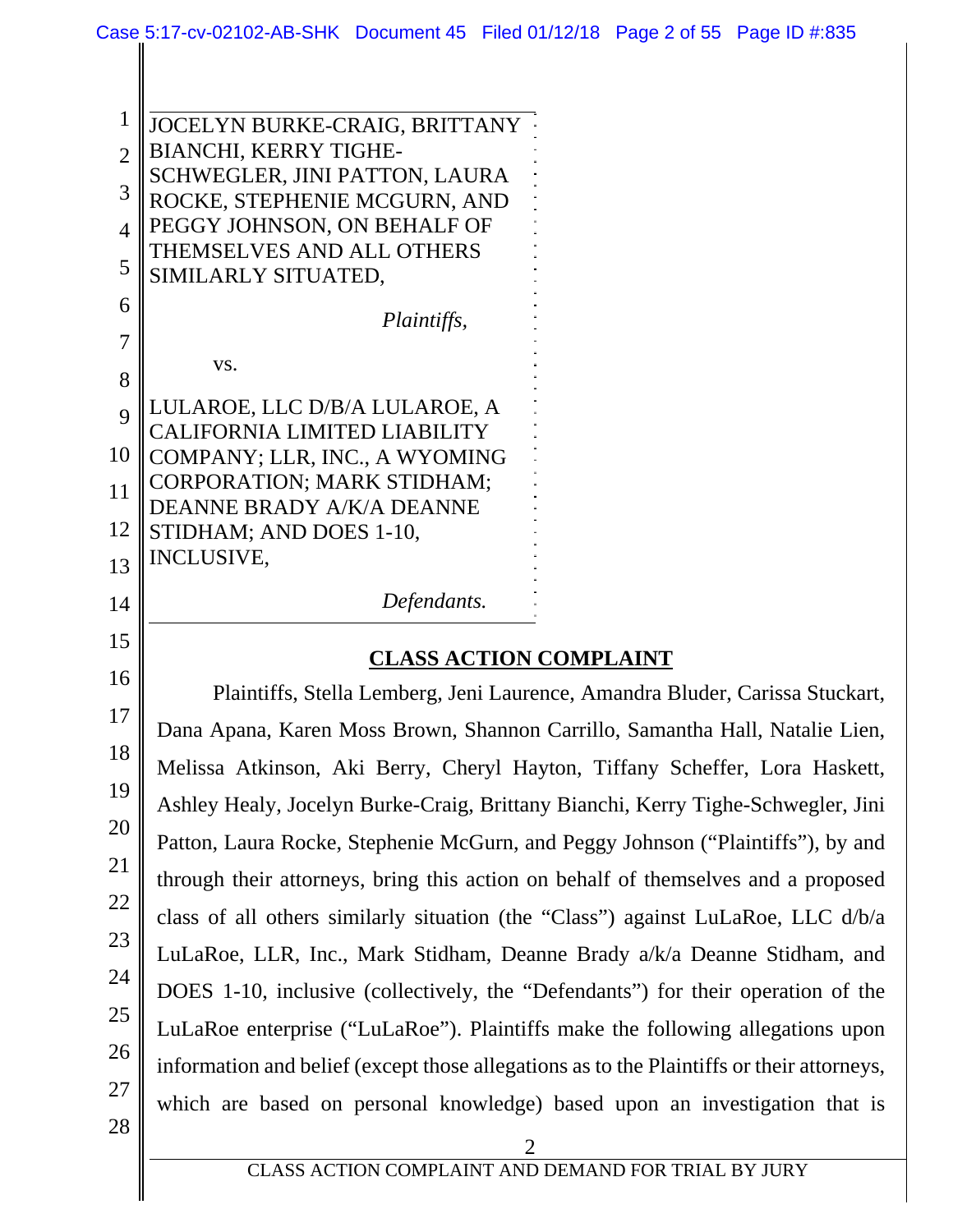reasonable under the circumstances, which allegations are likely to have evidentiary support after a reasonable opportunity for further investigation and/or discovery.

## **I. NATURE OF THE CASE**

1. This case arises out of an unlawful, fraudulent pyramid scheme, which has generated over \$1 billion in revenue to Defendants since 2013.

7 8 9 10 2. As set forth in greater detail below, LuLaRoe markets and sells a variety of clothing items, such as leggings, shirts, and dresses, to a nationwide network of approximately 80,000 individuals known as "Consultants" who then attempt to sell LuLaRoe products to end-user consumers.

3. In a pyramid scheme, participants pay money into the enterprise for the right to receive compensation from the enterprise running the scheme which is primarily based on bringing new participants into the scheme. Each participant's money is used to pay others in the scheme, as well as the promoter of the scheme. Thus, the more recruits a participant has under her, the closer to the top of the pyramid she is, which increases her ability to make more money. Because there is little or no money flowing into the scheme from non-participants (*i.e.*, actual enduser retail customers), and since payments by lower level participants ("downlines") are shared up the line with sponsoring participants ("uplines"), those at the top of the pyramid get a disproportionate share of the money and those at the bottom of the pyramid are doomed to lose most, if not all, of their money.

22 23 24 25 26 27 4. In this case, to make matters worse for Consultants on the losing end of the pyramid (the bottom of the structure), and to ensure that the Defendants financially benefit at the expense of the "downline" participants, Defendants failed to honor their numerous promises to refund Consultants their inventory expenditures. Defendants' deceptive practices with respect to their inventory buyback policy and reimbursements, as explained further below, have left and continue to leave Consultants in grave financial situations.

28

1

2

3

4

5

6

11

12

13

14

15

16

17

18

19

20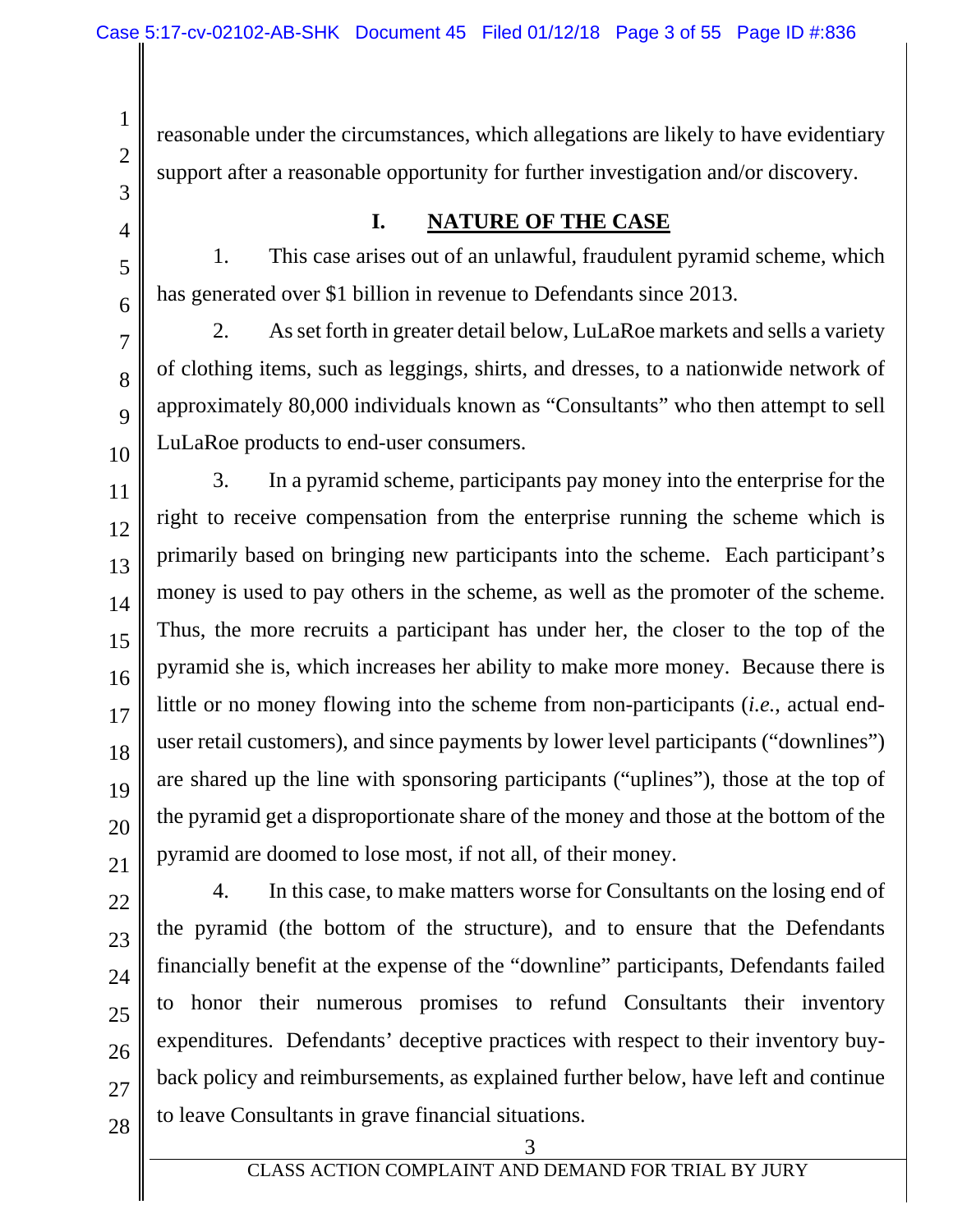4

5

6

7

8

1

5. To redress the harms suffered, Plaintiffs, on behalf of themselves and the Class, bring claims for: (1) violation of California's Unfair Competition Law ("UCL"), Business & Professions Code §§ 17200, *et seq.*; (2) violation of California's Unfair Advertising Law, Business & Professions Code §§ 17500, *et seq.*; (3) quasi-contract (a/k/a unjust enrichment); (4) breach of contract; (5) breach of the covenant of good faith and fair dealing; (6) conversion; (7) violations of California's Seller Assisted Marketing Plan Act §§ 1812.200, *et seq.*; and (8) violations of California Penal Code § 327 and California Civil Code § 1689.2.

# 9 10

11

12

13

14

15

17

18

20

21

22

23

24

### **II. JURISDICTION AND VENUE**

6. The Court has jurisdiction under the Class Action Fairness Act of 2005, 28 U.S.C. § 1332(d)(2), because the suit is a class action, the parties are minimally diverse, and the amount in controversy exceeds \$5,000,000, excluding interest and costs. The Court has supplemental jurisdiction over Plaintiffs' state law claims pursuant to 28 U.S.C. § 1367(a).

16 19 25 7. This Court has personal jurisdiction over Defendants because they had sufficient minimum contacts with California and within this District because: (i) Defendant Lularoe, LLC is headquartered in this District; (ii) Defendants Mark Stidham and DeAnne Brady both reside in this District; (iii) Defendants transact a substantial amount of business in California, including within this District; (iv) Defendants LLR, Inc. and Lularoe, LLC are authorized to transact business in California; and (v) Defendants have each purposefully availed themselves of the laws and markets of this District through the promotion, sale, and distribution of their products and seller assisted marketing plans from within California and within this District.

26 27 8. Venue is proper in this District under 28 U.S.C. § 1391(b) and (c) because a substantial number of the acts, omissions, and transactions that established the claims of Plaintiffs and the Class occurred within this District. Defendants

28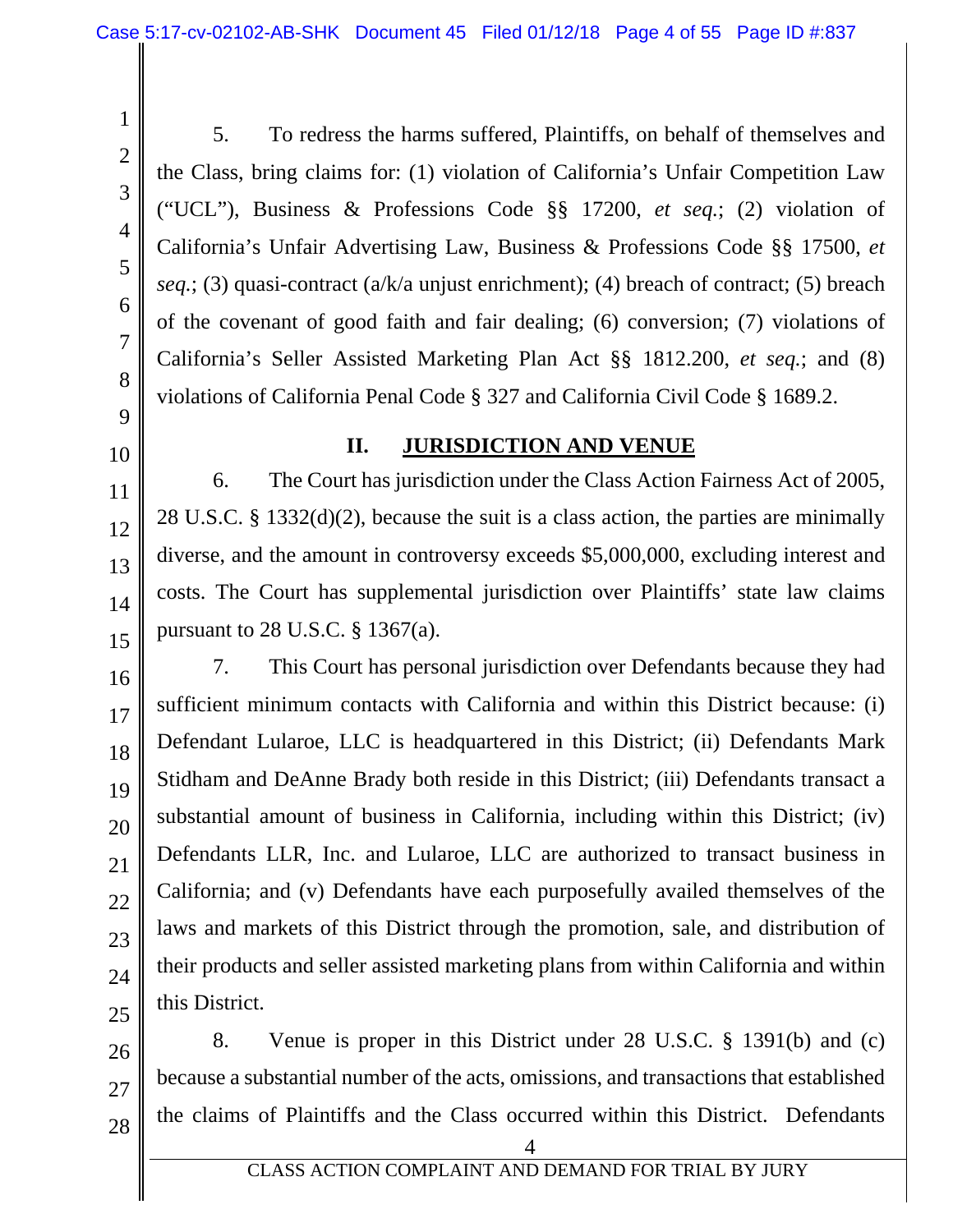conducted business and solicited business relating to the endless chain scheme and unregistered seller assisted marketing plan from this District. Defendants transacted their affairs, resided within California and this District, and Defendants' wrongful acts occurred in this District.

#### **III. PARTIES**

9. Plaintiff Stella Lemberg resides in Fair Lawn, New Jersey. Defendants recruited Lemberg into the pyramid scheme. Lemberg became a Consultant on or about February 28, 2016. Lemberg has suffered damages as a direct and proximate result of the Defendants' misconduct described herein.

10. Plaintiff Amandra Bluder resides in Oceanside, California. Defendant recruited Bluder into the pyramid scheme. Bluder became a Consultant on or about October 1, 2016. Bluder has suffered damages as a direct and proximate result of the Defendants' misconduct described herein.

11. Plaintiff Jeni Laurence resides in Eastvale, California. Defendants recruited Laurence into the pyramid scheme. Laurence became a Consultant on or about January 31, 2016. Laurence has suffered damages as a direct and proximate result of the Defendants' misconduct described herein.

12. Plaintiff Carissa Stuckart resides in Keizer, Oregon. Defendants recruited Stuckart into the pyramid scheme. Stuckart became a Consultant on or about January 26, 2017. Stuckart has suffered damages as a direct and proximate result of the Defendants' misconduct described herein. Stuckart has exercised her right to void her agreement with LuLaRoe.

13. Dana Apana resides in Pearl City, Hawaii. Defendants recruited Apana into the pyramid scheme. Apana became a Consultant on or about June 28, 2016. Apana has suffered actual damages as a direct and proximate result of the Defendants' misconduct described herein.

28

1

2

3

4

5

6

7

8

9

10

11

12

13

14

15

16

17

18

19

20

21

22

23

24

25

26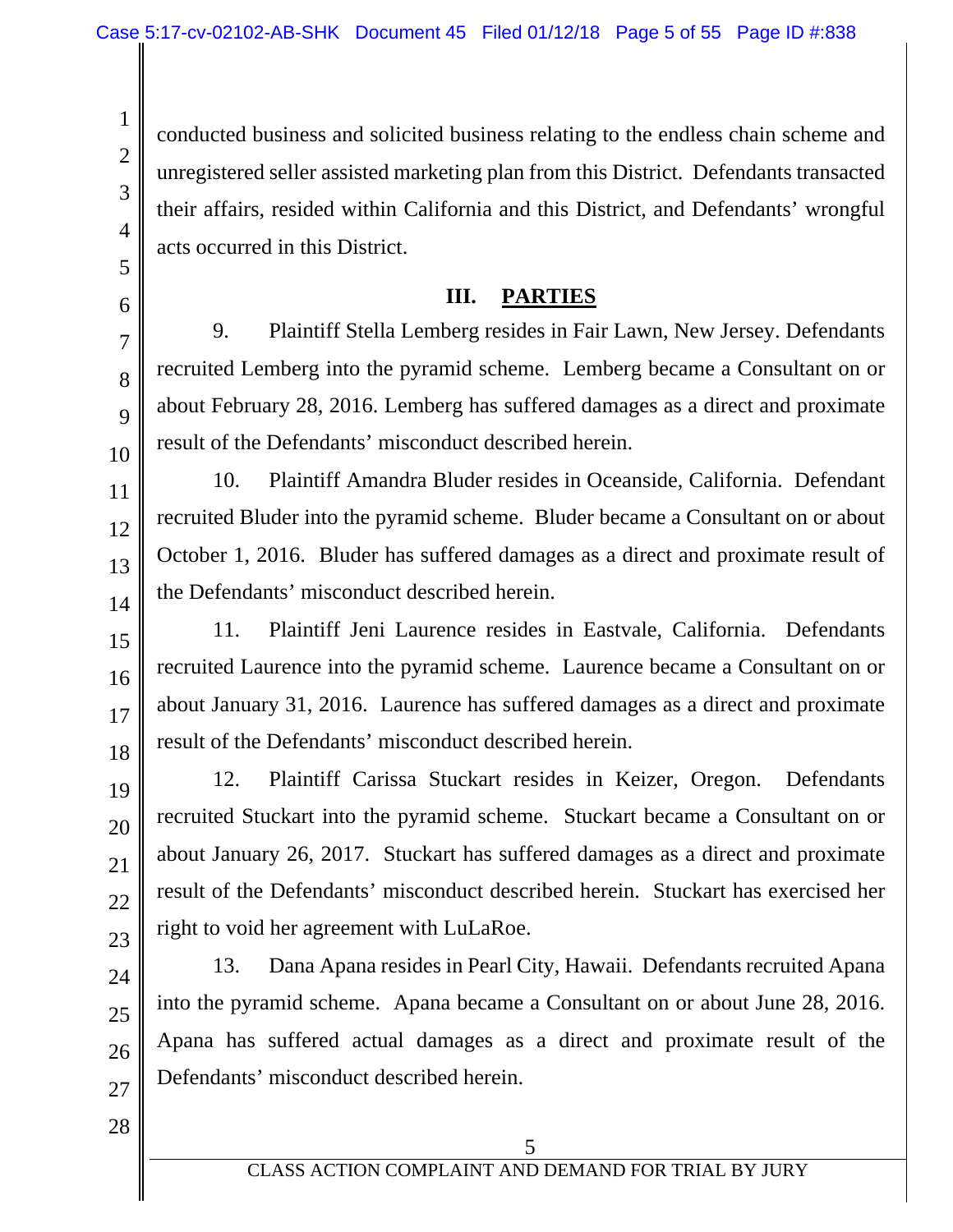14. Karen Moss Brown resides in Dewey, Arizona. Defendants recruited Brown into the pyramid scheme. Brown became a Consultant on or about July 8, 2016. Brown has suffered damages as a direct and proximate result of the Defendants' misconduct described herein.

15. Shannon Carrillo resides in Fort Sill, Oklahoma. Defendants recruited Carrillo into the pyramid scheme. Carrillo became a Consultant on or about May 11, 2016. Carrillo has suffered damages as a direct and proximate result of the Defendants' misconduct described herein.

16. Samantha Hall resides in Gainesville, Florida. Defendants recruited Hall into the pyramid scheme. Hall became a Consultant on or about April 17, 2017. Hall has suffered damages as a direct and proximate result of the Defendants' misconduct described herein. Hall has exercised her right to void her agreement with LuLaRoe.

17. Natalie Lien resides in Cody, Wyoming. Defendants recruited Lien into the pyramid scheme. Lien became a Consultant on or about November 8, 2016. Lien has suffered damages as a direct and proximate result of the Defendants' misconduct described herein.

18. Melissa Atkinson resides in San Diego County, California. Defendants recruited Atkinson into the pyramid scheme. Atkinson became a Consultant on or about December 28, 2016. Atkinson has suffered damages as a direct and proximate result of the Defendants' misconduct described herein.

19. Aki Berry resides in Sacramento County, California. Defendant recruited Berry into the pyramid scheme. Berry became a Consultant on or about October 2015. Berry has suffered damages as a direct and proximate result of the Defendants' misconduct described herein.

20. Cheryl Hayton resides in Sacramento County, California. Defendants recruited Hayton into the pyramid scheme. Hayton became a Consultant on or about

28

1

2

3

4

5

6

7

8

9

10

11

12

13

14

15

16

17

18

19

20

21

22

23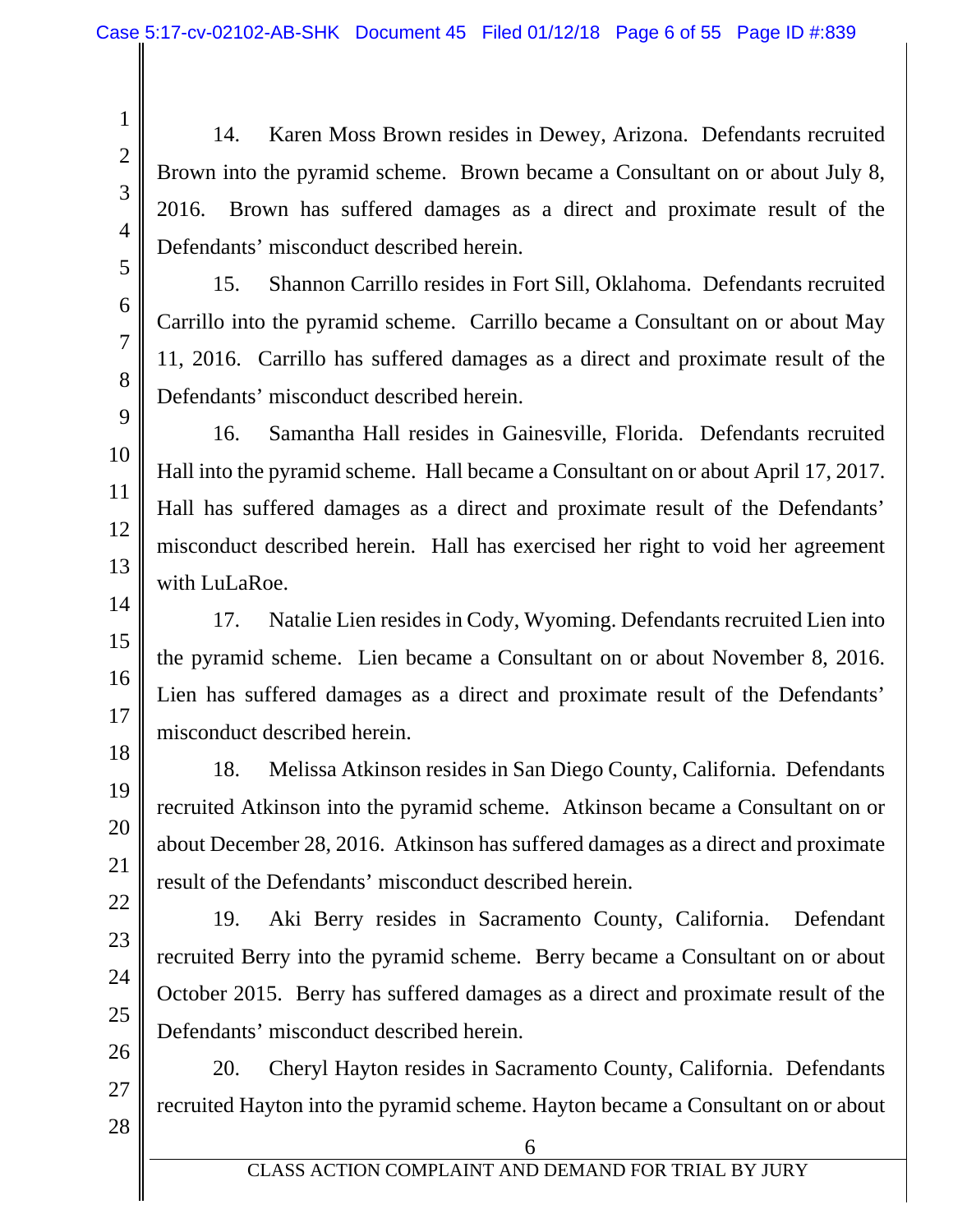April 2016. Hayton has suffered damages as a direct and proximate result of the Defendants' misconduct described herein.

21. Tiffany Scheffer resides in Sacramento County, California. Defendants recruited Scheffer into the pyramid scheme. Scheffer became a Consultant on or about April 2016. Scheffer has suffered damages as a direct and proximate result of the Defendants' misconduct described herein.

22. Lora Haskett resides in Florida. Defendants recruited Haskett into the pyramid scheme. Haskett became a Consultant on or about May 2016. Haskett has suffered damages as a direct and proximate result of the Defendants' misconduct described herein.

23. Ashley Healy resides in Florida. Defendants recruited Healy into the pyramid scheme. Healy became a Consultant on or about January 2016. Healy has suffered damages as a direct and proximate result of the misconduct described herein.

24. Jocelyn Burke-Craig resides in Florida. Defendants recruited Burke-Craig into the pyramid scheme. Burke-Craig became a Consultant on or about November 2015. Burke-Craig has suffered damages as a direct and proximate result of the Defendants' misconduct described herein.

25. Brittany Bianchi resides in California. Defendants recruited Bianchi into the pyramid scheme. Bianchi became a Consultant on or about July 2016. Bianchi has suffered damages as a direct and proximate result of the Defendants' misconduct described herein.

26. Kerry Tighe-Schwegler resides in New York. Defendants recruited Tighe-Schwegler into the pyramid scheme. Tighe-Schwegler became a Consultant on or about July 2016. Tighe-Schwegler has suffered damages as a direct and proximate result of the Defendants' misconduct described herein.

27 28

1

2

3

4

5

6

7

8

9

10

11

12

13

14

15

16

17

18

19

20

21

22

23

24

25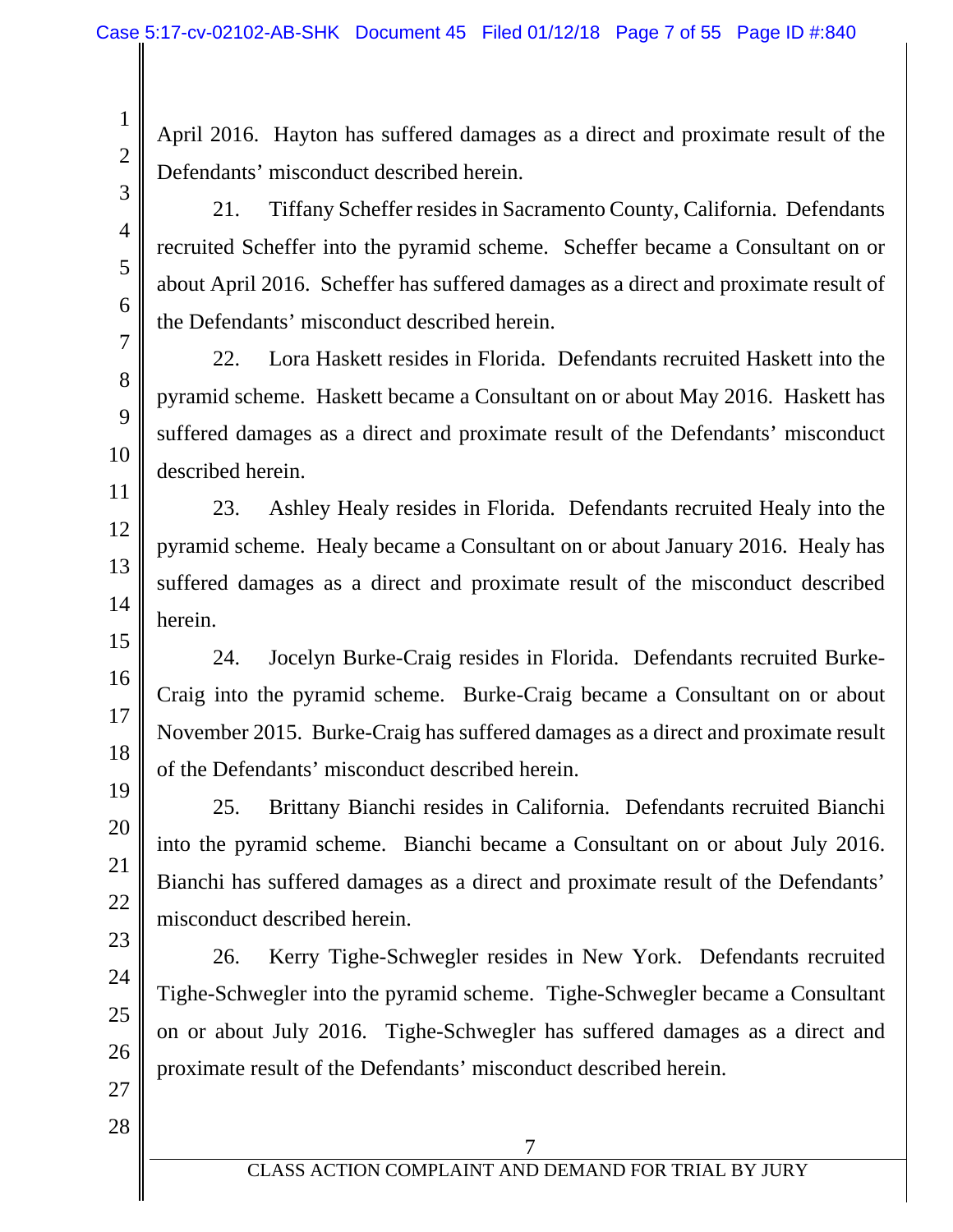27. Jini Patton resides in Bensalem Township, Pennsylvania. Defendants recruited Patton into the pyramid scheme. Patton became a Consultant on or about May 5, 2016. Patton has suffered damages as a direct and proximate result of the Defendants' misconduct described herein.

5 6 7

8

9

10

11

1

2

3

4

28. Laura Rocke resides in Reno, Nevada. Defendants recruited Rock into the pyramid scheme. Rocke became a Consultant on or about July 2, 2016. Rocke has suffered damages as a direct and proximate result of the Defendants 'misconduct described herein.

29. Stephenie McGurn resides in Morton, Pennsylvania. Defendants recruited McGurn into the pyramid scheme. McGurn became a Consultant on or about June 29, 2015. McGurn has suffered damages as a direct and proximate result of the Defendants 'misconduct described herein.

30. Peggy Johnson resides in Boulder City, Nevada. Defendants recruited Johnson into the pyramid scheme. Johnson became a Consultant on or about November 30, 2016. Johnson has suffered damages as a direct and proximate result of the Defendants' misconduct described herein. Johnson has exercised her right to void her agreement with LuLaRoe.

31. Defendant LuLaRoe, LLC d/b/a LuLaRoe is a California corporation with its principal place of business located at 1375 Sampson Avenue, Corona, California 92879.

32. Defendant LLR, Inc. is a Wyoming corporation with its principal place of business located at 416 Double Eagle Ranch Road, Thayne, Wyoming 83127.

33. Defendant LLR, Inc. is a clothing manufacturer, selling clothing nationwide through an unregistered seller assisted marketing plan which has evolved into a pyramid scheme, as described below.

> 8 CLASS ACTION COMPLAINT AND DEMAND FOR TRIAL BY JURY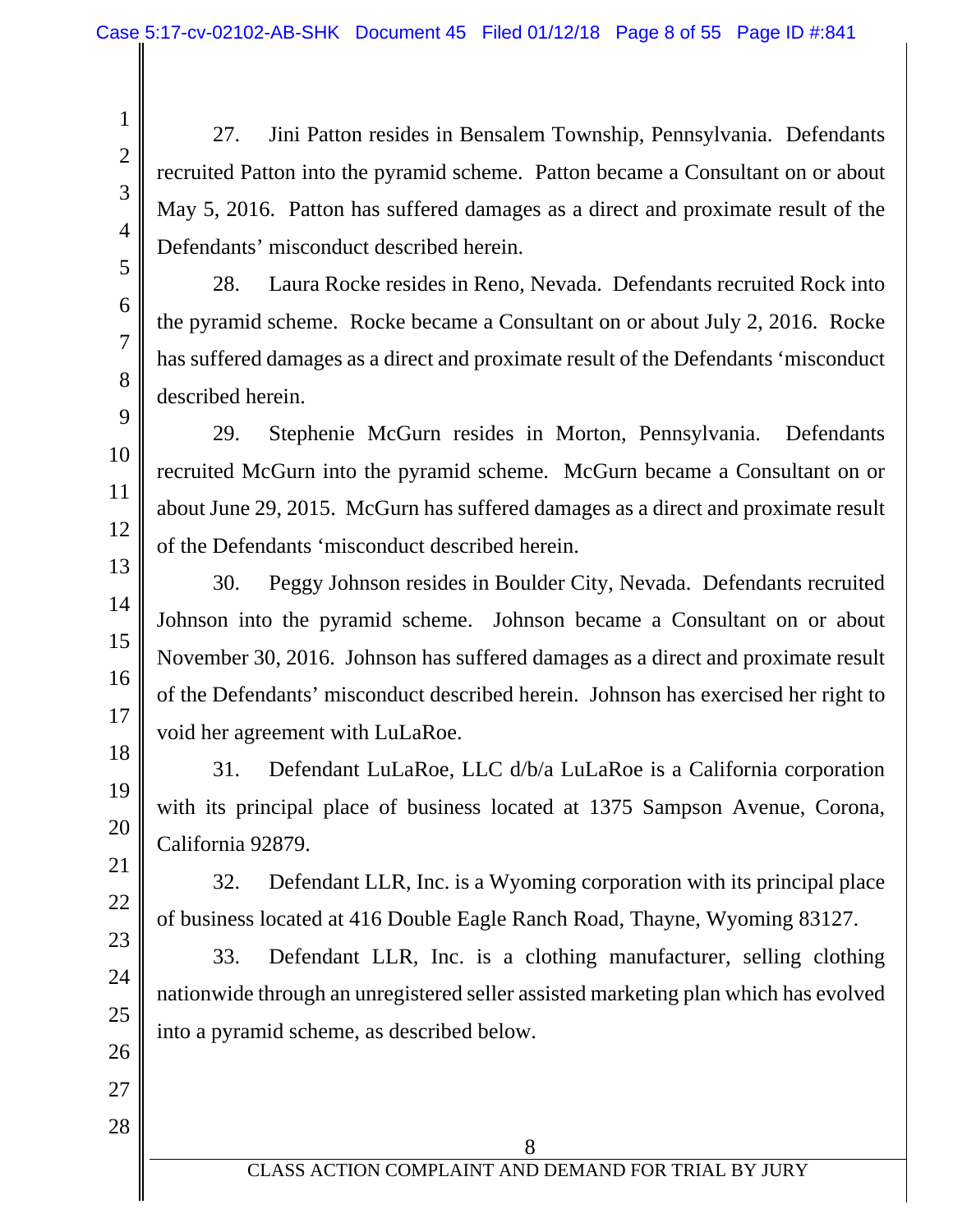4

5

6

7

8

9

10

11

12

13

14

15

16

17

18

19

20

21

22

23

24

25

26

27

28

1

34. Defendant LuLaRoe, LLC, is related to Defendant LLR, Inc. and provides it with management services, included but not limited to, consulting, employment services, staffing services, and maintenance of business records.

35. Defendant Mark Stidham is an individual that at all relevant times lived in and around Corona, California. He is the co-founder of LuLaRoe, LLC and is currently acting CEO of LLR, Inc. He is married to Defendant DeAnne Brady a/k/a DeAnne Stidham. Upon information and belief, Mark Stidham is one of the masterminds behind the LuLaRoe endless chain scheme described herein.

36. Defendant DeAnne Brady a/k/a DeAnne Stidham ("DeAnne Brady") is an individual that at all relevant times lived in and around Corona, California. She is the co-founder of LuLaRoe, LLC and is currently acting CEO of LuLaroe, LLC. She is married to Defendant Mark Stidham. Upon information and belief, DeAnne Brady is one of the masterminds behind the LuLaRoe endless chain scheme described herein.

37. The true names and capacities of Defendants sued herein as DOES 1 through 100, inclusive, are currently unknown to Plaintiffs, who therefore sue such Defendants by such fictitious names. Each of the defendants designated herein as a DOE is legally responsible in some manner for the unlawful acts referred to herein, or are entities used as an alter ego for LuLaRoe and/or Mark Stidham and DeAnne Brady. Plaintiffs will seek leave of Court to amend this Complaint to reflect the true names and capacities of the defendants designated herein as DOES when such identities become known. DOES 1 through 100 were at all relevant times, primary beneficiaries and promoters of the LuLaRoe endless chain scheme.

> 9 CLASS ACTION COMPLAINT AND DEMAND FOR TRIAL BY JURY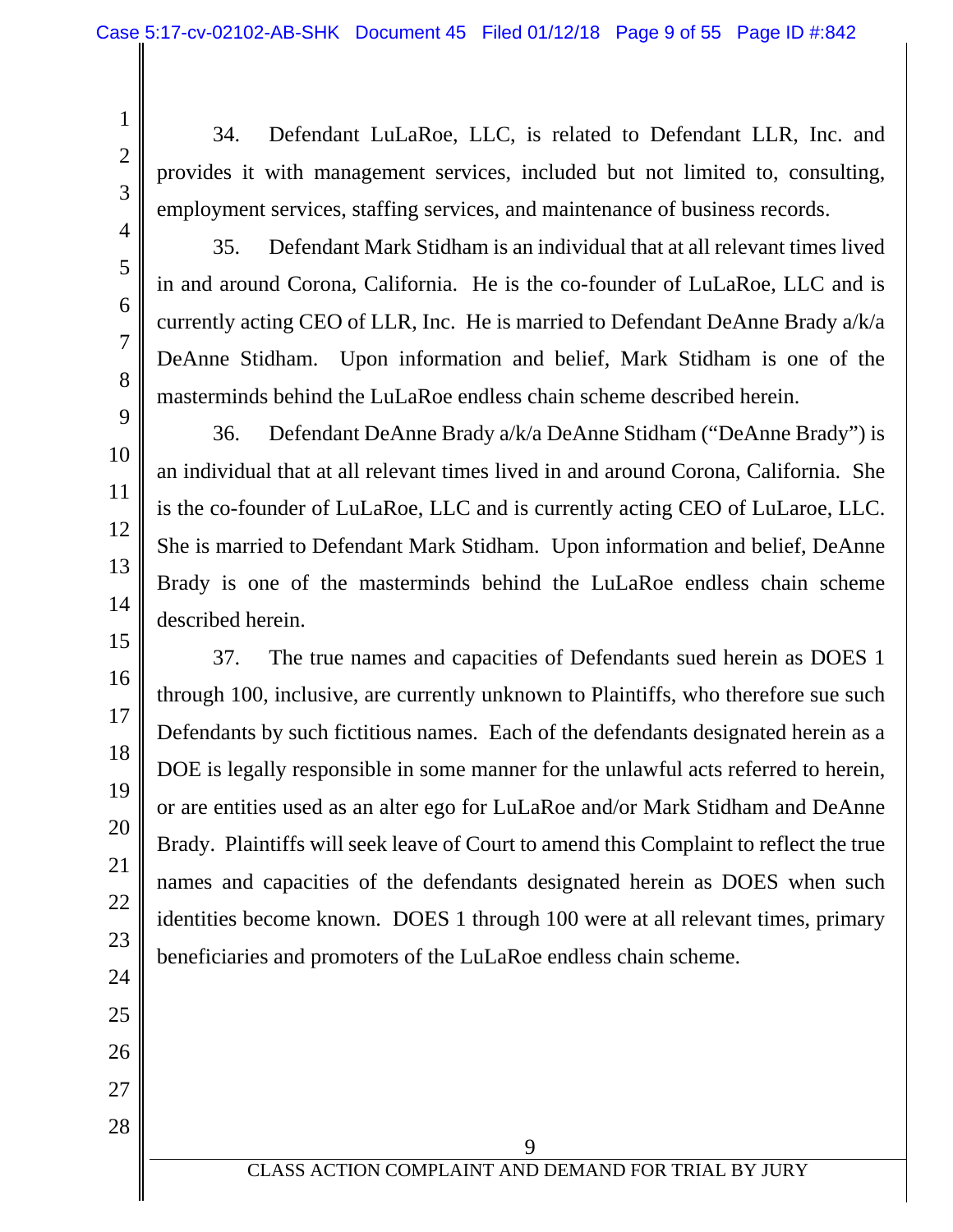# 1 2 3 4 5 6

7

8

9

10

11

12

13

14

15

16

17

# **IV. FACTUAL ALLEGATIONS**

### **A. Brief History and Rapid Growth of LuLaRoe**

38. LuLaRoe was founded in 2013 by DeAnne Brady and her husband, Mark Stidham. It is based in Corona, California. LuLaRoe manufactures and sells to its nationwide network of Consultants approximately 33 varieties of knit shirts, skirts, dresses, and leggings.

39. According to its website www.lularoe.com, DeAnne Brady tells an inspiring tale about how LuLaRoe was conceived after she made a "maxi skirt" for her daughter, who promoted it to her friends and thereafter received some "orders" for the skirt. As the story goes, Brady began manufacturing these skirts and sold 300 to social acquaintances.

40. After this success and due to the purported demand for LuLaRoe products, DeAnne Brady claims that her husband, Mark Stidham, suggested they come up with a business plan to help "other women make money" by selling LuLaRoe products, which include a variety of clothing items such as knit shirts, skirts, dresses, and leggings. Various videos on the Internet depict DeAnne Brady and Mark Stidham telling the same story, *see*, *e.g.*, www.lularoe.com.

18 19

20

21

22

23

24

25

26

27

 $\overline{a}$ 

28

41. LuLaRoe's stated mission is as follows:

"LuLaRoe exists to provide an opportunity for people to create freedom by selling comfortable, affordable, stylish clothing, and offering its Retailers the independence to set their own pace and schedule. This creates the time to spend with those closest to them, the very thing DeAnne had once desired for herself!"<sup>1</sup>

<sup>1</sup> http://www.lularoe.com/our-story-home/ (last visited 1/10/18).

CLASS ACTION COMPLAINT AND DEMAND FOR TRIAL BY JURY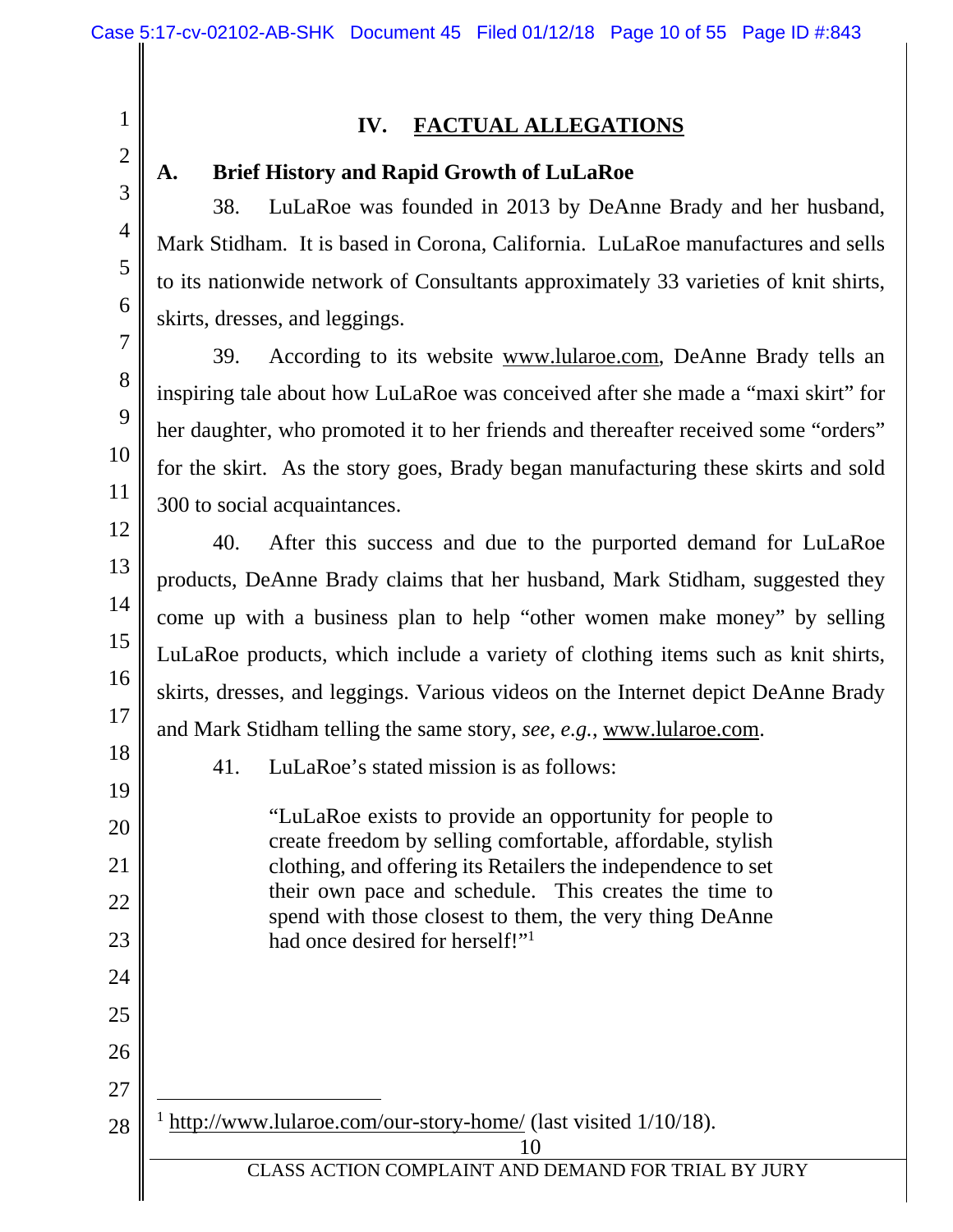1

42. Defendants have had remarkable success in selling this unregistered seller assisted marketing plan and endless chain scheme since 2013. The siren call told by DeAnne Brady and Mark Stidham attracted an estimated 80,000 Consultants.

4

5

6

7

8

9

10

11

43. Upon information and belief, this incredible growth allowed the Defendants and their agents hundreds of millions of dollars in profits since 2013.

44. Defendants have lavished themselves with millions of dollars in luxuries such as expensive international vacations and exotic supercars. In fact, Mark Stidham is credited as owning the car that recently set the land speed record for a production car – a Koenigsegg Agera RS - which is estimated to cost over \$2 million.<sup>2</sup>

45. Both Mark Stidham and DeAnne Brady have enjoyed the "high life," which was built on the backs of hard-working women who sought a legitimate business opportunity. Unfortunately for the vast majority of Consultants, including Plaintiffs and the Class, they have or will suffer losses by virtue of their participation in this enterprise.

46. Although Defendants portray themselves as empowering women to start their own businesses and earn additional income for their households, it is really only an illusion.

47. LuLaRoe is and was nothing more than a calculated endless chain scheme specifically designed by Defendants to unjustly enrich those at the top of the pyramid at the expense of unsuspecting, lower-level Consultants.

48. As a key component of LuLaRoe's scheme, each one of LuLaRoe's 80,000 Consultants were required by LuLaRoe to purchase a minimum of 33 items of inventory from LuLaRoe every month to remain "active" (at an average wholesale cost ranging from \$8.50 to \$31 per item), regardless of whether they had sold any

- $\overline{a}$ <sup>2</sup> https://www.bloomberg.com/news/articles/2017-11-17/exactly-how-did-
- 11 28 koenigsegg-break-the-land-speed-record-with-its-agera-rs (last visited 1/11/18).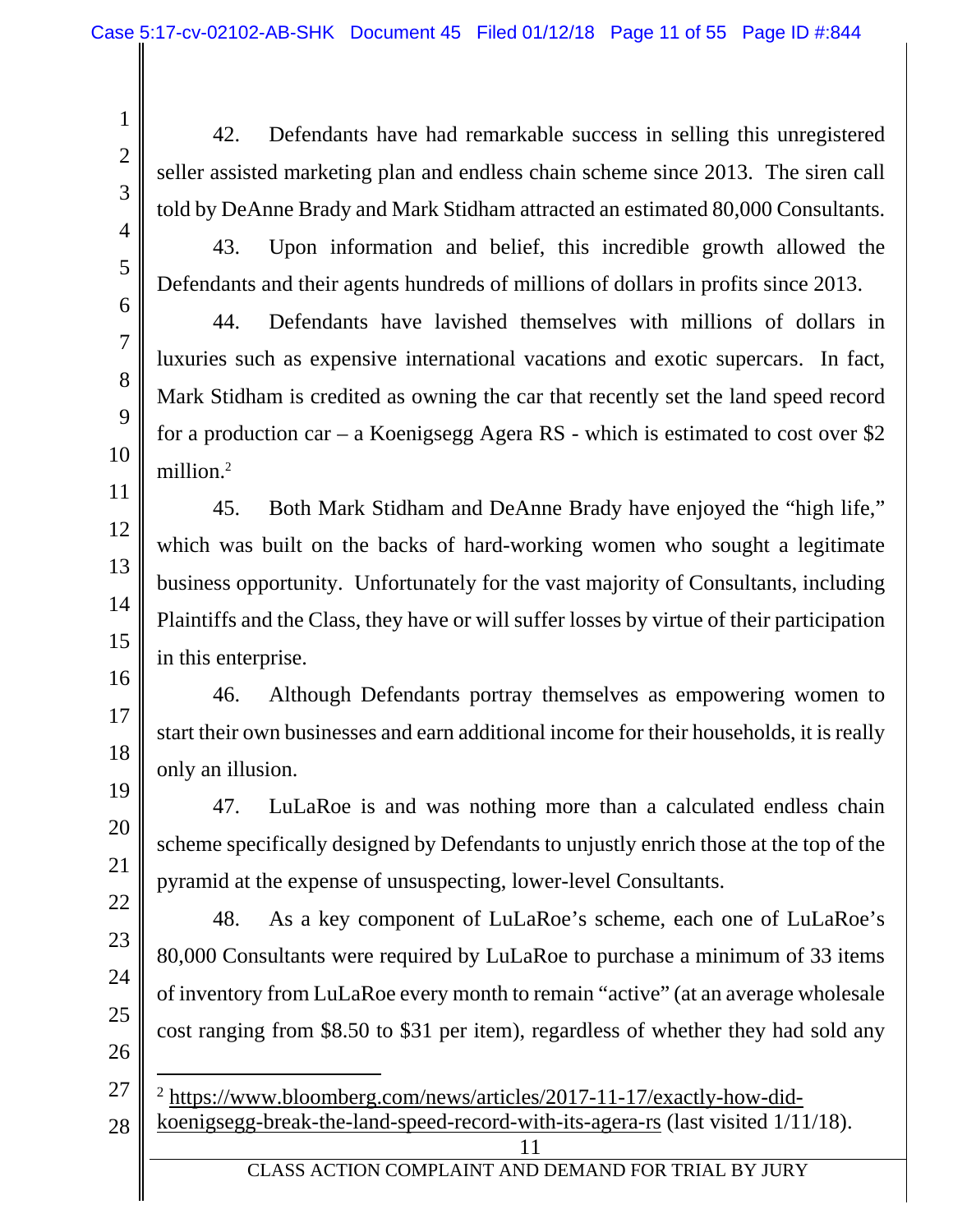product that month, or whether they were accumulating stockpiles of unsold inventory. Indeed, this monthly purchase requirement increased for every person in the Consultant's downline. For example, Consultants with 10 Consultants under them (called "Trainers") were required to purchase as many as 250 inventory items every month while their downline Consultants were required to purchase at least 1,750 pieces per month.

49. Early on in their business, Defendants engaged the services of Terrel Transtrum – a renowned strategic consultant with more than 25 years of experience in the direct sales and multi-level marketing industry – to help guide them in building a successful organization. Upon information and belief, the relationship with Mr. Transtrum ended as Mark Stidham sought to grow LuLaRoe as quickly as possible without regard to applicable laws and regulations governing the operation of multilevel marketing organizations and seller assisted marketing plans like LuLaRoe.

50. Looking at the LuLaRoe enterprise in its totality, Defendants' primary goal was not to sell fashionable women's leggings or other similar products to enduser retail customers, but to profit from the promotion and sale of an unregistered seller assisted marketing plan and endless chain scheme to scores of unsuspecting women who would be forced to purchase thousands of dollars of inventory without any regard for whether or not the Consultants would be able to make any sales to end-user retail customers.

51. It was the Consultants – not end-user retail purchasers – that were Defendants' actual target customers.

52. What's worse, when Consultants realized they were stuck in an oversaturated market without the ability to sell Defendants' inventory, truly at the bottom of the pyramid, Defendants failed and refused to refund Consultants, including Plaintiffs and the Class, their inventory expenses as promised. This left

27 28

1

2

3

4

5

6

7

8

9

10

11

12

13

14

15

16

17

18

19

20

21

22

23

24

25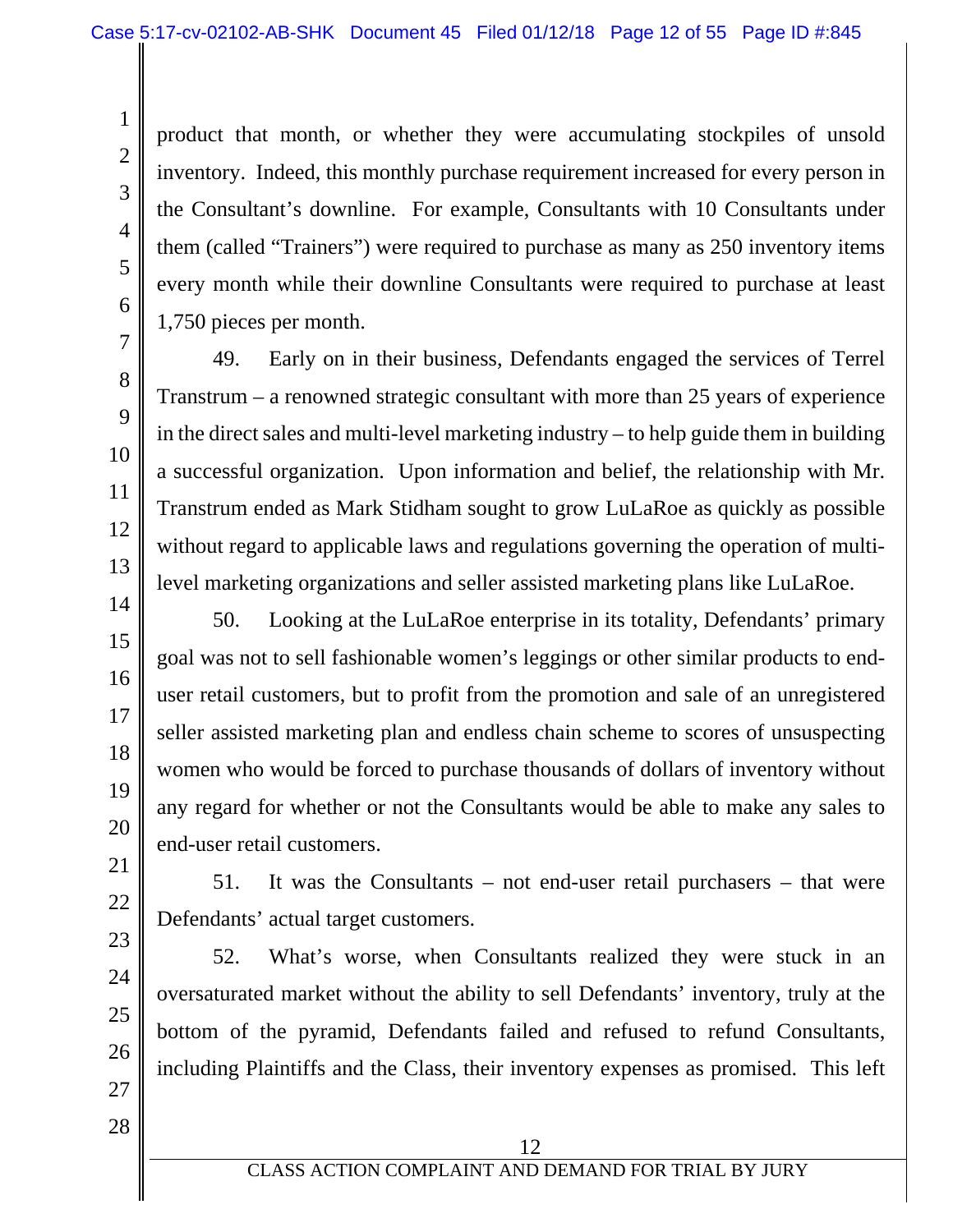the unsuspecting Consultants, Plaintiffs, and the Class, holding the bag on thousands of dollars of Defendants' clothing.

3 4

5

6

7

8

9

10

11

12

13

22

23

24

25

26

27

28

1

2

# **B**. **The LuLaRoe Enterprise**

53. Defendants represented to Consultants, including Plaintiffs and the Class, in a LuLaRoe document titled "How Long to Pay Back My Initial Investment" that LuLaRoe is a "simple business" in which Consultants can "earn full-time income for part-time work." Defendants claim that "[w]ith LulaRoe, in a matter of a few months, you can completely repay your initial investment and have money in the bank."

54. The LuLaRoe's enterprise requires Consultants to pay Defendants anywhere between \$5,000-\$8,000 for a Start Up Kit which includes initial inventory. Defendants refer to this process as "onboarding."

14 15 16 17 18 19 20 21 55. LuLaRoe represented to Plaintiffs, and the Class, that they could earn money in several ways: (i) by selling LuLaRoe products directly to end-user retail customers; (ii) by building a team of "downline" Consultants underneath them who would purchase LuLaRoe products as inventory, for which the "upline" Consultants would earn bonuses or commissions from such "downline" inventory purchases; or (iii) a combination of direct sales and team building. LuLaRoe described its business opportunity to Plaintiffs and the Class prior to them becoming Consultants in a document titled "Lularoe Fashion Consultant Business Overview" as follows: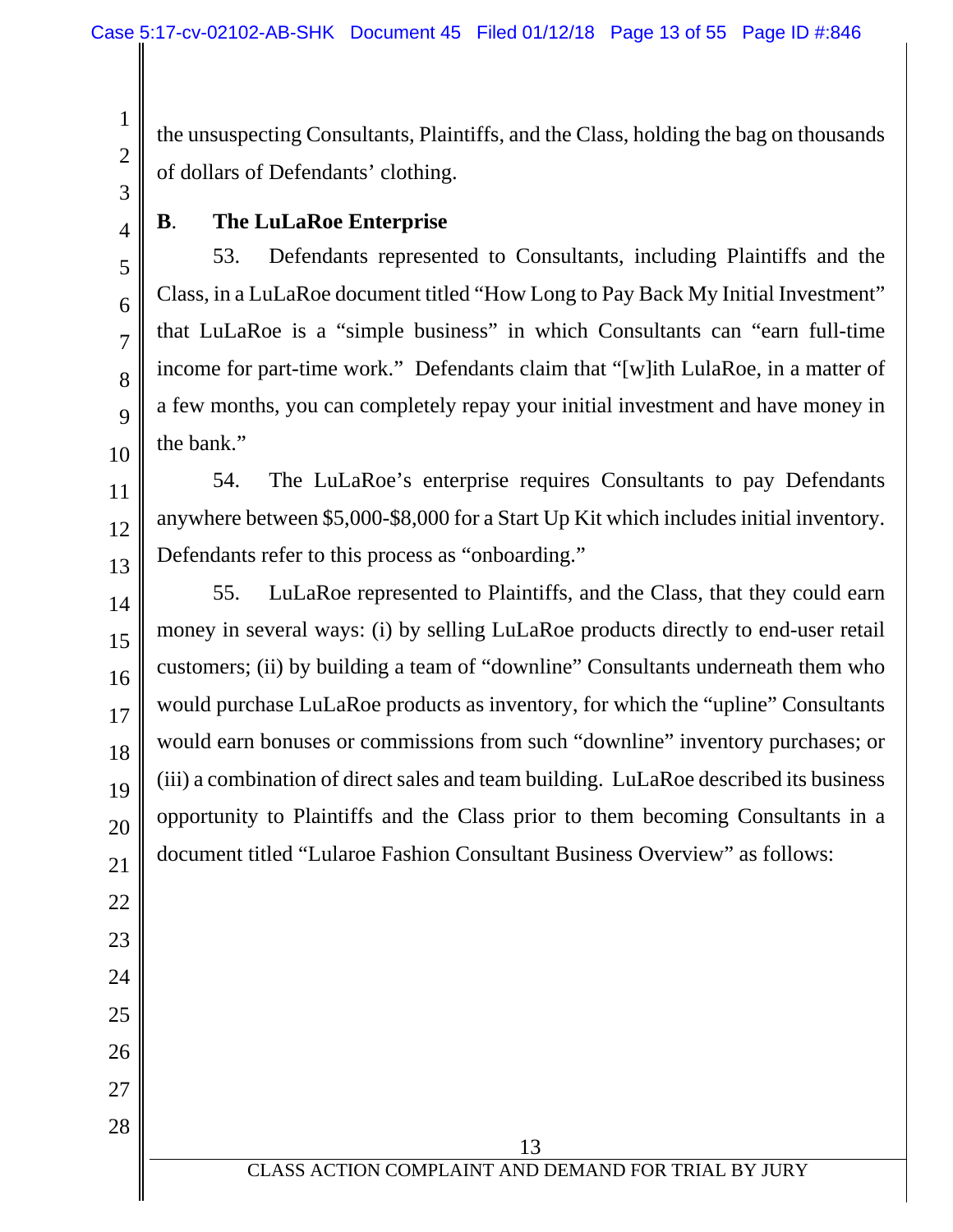

#### LuLaRoe Fashion Consultant Business Overview

The business opportunity for each LuLaRoe Fashion Consultant is quite simple; sell LuLaRoe clothing at Pop-Up Boutiques or Open Houses and make between 35-60% profit on every item you sell based on the suggested retail price. Additionally, if you choose to build a team, you can earn additional income from your team's sales.

#### **HOW IT WORKS**

LuLaRoe clothing is sold by Fashion Consultants, on the spot, at Pop-Up Boutiques and Open Houses. Think of them as mobile dress-up parties where your friends and neighbors can just come and shop. Based on the number of attendees at a Pop-Up Boutique we see an average sales volume of around 20 items, with an average profit of \$15 per item. The more parties you have and the more products you sell, the more money you will earn. As a company, we recommend rewarding the hostess of a boutique with one free item for every 10 items that are sold. This is a guideline, and we encourage you to be generous in your hostess rewards as you seek to build your business through strong partnerships within your individual network.

Wholesale prices range from \$8.50 to \$31 per item, and suggested retail prices range from \$18 to \$65. Because products come in a wide array of colors, patterns, prints and fabrics, you will receive an assortment of clothing in the sizes and body styles you choose. Adult sizes run from XXS to 3XL (0-26), and girls' sizes run from 2-14. LuLaRoe pays for all costs to ship your product to you. All orders ship from the warehouse within 3 business days from the time that we receive your payment.

Many Consultants choose to share the LuLaRoe opportunity. Helping others build their own LuLaRoe businesses can increase your personal income. By building your team, you have opportunities to become a leader, earn extra income and to help others succeed.

14 15 16 17 18 19 20 21 56. Consultants were contractually obligated to purchase inventory directly from LuLaRoe at wholesale prices, and were authorized by LuLaRoe to resell them at retail prices (typically a 35-60% markup over wholesale pricing) to individual, end-user retail customers. Typically, these sales were made by Consultants through hosted home parties called "pop-up boutiques" that were promoted by the Consultant. As indicated in above, Defendants represented to Plaintiffs and the Class that the average per item profit was \$15 per item and the average sales volume was 20 items at each pop-up event.

22

1

2

3

4

5

6

7

8

9

10

11

12

13

23 24 25 26 27 57. LuLaRoe also solicited Plaintiffs and the Class to become Consultants by providing them with claims that Consultants can recoup their initial investment and become profitable quickly. For example, the LuLaRoe document Defendants provided to Consultants, including Plaintiffs and the Class , titled "How Long To Pay Back My Initial Investment?," LLR claims that Consultants can do so in as little as 1-4 months: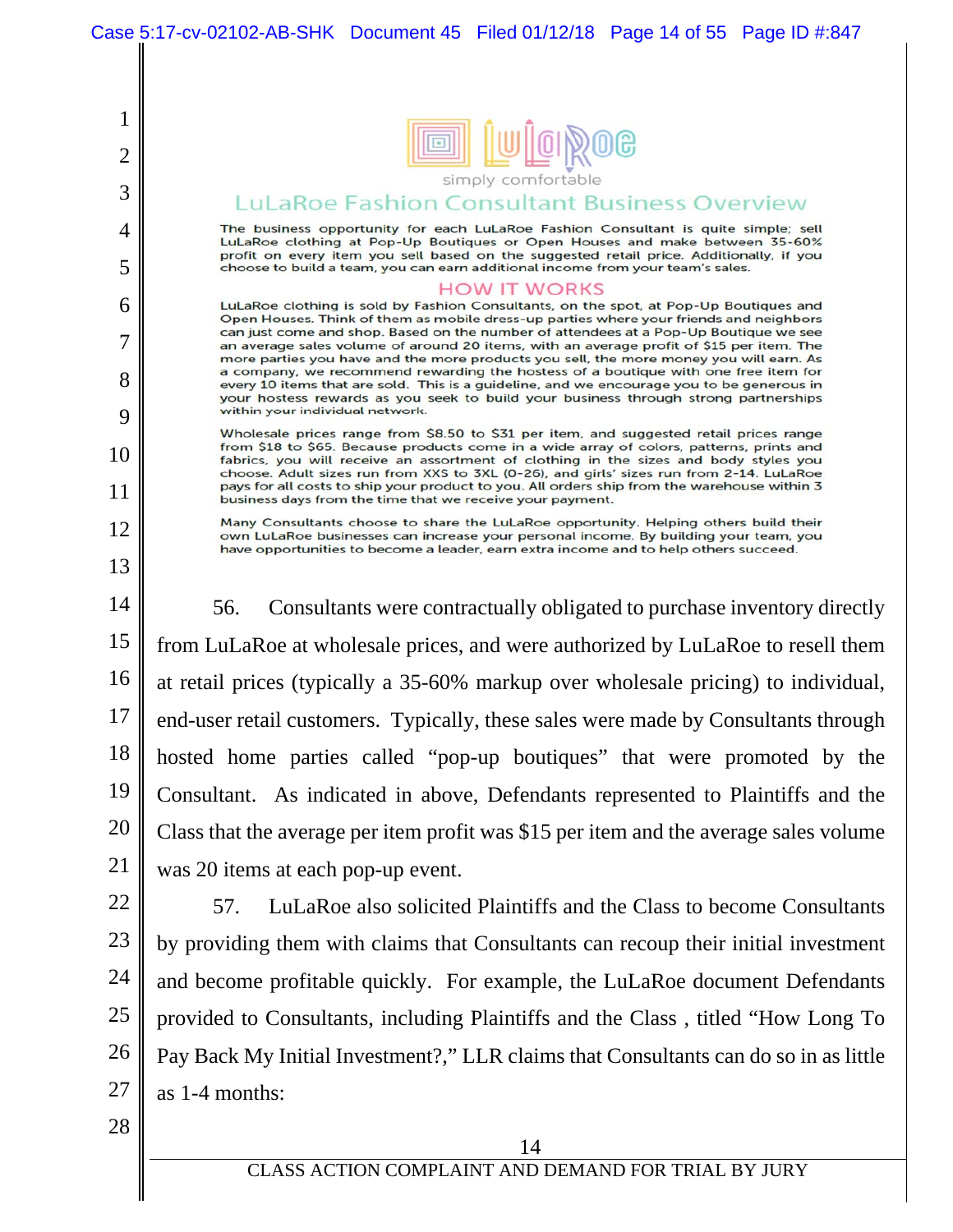| Repay yourself in               | 4 months | 2 months | 1 month  |
|---------------------------------|----------|----------|----------|
| Number of pieces sold each week | 20       | 40       | 75       |
| Gross Sales (per month)         | \$2,640* | \$5,280* | \$9,900* |
| Net Profit (per month)          | \$1,440* | \$2,880* | \$5,400* |

\* This is an approximate amount assuming you are selling in the middle of the low and high suggested retail.

\*\* Other startup expenses may include - Business Cards, Brochures, Hangers, Clothing Racks

#### 58. The document emphasizes that these figures are conservative:

A few things to consider:

1

2

3

4

5

6

7

8

9

10

11

12

13

14

15

- The chart above does not include the sale of the Lindsay Kimonos. Selling all of the Lindsay Kimonos would be an additional profit of \$1,200.
- The average number of pieces sold at a pop-up boutique is 25. By doing one in-person or online pop-up per week (5-6 hours total per week) you can pay yourself back in 4 months. By doing 3 pop-ups per week (or 1-2 large online events) you can pay yourself back in approx 1 month.
	- How many businesses can you invest in where you can pay off your initial investment within a matter of months and be profitable?
		- $$1,440/m$  onth is \$17,280 per year, \$2,880/month is 34,560, and \$5,400/month is \$64,800 per year!
		- The above scenario is considering you are doing your business part-time (but working it as a business).
			- You can also build a team and increase your income.
- 16 17 18 19 59. Defendants' sales, income, and profit representations are misleading and without basis. In reality, Consultants, including Plaintiffs and the Class, cannot sell the majority of the merchandise they receive from LuLaRoe (for reasons described in more detail below) and they wind up taking significant losses.

20 21 22 23 60. Defendants sell Consultants on the idea that they can "build a team" of other Consultants to earn significant bonuses. Defendants provide testimonials from leaders who have done so and take photos of them displaying bonus checks with large sums.

24 25 26 27 61. In order to become a Consultant, individuals needed a current Consultant to sponsor them into LuLaRoe. The sponsoring Consultant would in turn become the applicant's "upline" Consultant in the "team," and the sponsoring Consultant would receive bonus payments or commissions for inventory purchases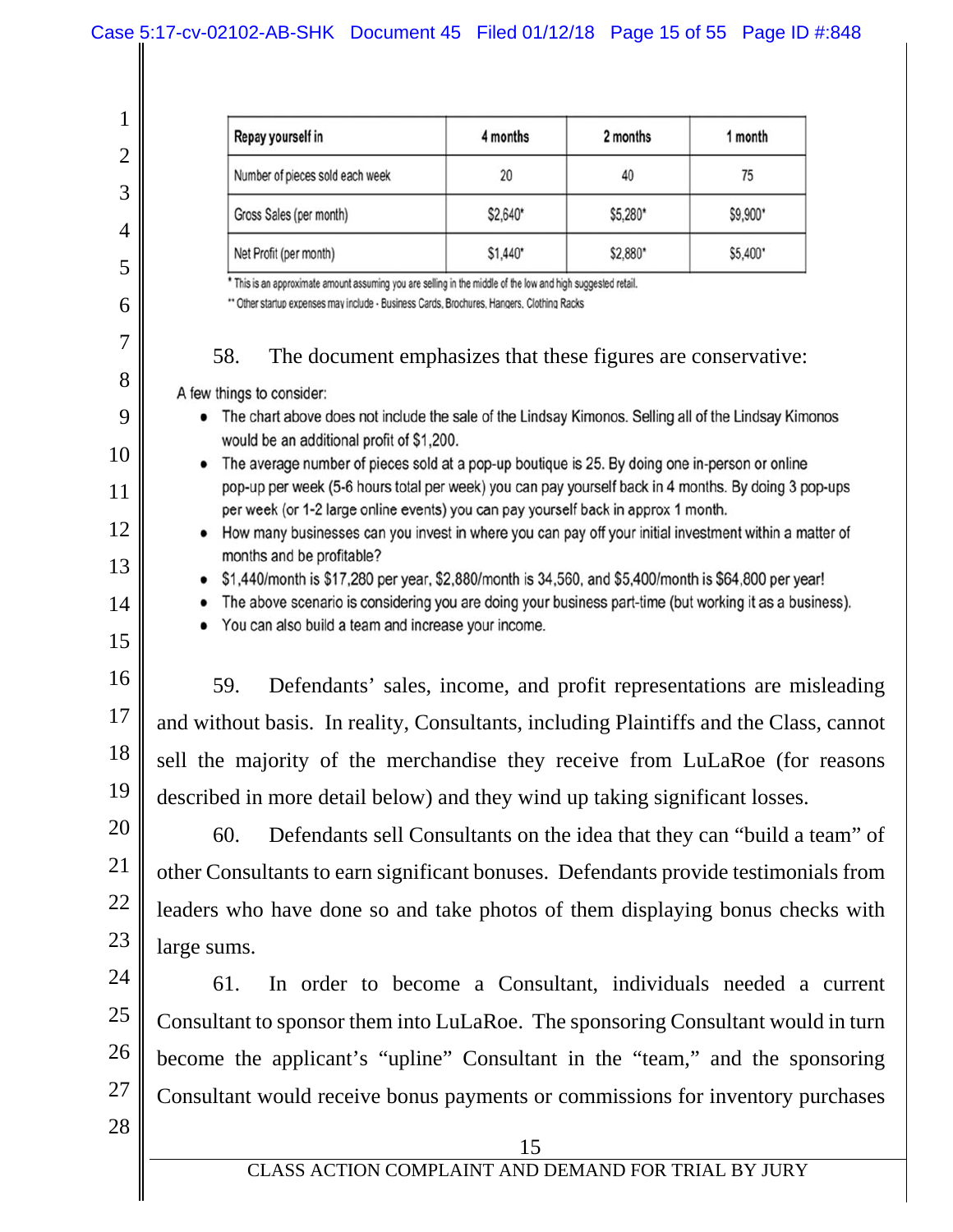made by themselves and their "downline" Consultant(s), as opposed to bonuses for inventory sold to end-users (see example in ¶ 48 above).

62. To further entice Plaintiffs and the Class to participate in LuLaRoe's inventory loading scheme, LuLaRoe promised current and prospective Consultants that they could return their inventory if they decide to stop selling and receive a refund from Defendants, as discussed below.

63. Upon information and belief, Defendants sought unlimited recruitment of an endless chain of new Consultants, and had no curbs or mechanisms in place to limit the number of new Consultants that would join LuLaRoe at the lowest level, had no mechanism in place to avoid oversaturation of the market, and failed to guard against excessive inventory loading on Consultants by ignoring actual sales to endusers completely.

64. Defendants' focus was on recruiting more and more Consultants, who once processed or "on boarded," were required to make an initial purchase of LuLaRoe inventory of approximately \$5,000 to \$9,000.

65. In most instances, the funds for this initial purchase were placed on credit cards, or taken from loans, savings, and/or retirement accounts. Many Consultants were told by "upline" Consultants, at the urging of Defendants, to take out multiple credit cards to purchase the initial inventory, and to conceal the large initial inventory purchases from their spouses.

66. In addition to the large initial inventory purchase, Consultants would also need to incur out-of-pocket expenses of upwards of \$1,000 to purchase basic startup materials, such as racks, hangers, bags, marketing materials, storage units, and other supplies and materials necessary to start selling LuLaRoe products.

67. When ordering inventory from LuLaRoe, Consultants were not able to choose the colors or patterns of items they would receive. As a result, Consultants often receive patterns that are unpopular (and therefore unsellable), and would have

19

20

21

22

23

24

25

26

1

2

3

4

5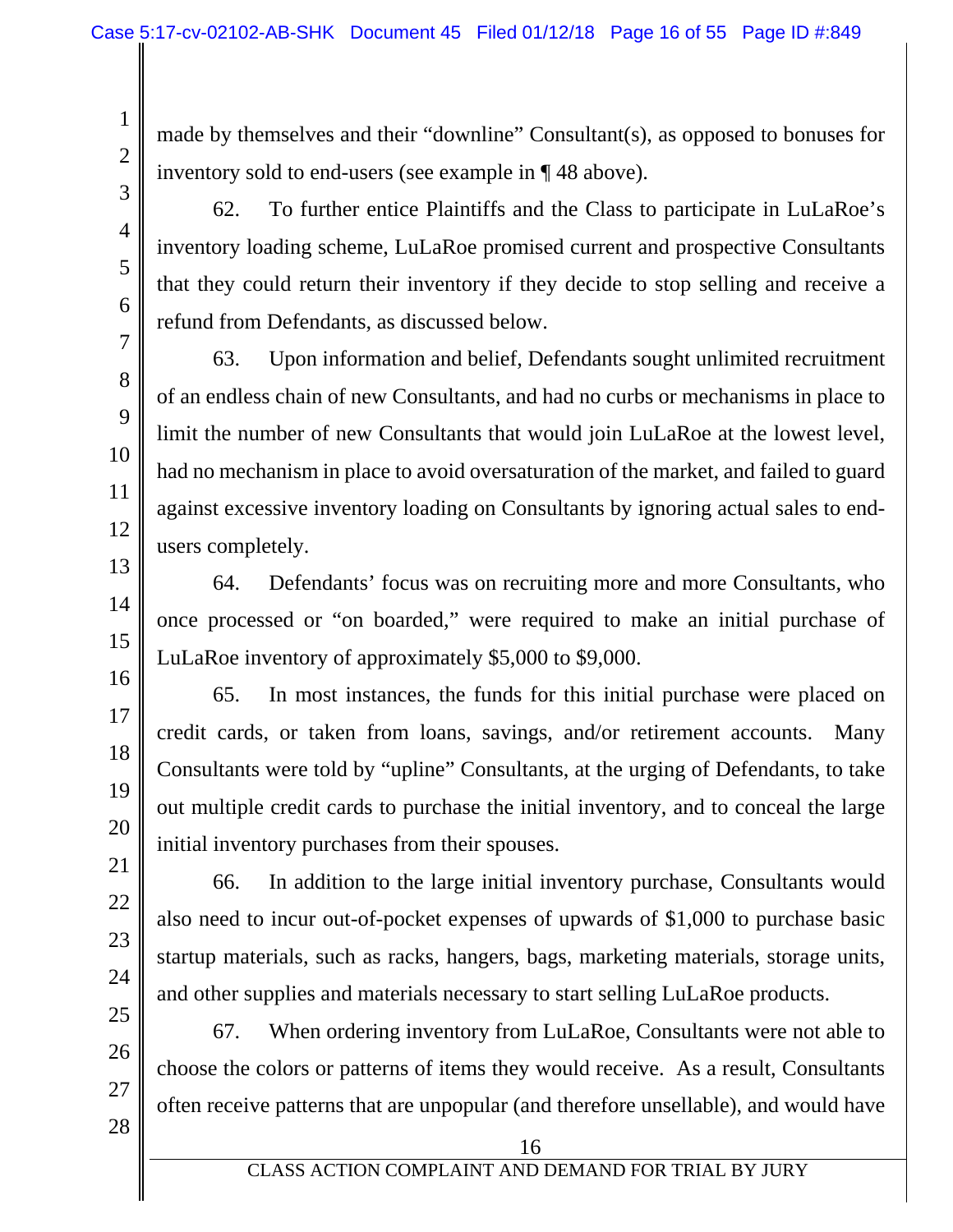to repeatedly place more inventory orders to ensure that they had an inventory of saleable merchandise that was in demand.

68. As discussed above, Consultants, including Plaintiffs and the Class, were required to make minimum monthly inventory purchases just to stay "active" with LuLaRoe, without regard for whether or not the Consultants would be able to sell the inventory to end-user retail customers.

7 8

9

10

11

14

15

16

17

18

19

20

21

1

2

3

4

5

6

# **C. The Defendants' Inventory Loading on Consultants**

12 13 69. "Part of LuLaRoe's appeal is built-in product scarcity. The company produces no more than 2,500 pieces in any one fabric print. So no two fashion Consultants receive the same mix of garments and prints. That drives prices up online for the rarer or more desirable prints by creating a treasure hunt atmosphere."<sup>3</sup> According to Defendants' website:

LuLaRoe exists to provide an opportunity for people to create freedom by selling comfortable, affordable, stylish LuLaRoe clothing, and offering its Retailers the independence to set their own pace and schedule.<sup>4</sup>

**. . .** 

Currently there are approximately 70,000 LuLaRoe Consultants nationwide. LuLaRoe is still a very young company compared to other direct sale companies. The potential for growth is truly astounding. It is a great time to join this amazing company!5

- 22 23 70. Defendants practice is to require monthly minimum purchases by Consultants to stay active. Consultants were required by the Defendants to
- 24

l

- 25 <sup>3</sup> https://www.forbes.com/sites/marciaturner/2016/10/18/lularoes-secret-
- 26 tobecoming-a-direct-sales-powerhouse-facebook-live/#833a16336df4 (last visited 10/11/17).
- 27 <sup>4</sup> http://www.lularoe.com/#/our-story-home/ (last visited 10/11/17).
- 17 CLASS ACTION COMPLAINT AND DEMAND FOR TRIAL BY JURY 28  $5 \frac{\text{http://lulateamfabulous.com/lularoe~faq/}}{\text{(last visited 10/11/17)}}$ .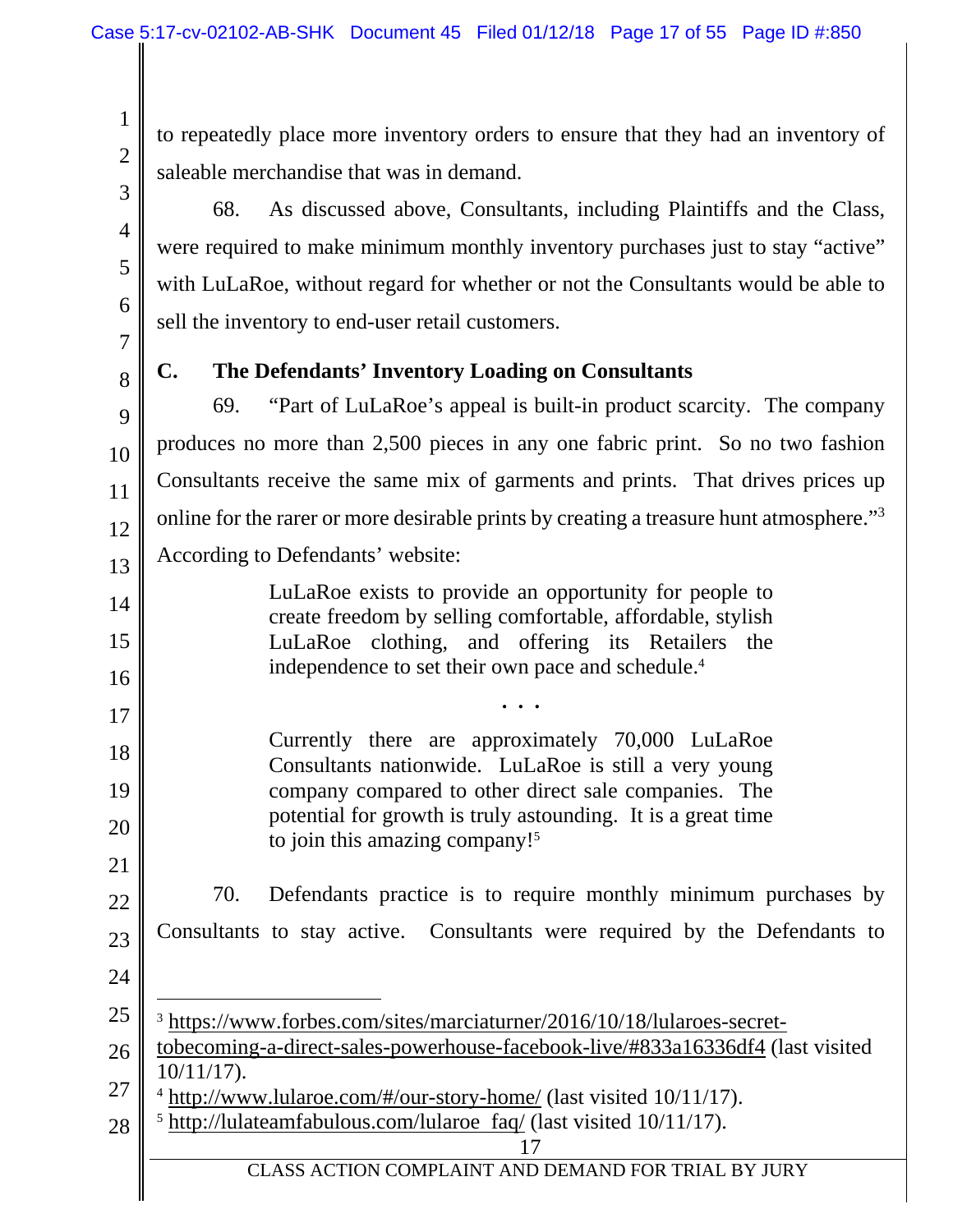continually purchase at least 33 units of LuLaRoe product per month to continue receiving the right to sell inventory for LuLaRoe.

3 4

5

6

7

8

9

1

2

71. As discussed above, "upline" Consultants with a "downline" team had additional team monthly purchase minimums that were required to maintain their position in the LuLaRoe pyramid, and the bonuses and commission that they received for "downline" purchases. Beyond monthly minimum requirements, in most cases LuLaRoe also required Consultants to place minimum orders of 33 units whenever making inventory purchases (*e.g.*, if Consultants only needed 5 items of inventory, they would be forced to order 33).<sup>6</sup>

10 11 12

13

14

15

16

72. LuLaRoe's minimum purchase requirements is part of the system Defendants created that forces Consultants, including Plaintiffs and the Class, to load up on inventory without any compliance mechanism to ensure Consultants actually made retail sales of the inventory to individual end-user retail customers. This pattern and practice of "inventory loading" by Consultants was what the Defendants intended, and was constantly reinforced by the Defendants relentless communication of phrases such as "Buy More, Sell More" to the Consultants.

17 18

19

20

21

22

73. Inventory loading is the hallmark of an illegal endless chain scheme.

74. To be sure, Plaintiffs and the Class were instructed by Defendants to consistently purchase new inventory and were pressured by Defendants and their representatives to use any money they obtained from selling the products to purchase more inventory. These communications were made in LuLaRoe documents, including "How Long to Pay Back My Initial Inventory" and by Defendants DeAnne

- 23
- 24

l

25 26 27 28 6 While LuLaRoe purported to implement a "sales" requirement in July 2017, LuLaRoe does not enforce it. Instead, LuLaRoe continues to accept inventory orders from Consultants without confirming that Consultants are making sales to end-users. This "sales" requirement is illusory, as evidenced by LuLaRoe's bonus structure – which is based on Consultants' and their downlines' monthly *purchases* of inventory.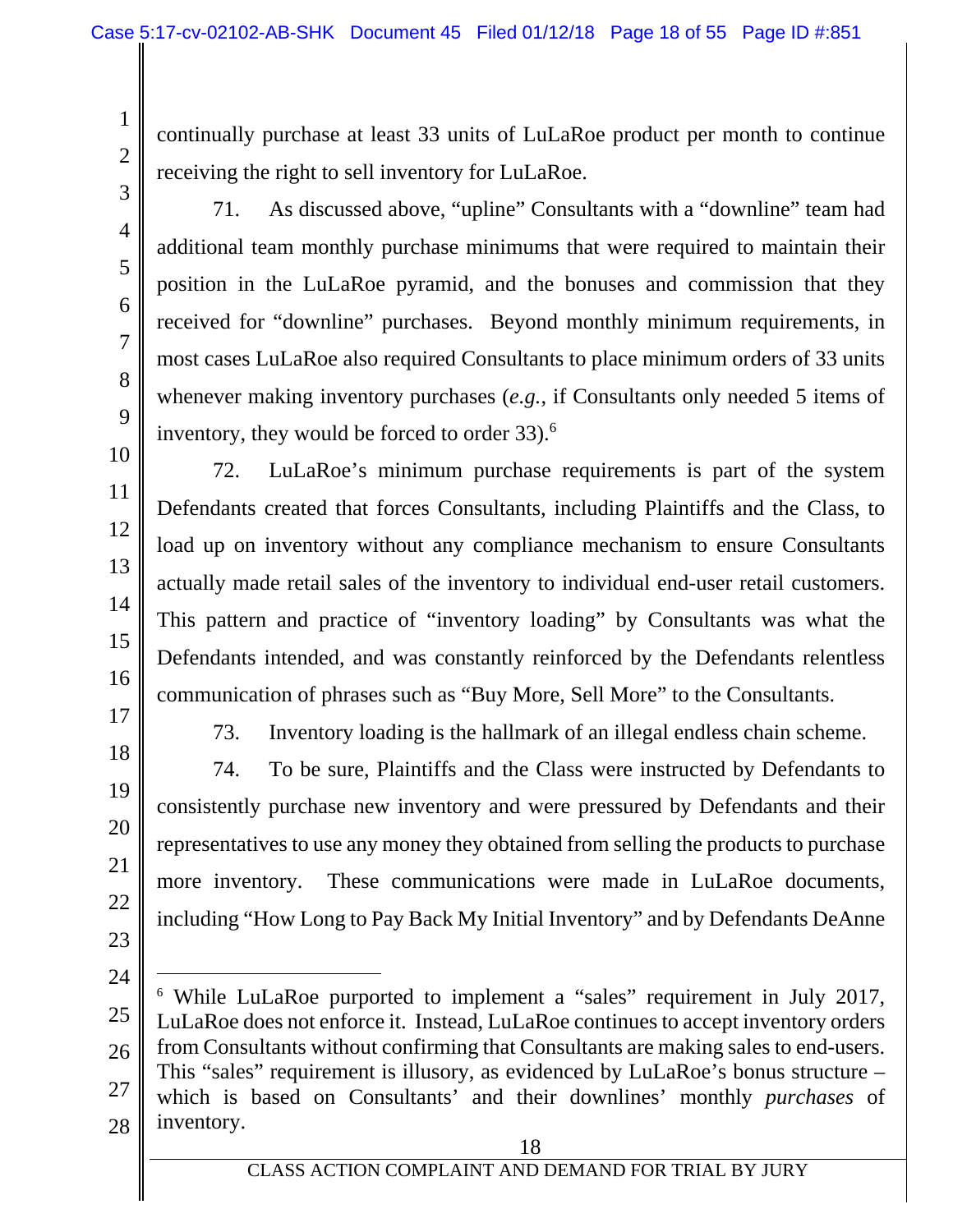Brady and Mark Stidham, on weekly live video calls and reiterated by LuLaRoe representatives.

75. Additionally, by constantly changing their patterns, Defendants justified this inventory loading by stressing the importance of having "fresh inventory" to sell to customers, and the importance of possessing limited-run pieces (referred to as "unicorns") in their inventory.

76. Unbeknownst to the Consultants, however, "Buy More, Sell More" was really a policy and practice that Defendants institutionalized to encourage inventory loading by inducing Consultants to purchase as much inventory as they possibly could each month. "Buy More, Sell More" ultimately became the marching order that the Defendants expected Consultants to run their "businesses" by. The more LuLaRoe inventory that the Consultants purchased, the more profitable LuLaRoe was for the Defendants.

77. Defendants' calculated design of the LuLaRoe enterprise also aligned the interests of "upline" Consultants to pressure "downline" Consultants to inventory load through the structure of the LuLaRoe Leadership Bonus Plan (the "Bonus Plan"). Although Consultants could (theoretically) make money selling to end-user retail customers, the easier and better way for Consultants to grow their "business" and maximize their earning potential was to build a team of "downline" Consultants for which they would receive bonus and commission payments under the Bonus Plan. Building a team of "downline" Consultants and hitting the various bonus and sales volume milestones was the only way a Consultant could advance within LuLaRoe.

78. The Bonus Plan consisted of bonus payments to "upline" Consultants for inventory ordered and purchased by "downline" Consultants. Defendants implemented different levels of bonus compensation payments depending on how many "downline" Consultants were on a particular "upline" Consultant's "team."

27

28

1

2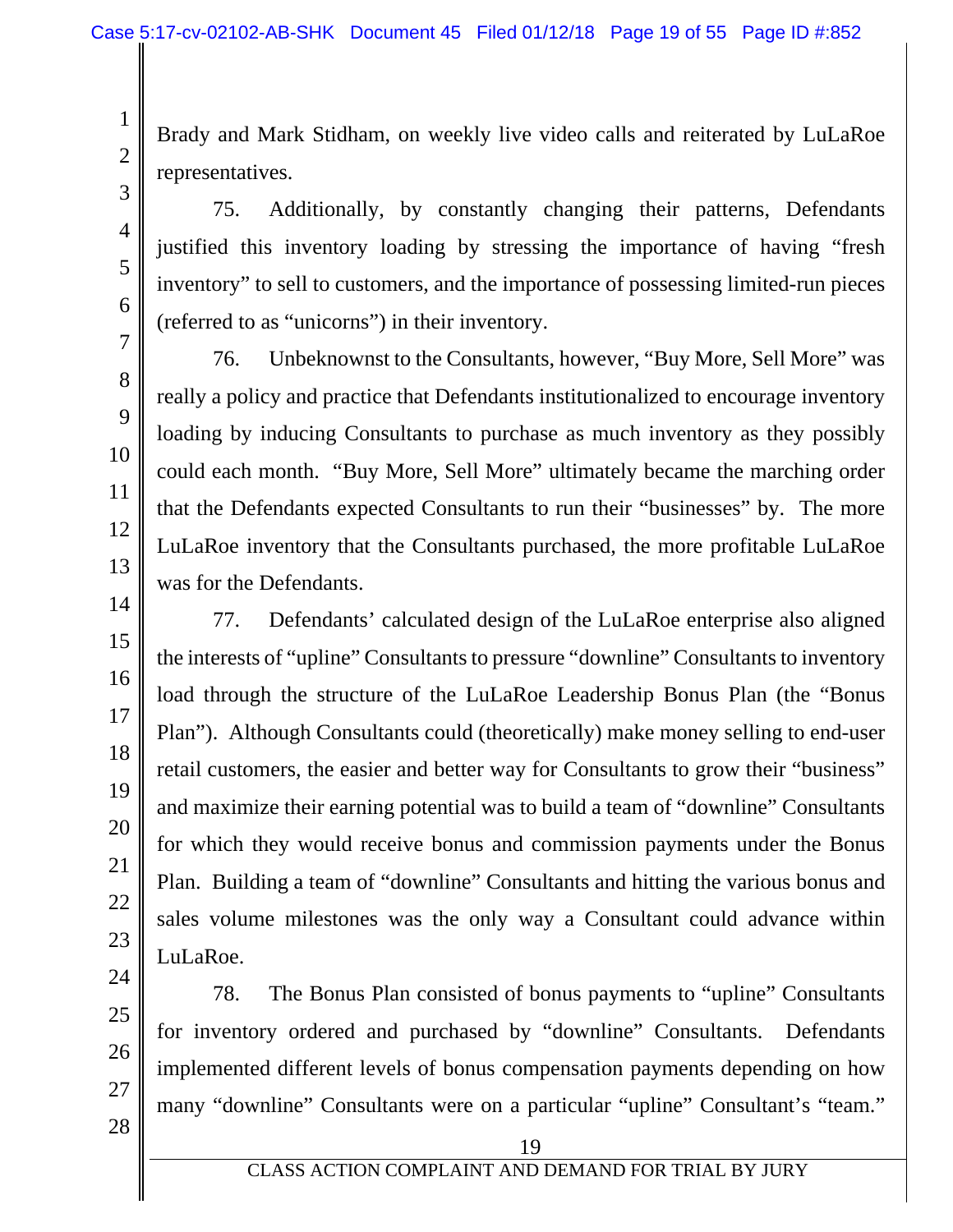LuLaRoe compensated "upline" Consultants on a sliding scale depending on their level (which ranged from 3-5%), and participation in LuLaRoe's leadership bonus pool program once a Consultant reached a certain level in the pyramid.

4 5

6

7

8

9

10

11

12

13

14

15

16

17

18

19

20

21

22

1

2

3

79. The Bonus Plan made it clear that "upline" Consultant compensation is not in any way tied to retail sales, but rather to the value of the inventory orders purchased by "downline" Consultants.

80. Upline Consultants could also reduce their individual monthly inventory purchase requirements by having more purchases made by their downline "team."

81. Therefore, "upline" Consultants were incentivized to encourage "downline" Consultants to purchase as much inventory as possible without any regard to whether they were making, or were likely to make, any bona fide sales to end-user retail customers.

82. The Bonus Plan compensated those at the top of the pyramid for recruiting others into the scheme. This allowed Defendants to offload massive amounts LuLaRoe inventory onto unsuspecting "downline" Consultants that would have difficulty breaking even on their initial inventory purchase, let alone subsequent monthly minimum inventory purchases.

83. By aggressively pushing recruitment of new Consultants over end-user retail sales, Defendants completely oversaturated the marketplace with Consultants and damaged the market for bona fide end-user retail customers. Social media networks are filled with LuLaRoe Consultants shamelessly promoting products that can be purchased just about anywhere by any of the more than 80,000 LuLaRoe Consultants that form the building blocks of Defendants' pyramid.

26

## **D. LuLaRoe Announces 100% Refund Policy**

84. By April 2017, LuLaRoe had experienced tremendous success in recruiting new Consultants. In less than four years, the Defendants had recruited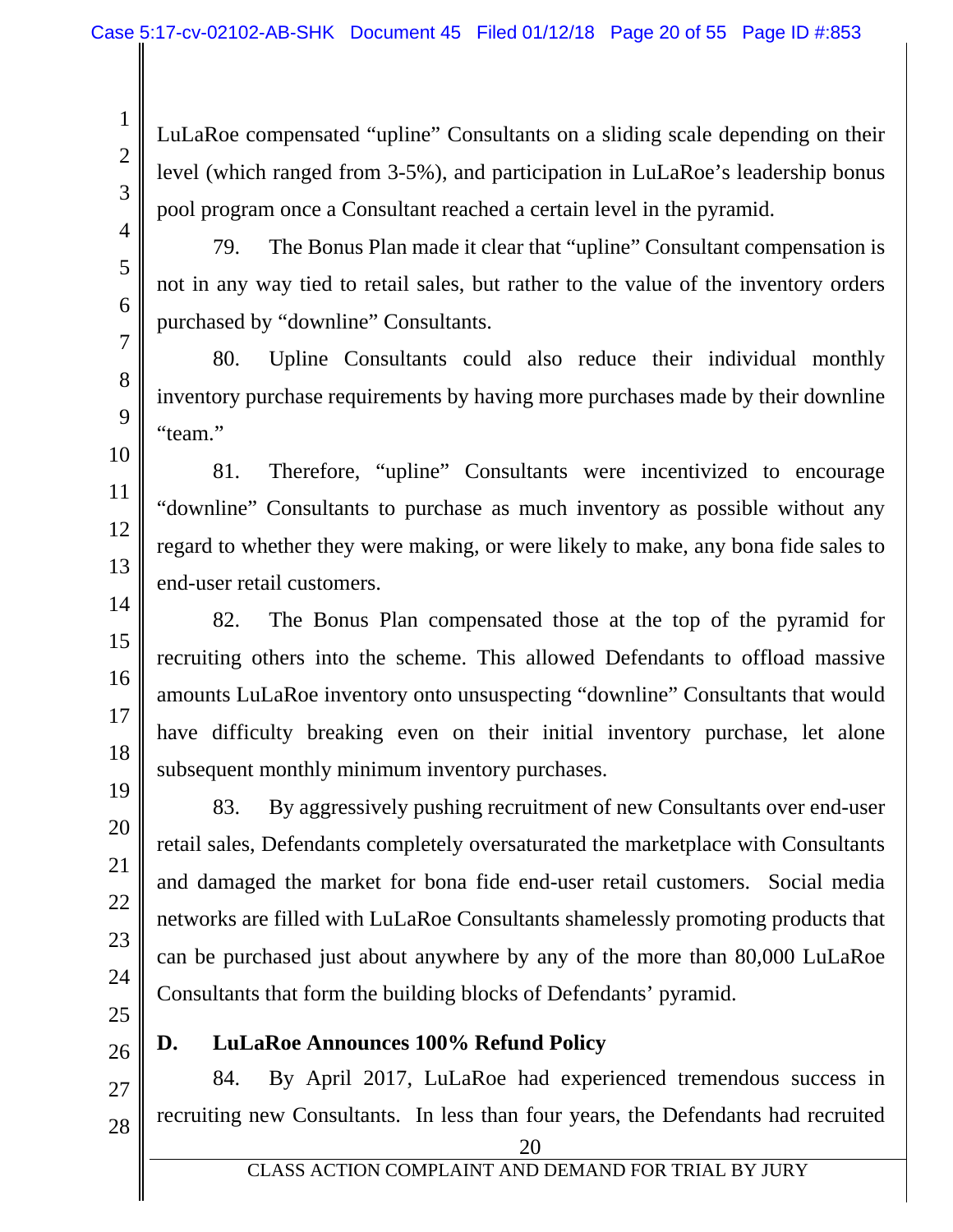nearly 80,000 Consultants nationwide. However, due to this aggressive recruitment and lack of bona fide retail sales, sometime in early 2017 the market and demand for LuLaRoe products started to quickly diminish. Complaints about LuLaRoe's inventory and an uptick in Consultant resignations started to have a significant impact on Defendants.

6 7 8

9

10

11

12

13

14

15

16

17

18

19

20

21

22

23

24

25

26

1

2

3

4

5

85. Initially Defendants tried to shift the blame to Consultants by telling them they had to continue to "Buy More, Sell More" and encouraged them to find new customers. In fact, in an online rant, Mark Stidham aggressively accused Consultants that they were stale, by ranting: "No, you're stale. Your customers are stale. Get out and find new customers. If you bring a new customer in, then your inventory isn't stale. The problem is, you try to sell to the same group of people day after day after day, then eventually they have a closet full of product."

86. But, as the Defendants knew, their inventory loading was finally catching up with them as it oversaturated the market with Consultants, and LuLaRoe inventory. In order to stop the bleeding, Defendants implemented their new plan to keep making money off of Consultants, including Plaintiffs and the Class.

87. LuLaRoe decided to revise its buy-back policy to be "risk free" for the Consultants. LuLaRoe's buy-back policy had been a refund of 90% of the net cost of inventory. Under the revised policy, announced in April 2017, any Consultant (including Plaintiffs and the Class) who wished to cancel their business with Defendants could return all of their LuLaRoe inventory for a **100%** refund and LuLaRoe would pay the shipping costs.

88. Consultants, including Plaintiffs and the Class, were assured through a variety of written and oral communications that this policy had no restrictions and was never going to expire. *See*, *e.g.*, "LuLaRoe isn't going anywhere and neither is the Contract Cancelation 100% buy-back program."

27

 $\overline{a}$ 

28

21 <sup>7</sup> https://twitter.com/lularoedisaster, post dated August 31, 2017 (last viewed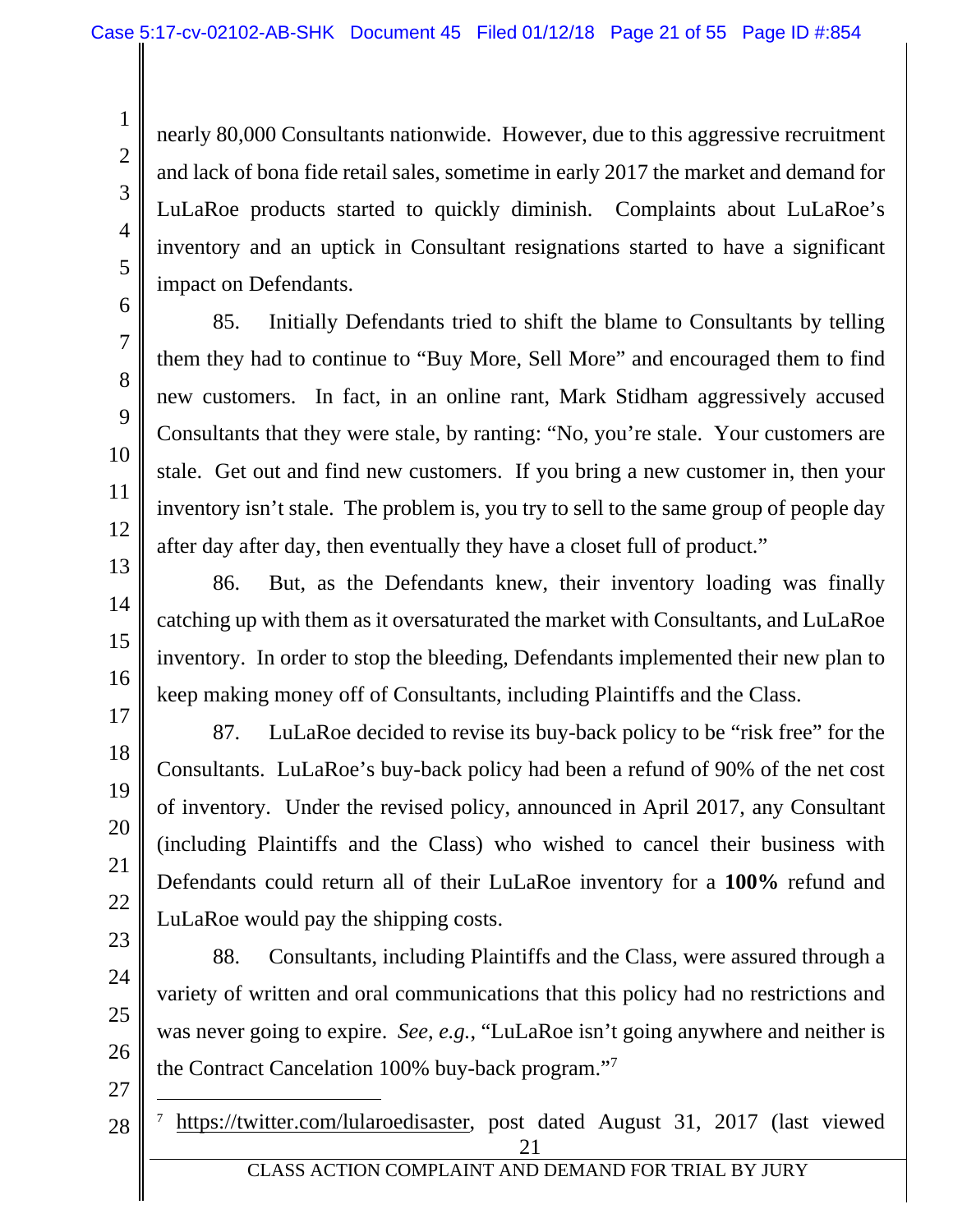| $\mathbf{1}$   |                                                                                                                       |
|----------------|-----------------------------------------------------------------------------------------------------------------------|
| $\mathbf{2}$   | LuLaRoe repeatedly promised the Consultants, including Plaintiffs and<br>89.                                          |
| 3              | the Class, that they could, at any time, cancel their Consultant status and return                                    |
| $\overline{4}$ | unsold inventory for a full refund, with LuLaRoe to pay the associated shipping                                       |
|                | costs. Specifically, LuLaRoe made these representations in direct communications                                      |
| 5              | with Consultants, including Plaintiffs, during Consultant training seminars, online,                                  |
| 6              | in emails, in brochures, and in advertisements to Consultants and the public. For                                     |
| $\overline{7}$ | example, in June of 2017, LuLaRoe sent at least two emails to Consultants, including                                  |
| 8              | Plaintiffs, stating:                                                                                                  |
| 9              | INDEPENDENT FASHION RETAILERS, WHO WISH                                                                               |
| 10             | TO CANCEL THEIR RETAILER AGREEMENT, WILL                                                                              |
| 11             | 100%<br><b>OF</b><br><b>THE</b><br><b>REFUNDED</b><br>WHOLESALE<br>BE<br>AMOUNT. How AWESOME is that? On top of that, |
| 12             | LuLaRoe will also cover your shipping by sending you                                                                  |
| 13             | shipping labels! (Emphasis in original.)                                                                              |
| 14             | 90.<br>As another example, on or about June 30, 2017, LuLaRoe posted the                                              |
| 15             | following notice on its website:                                                                                      |
| 16             | Today, we would like to provide clarity regarding the                                                                 |
| 17             | 100% Buy Back on Inventory policy. This policy does not<br>have an expiration date, nor does it have a required       |
| 18             | timeframe in which the product should have been                                                                       |
| 19             | purchased in [sic]. The only qualification for this policy,<br>is that products returned are required to be LuLaRoe   |
| 20             | products and must have been purchased through LuLaRoe.                                                                |
| 21             | Click here to find more information on the 100% Buy<br>Back on Inventory policy! <sup>8</sup>                         |
| <u>22</u>      | Defendants encouraged Consultants to use the 100% buyback and free<br>91.                                             |
| 23             | shipping policy to recruit more Consultants for LuLaRoe. The no risk sales approach                                   |
| 24             | was used to both entice current Consultants to continue buying inventory and lure                                     |
| 25             |                                                                                                                       |
| 26             | $10/12/17$ ).                                                                                                         |
| 27             | <sup>8</sup> https://build.mylularoe.com/news/1/27/105, page 2 (last visited 9/14/17) (emphasis                       |
| 28             | added).<br>22                                                                                                         |
|                | CLASS ACTION COMPLAINT AND DEMAND FOR TRIAL BY JURY                                                                   |
|                |                                                                                                                       |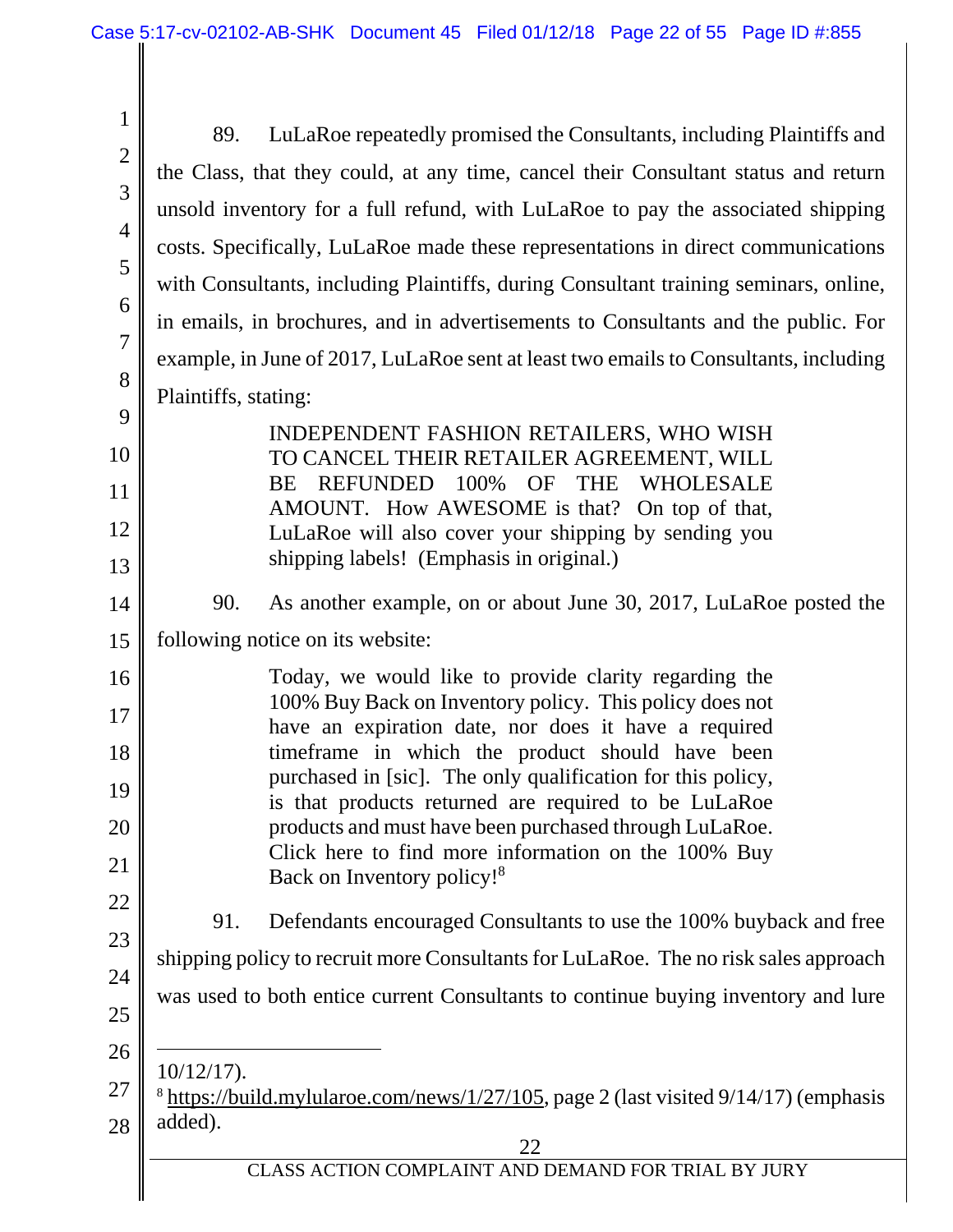prospective Consultants to sign up and order as much inventory as possible. It worked. Many Consultants, such as Plaintiffs Bluder and Laurence, recruited new Consultants to LuLaRoe based upon this policy.

4 5

6

7

8

9

10

11

12

13

14

15

16

17

18

19

20

21

22

23

24

25

1

2

3

92. Consultants were also encouraged to max-out their credit cards with inventory purchases, all of which would be refunded at 100%, plus free shipping, should the Consultants decide to stop selling for LuLaRoe.

93. Despite LuLaRoe's uniform and repeated promises in its communications, e-mail correspondence, marketing materials, advertisements, seminars, and contracts with Plaintiffs and other Consultants, LuLaRoe's return and shipping policy differs materially from what is represented. A Consultant who decides that he or she is no longer interested in being a Consultant for LuLaRoe is, in reality, unable to return LuLaRoe inventory for a full refund and is actually required to pay for shipping, an expense that can easily be thousands of dollars.

94. In many cases, Consultants are unable to return clothes at all and/or receive no refund whatsoever from LuLaRoe. For example, Plaintiffs Lemberg, Laurence, Bluder, Stuckart, Hall, Brown, Lien, along with other Plaintiffs and the Class, are stuck with thousands of dollars (in some cases nearly \$20,000) worth of inventory that LuLaRoe refuses to buyback.

95. What is worse, Consultants seeking the 100% refund, or any refund at all, must first "cancel" their business with LuLaRoe can no longer sell their inventory as a "Consultant."

96. Once "un-boarded," Consultants typically receive an e-mail confirming and they are no longer Consultants and therefore cannot access the Consultant information on LuLaRoe's website nor receive communications from LuLaRoe to active Consultants.

26 27 97. The canceled Consultants typically receive a confirmation that their cancelation has been processed and are instructed to wait for a Return Authorization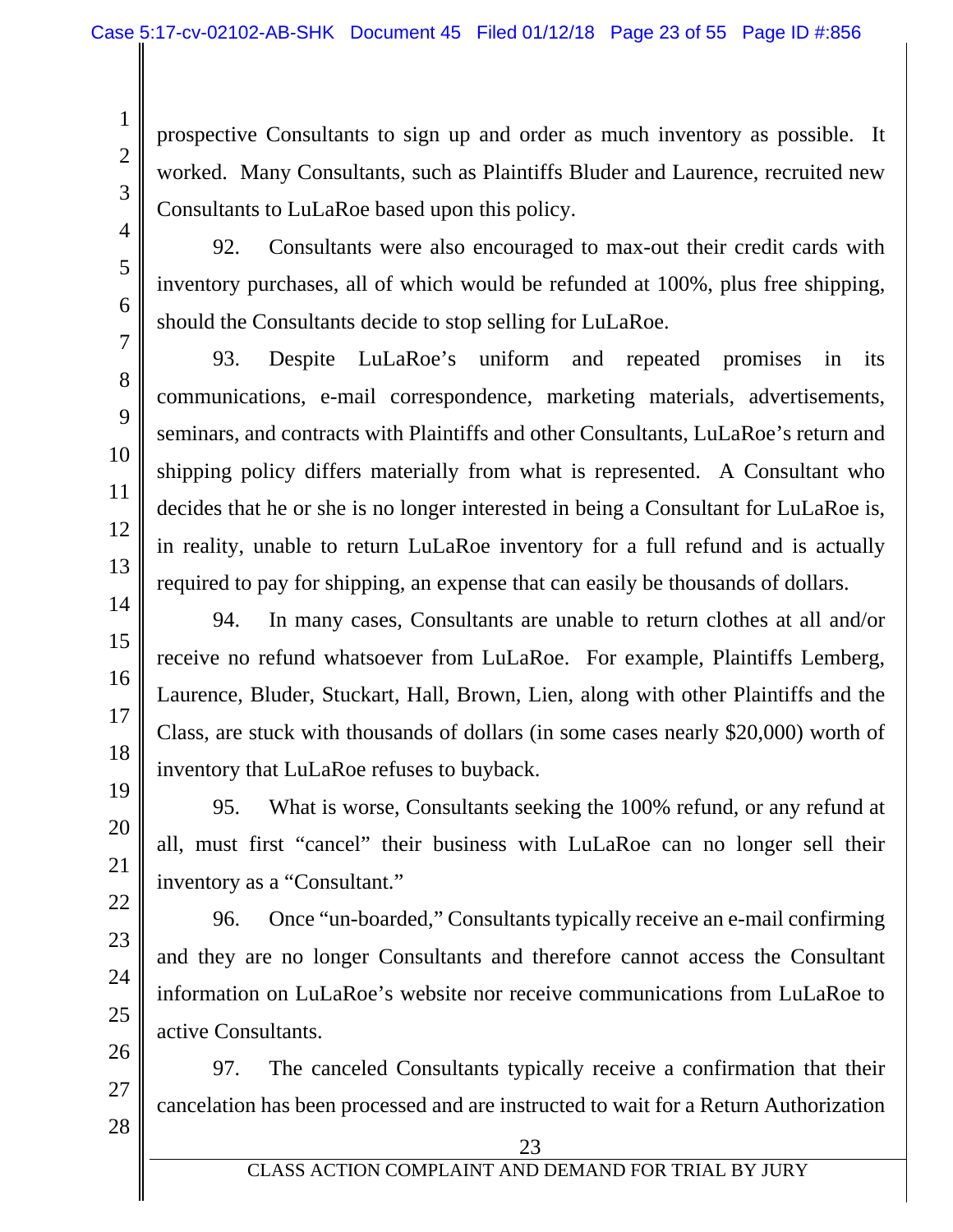Number ("RA Number"), which is needed to return inventory to LuLaRoe, and receive return shipping labels.

98. However, as was the case for Plaintiffs Lemberg, Bluder, Apana, Brown, and Hall, LuLaRoe does not provide RA Numbers, and/or refuses to send the shipping labels, and the canceled Consultants are left with thousands of dollars of inventory they cannot return and cannot sell.

99. The few Consultants who did receive an RA Number and sent back their inventory had LuLaRoe either: (1) claim that the inventory was never received; (2) "reject" some or all the inventory for refund (and donate the rejected items to a charity); and/or (3) provide only a partial refund for select items of inventory.

100. Consultants are virtually unable to communicate with LuLaRoe when they discover this bait-and-switch has occurred, many remaining on hold for up to five hours only to be disconnected, as was the case for Plaintiff Lemberg.

# **E. LuLaRoe Changes Its 100% Refund Policy Overnight, Retroactively**

101. Although Defendants were failing to buyback inventory from Consultants all along, on or about September 13, 2017, LuLaRoe publically admitted that is was breaking its never-ending "risk free" guarantee to Consultants, including Plaintiffs and the Class. Without warning, Defendants went back on their promises and announced a new buyback policy, which it claimed to apply retroactively, thereby cheating Consultants out of millions of dollars.

22 23 102. LuLaRoe's deceptive practices are uniform among the Plaintiffs and the Class, as evidenced in the following publications:

24 25

26

27

28

19

20

21

(a) "LuLaRoe Changes Return Policy, Costing Consultants Thousands. The change from a 100

1

2

3

4

5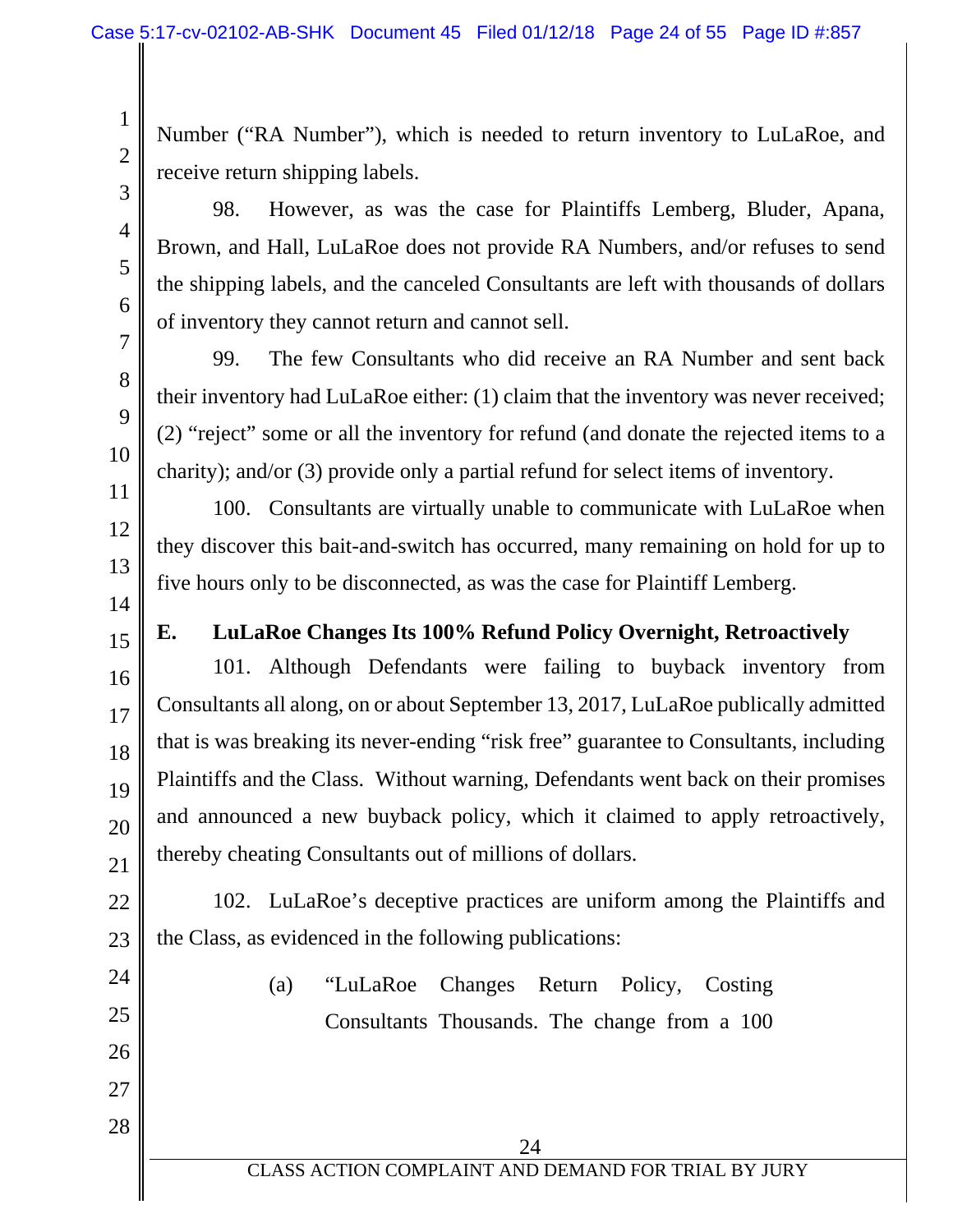percent guarantee to a 90 percent guarantee was announced Wednesday, effective immediately."9

- (b) "LuLaRoe abruptly changes return policy; Consultants say they are out thousands."10
- (c) "LuLaRoe Just Changed Its Return Policy And People Are Pissed."<sup>11</sup>

103. Across the board, Consultants are being prevented from returning inventory and/or after they have returned their inventory, LuLaRoe unilaterally determines that some items are non-refundable, with no appeal process or other recourse for the Consultants. Once LuLaRoe decides that an item is non-fundable, whether it is because of the new one-year return policy or for some other reason, LuLaRoe refuses to return the items to the Consultants. Rather, LuLaRoe donates the item of clothing, and the Consultants are deprived of both the product and any compensation for it.

16 17 18 19 20 21 22 104. LuLaRoe also wrongfully reduces the amount of inventory refund Consultants receive by deducting bonuses or other additional compensation the Consultant received from LuLaRoe. For example, Plaintiff Apana had approximately \$16,000 in inventory on hand prior to "resigning" from LuLaRoe. After submitting for her inventory buy-back refund, she was informed that her final refund amount would only be a little more than \$10,000 – which was reduced by certain bonuses she received throughout the year.

1

2

3

4

5

6

7

8

9

10

11

12

13

14

15

23

l

- 24 <sup>9</sup> https://www.inc.com/suzanne-lucas/lularoe-changes-return-policy-costing-Consultants-.html, published September 15, 2017.
- 25 26 10 http://allthemoms.com/2017/09/14/lularoe-return-policy-changes-outrage/, published on September 14, 2017.

27 11 https://www.buzzfeed.com/juliegerstein/lularoe-just-changed-its-return-policyand-people-are-pissed?utm term=.jxNjPPpBj#.qf6R77PrR, published on

28 September 15, 2017.

25

CLASS ACTION COMPLAINT AND DEMAND FOR TRIAL BY JURY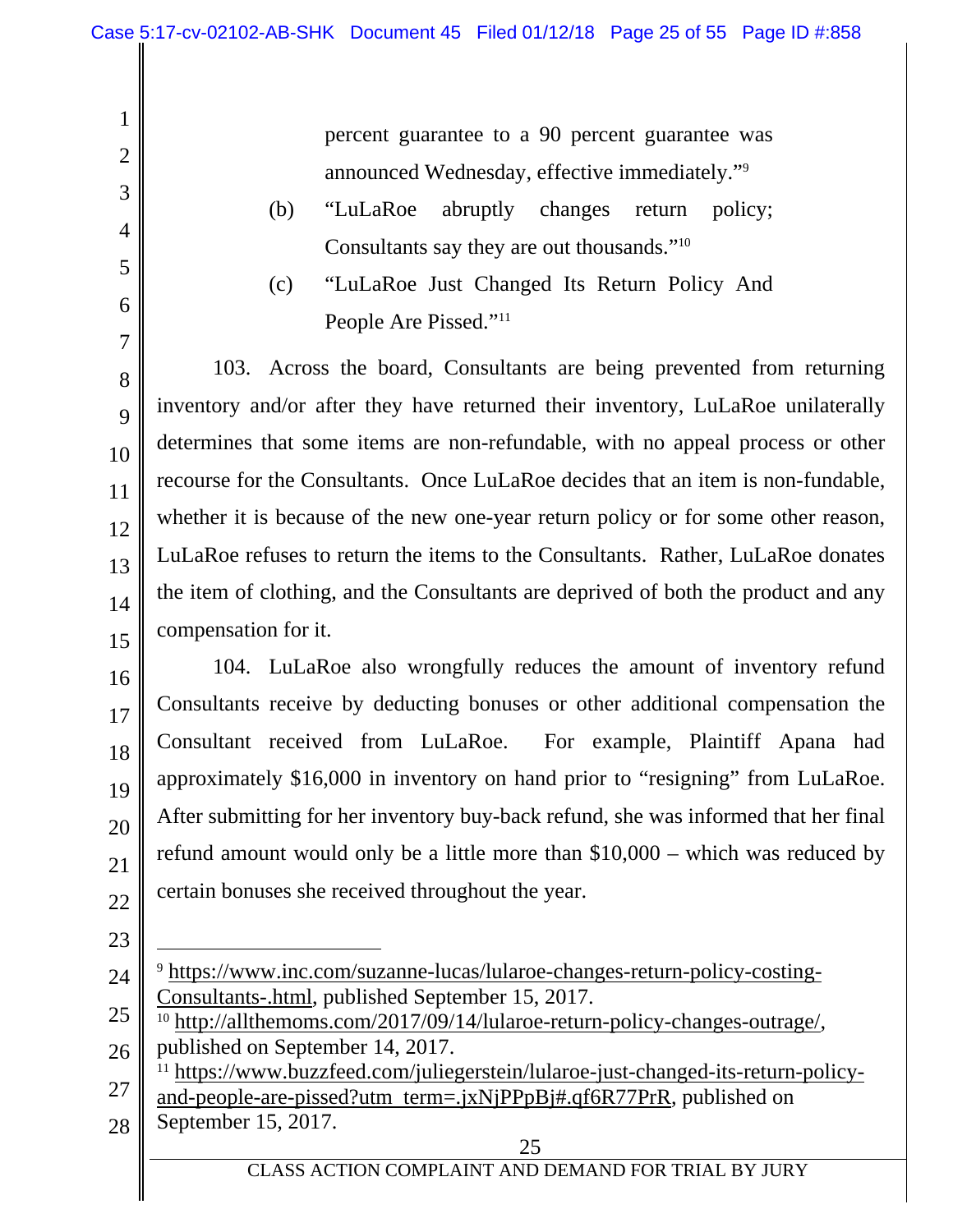105. Ultimately, the false representations made by Defendants induced Consultants, including Plaintiffs Brown and Carrillo, to delay terminating their relationship and to continue to purchase more inventory from LuLaRoe. And to make matters worse, it shortened the return window by five months for those Consultants that held inventory that would have been otherwise been returned earlier. This illusory 100% return policy was yet another device that the Defendants employed to line their own pockets at the Consultants' expense.

1

2

3

**F. LuLaRoe is Nothing More than an Illegal, Endless Chain Scheme** 

106. LuLaRoe's enterprise and compensation structure as described above are nothing more than an endless chain scheme.

107. In legitimate direct sales organizations and illegal chain schemes, individuals buy wholesale products from the manufacturer and resell them at retail prices directly to the public – often by word of mouth and other in-person direct sales. Typically, distributors earn commissions, not only for their own retail sales, but also for retail sales made by the people they recruit.

108. According to the Federal Trade Commission ("FTC"), if the money made by the distributors is based on retail sales to the public, it may be a legitimate direct sales organization. Conversely, if the money made by distributors is based on the number of people a distributor recruits and wholesale value of inventory purchased by the recruits, is an endless chain scheme (also known as a pyramid scheme). Endless chain schemes are illegal, and the vast majority of participants in them lose money.

109. Pyramid schemes come in many forms, but the FTC flags two tell-tale signs of these illegal enterprises: (i) inventory loading; and (ii) a lack of retail sales.

110. As described above, inventory loading occurs when a company's incentive program forces recruits to buy more products than they could ever sell, often at inflated prices. If this occurs throughout the company's distribution system,

28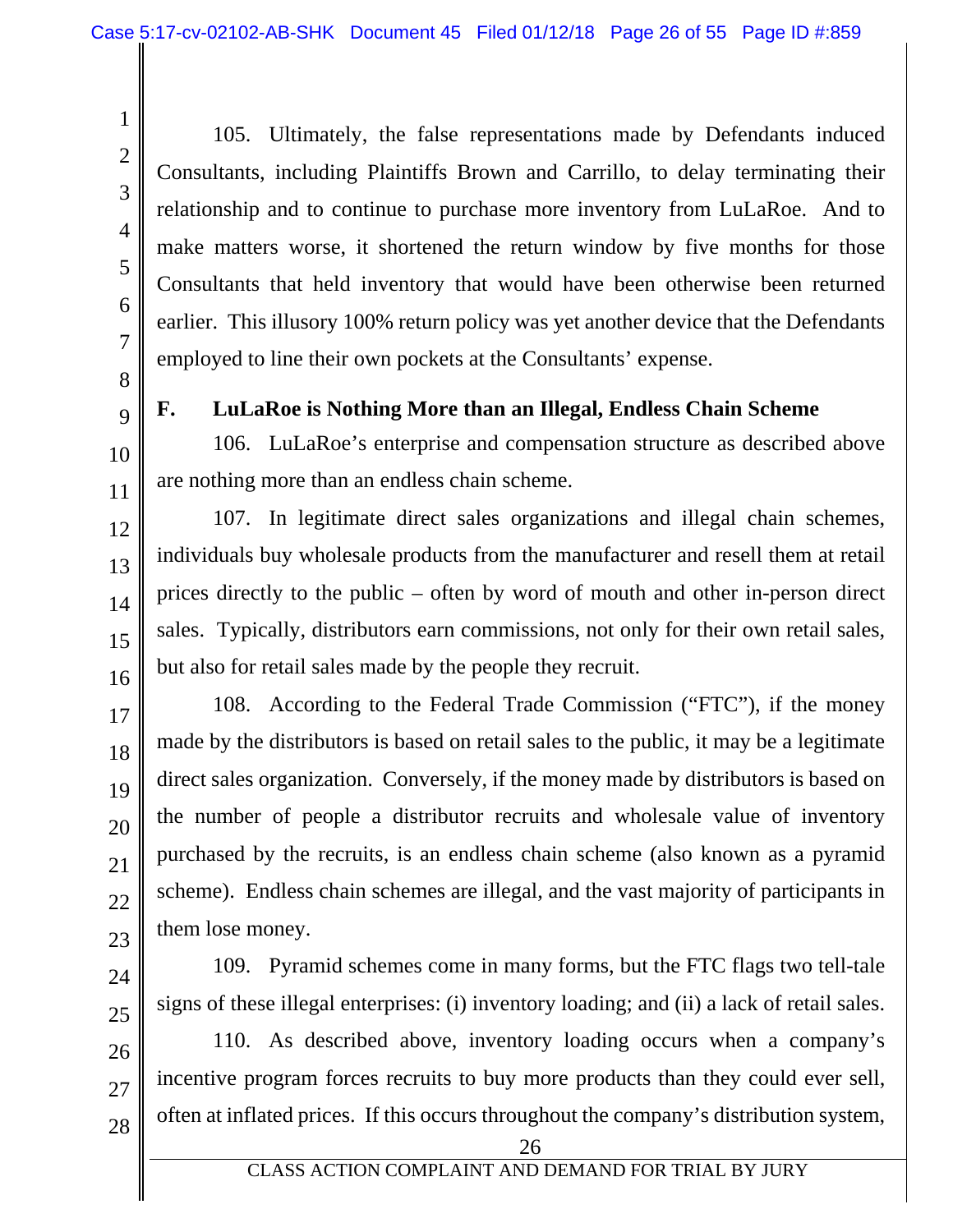27 CLASS ACTION COMPLAINT AND DEMAND FOR TRIAL BY JURY 1 2 3 4 5 6 7 8 9 10 11 12 13 14 15 16 17 18 19 20 21 22 23 24 25 26 27 28 the people at the top of the pyramid reap substantial profits, even though little or no product moves to market. The people at the bottom make excessive payments for inventory that simply accumulates in their basements. A lack of retail sales is also a red flag that a pyramid exists. 111. Endless chain schemes and pyramid schemes are illegal at both the state and federal level. In *Webster v. Omnitrition Int'l, Inc.*, the Ninth Circuit adopted the "Koscot test" for determining what constitutes a pyramid scheme: "Pyramid schemes are '[s]uch contrivances. . . characterized by the payment by participants of money to the company in return for which they receive (1) the right to sell a product and (2) the right to receive in return for recruiting other participants into the program rewards which are unrelated to sale of the product to ultimate users." 79 F.3d 776, 781 (9th Cir. 1996) ("*Omnitrition*") (quoting *In re Koscot Interplanetary, Inc.*, 86 F.T.C. 1106, 1181 (1975), *aff'd mem. sub nom.* ("*Koscot*").). 112. In the seminal case *In re Amway Corp.*, 93 F.T.C. 618 (1979), the FTC recognized three rules that served as a guide for direct marketing or multi-level marketing organizations to avoid designation as a pyramid scheme: (1) Upline distributors are required to buy back from any person they recruited any saleable, unsold inventory upon the recruit's leaving Amway (the "Buy-Back Rule"); (2) Every participant's required to sell at wholesale or retail at least 70% of the products bought in a given month in order to receive a bonus for that month (the "70% Rule"); and (3) In order to receive a bonus in a month, each participant was required to submit proof of retail sales made to ten different consumers (the "10 Customer Rule"). 113. These rules are designed to deter inventory loading and encourage retail sales. In *Omnitrition*, the Ninth Circuit explained that where a distribution program appears to meet the *Koscot* definition of a pyramid scheme but has elements of the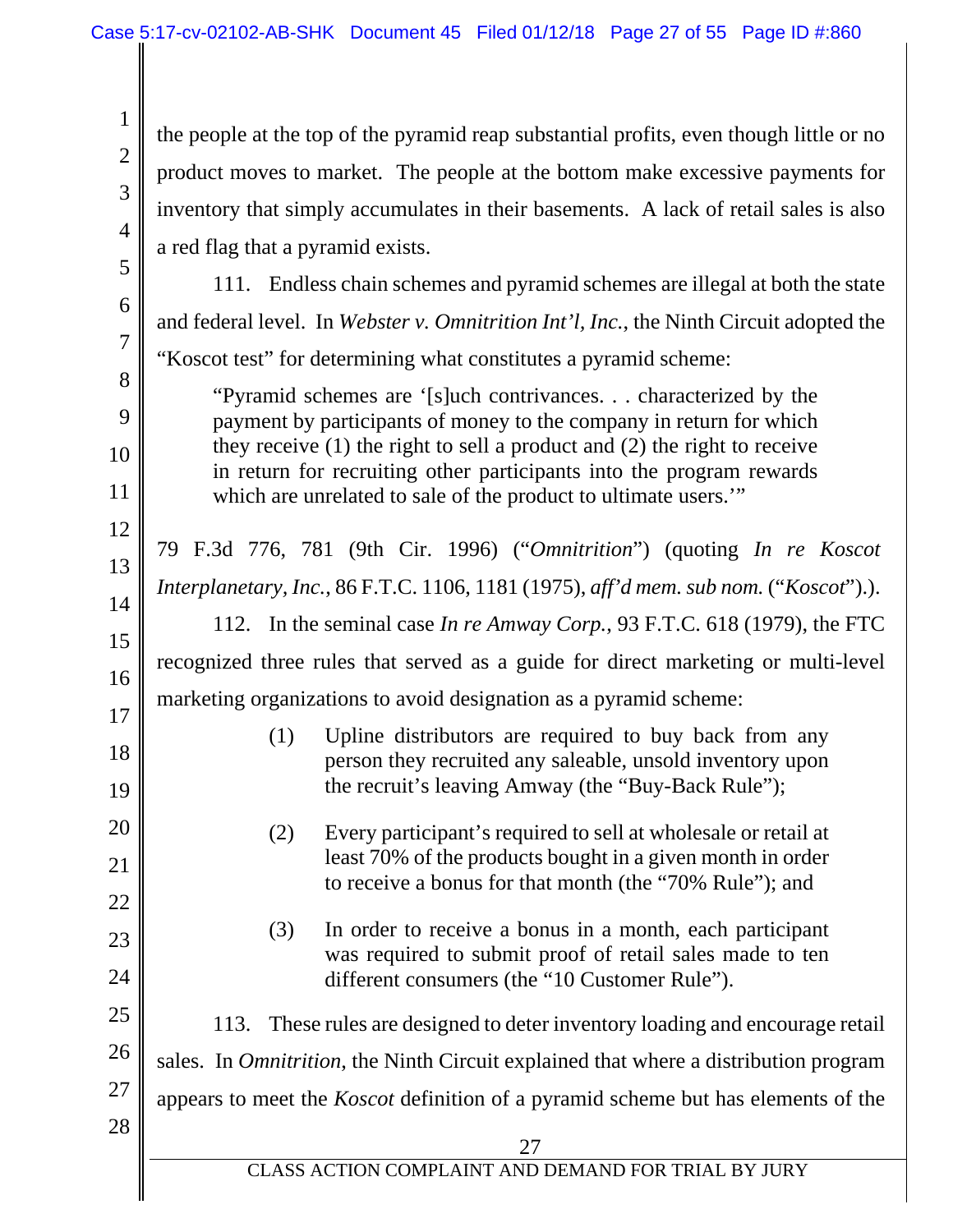*Amway* safeguards, "there must be evidence that the program's safeguards are enforced and actually serve to deter inventory loading and encourage retail sales." *Omnitrition*, 79 F.3d at 776.

4 5

6

7

1

2

3

114. Here, Defendants cannot find refuge under *Amway* as the LuLaRoe enterprise did not have adequate safeguards to deter inventory loading and encourage retail sales.

8 9 10 11 12 115. LuLaRoe did not comply with the Buy-Back Rule. LuLaRoe did not provide 100% refund, and in many case such as with Plaintiffs and the Class no inventory refund at all, to persons leaving the program. Moreover, Consultants seeking a refund would also have to bear their own return shipping costs (which can be substantial).

13 14 15 16 17 18 19 20 21 22 23 116. LuLaRoe "buy-back policy," both as it existed before the 100% buy back policy was announced in April of 2017 and as it currently exists, also places significant additional restrictions on product refunds, including certain stipulations such as only applying to inventory purchased by Consultants within one year prior to the date of cancellation of their agreement, only inventory packaged and returned and packaged and labeled in a certain way, and only to inventory in "resalable condition" – which appears to be determined in LuLaRoe's sole discretion. As a result, LuLaRoe's buy-back policy, at any of its prior or current stages, does not reduce or eliminate the possibility of Consultants being saddled with thousands of dollars of products with unsaleable patterns – especially for those Consultants, like Plaintiffs, that purchased and accumulated inventory over a multi-year period.

117. LuLaRoe does not comply with the 70% Rule. Indeed, it failed to adopt, implement, or enforce a 70% Rule. Indeed, until July 2017, LLR did not even pay lip-service to this rule.

28

27

24

25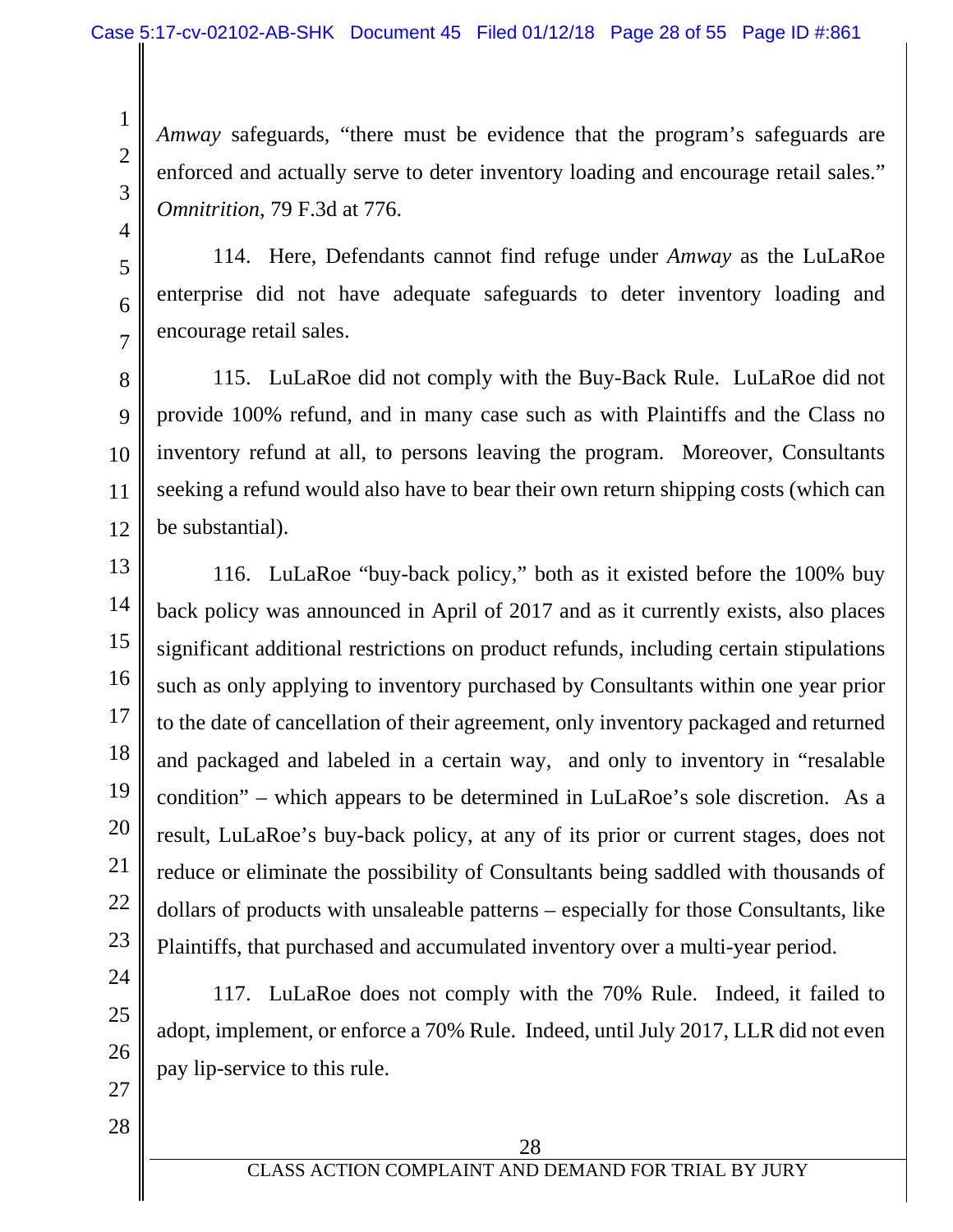118. LuLaRoe failed to adopt, implement, or enforce a 10 Customer Rule. Although in July 2017, LLR claims to have implemented a minimal sales requirement for a Consultants to qualify for bonuses, notably, Consultants must still meet their minimum purchase requirement to remain active and thus be eligible for bonuses. Moreover, Defendants do not enforce this supposed requirement and will still sell inventory to Consultants who do not meet the purported sales requirement.

119. Defendants were/are obligated to comply with regulations that apply to LuLaRoe. Earning over a billion dollars, LuLaRoe and the Defendants have the resources to hire top experts in the direct sales industry (like Terrel Transtrum), and some of the top law firms in the United States.

12 13 14 120. In addition to their lack of *Amway* protections, Defendants' policy of inventory loading by lower level "downline" Consultants without regard to retail sales is *prima facie* evidence of an endless chain scheme.

15 16 17 18 19 20 21 22 23 121. Consultants were the real target customers for Defendants' inventory, not end-user retail customers. Defendants pressured Plaintiffs and the Class to purchase more inventory, notwithstanding their lack of retail sales. By pressuring Plaintiffs and other Consultants to reinvest any profits they may have generated from their "business" back into LuLaRoe inventory, Defendants were essentially converting otherwise meaningful profits that belonged to the Consultants. Defendants operated an endless chain scheme, which has directly and proximately damaged Plaintiffs and the Class, consisting of tens of thousands of Consultants nationwide.

24

1

2

3

4

5

6

7

8

9

10

11

25

**G. Defendants Willfully Violate California's Seller Assisted Marketing Plan Act** 

26 27 122. Not only did Defendants operate the LuLaRoe enterprise as an illegal endless chain scheme as described above, but they have engaged in the promotion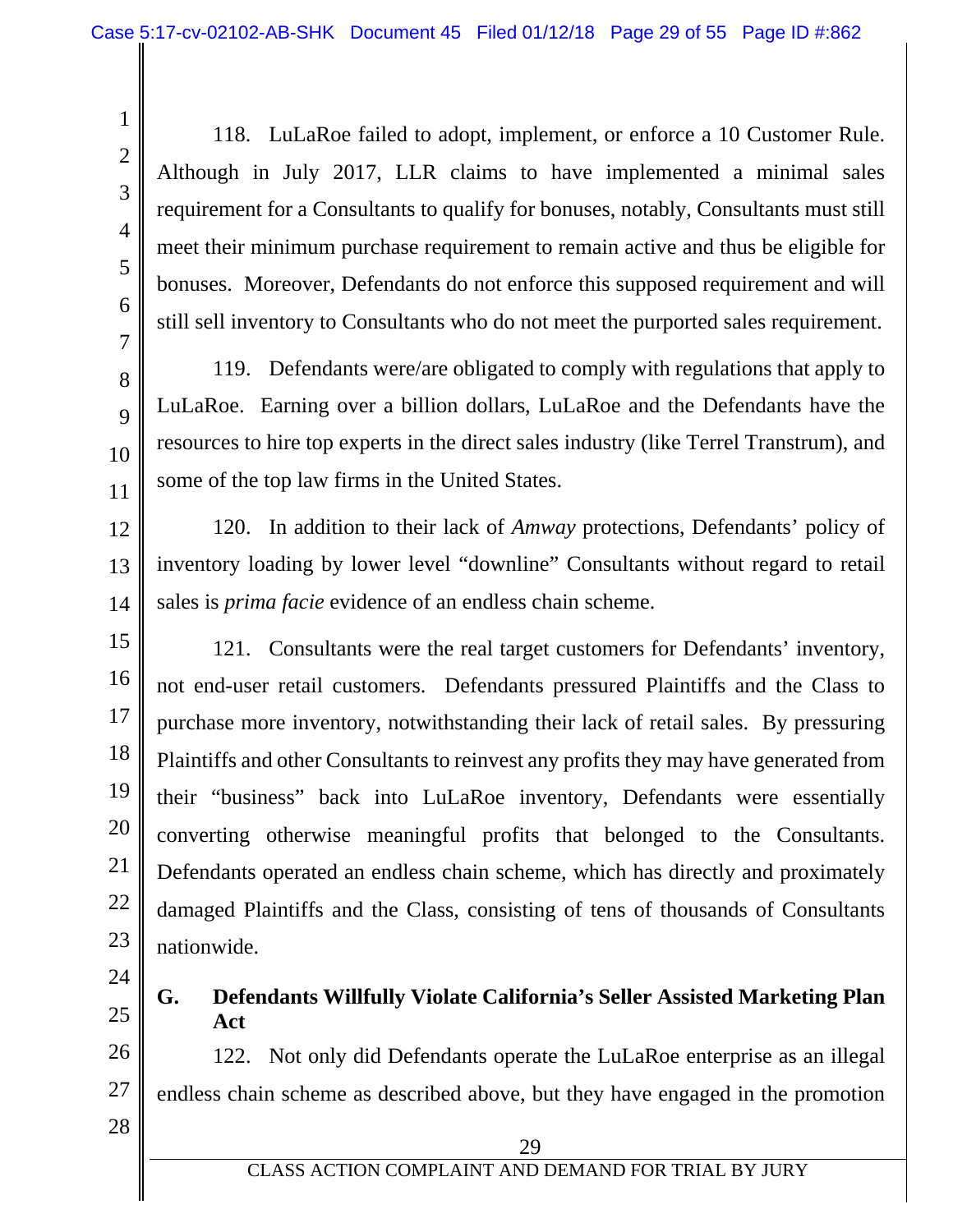and sale of an unregistered seller assisted marketing plan. Under the California Seller Assisted Marketing Plan Act, ("California SAMP Act"), California requires that seller assisted marketing plans that operate from within California that offer business opportunities to the general public to: (1) register with the California Attorney General's Office; (2) to provide significant disclosure statements to potential buyers of the marketing plan being sold prior to signing any contracts; and (3) to provide the buyers of the marketing plan specific contractual rights after a purchase has been made. See, Cal. Civ. Code §§ 1812.200 *et seq*.

25

26

27

28

1

2

3

4

5

6

7

123. In this case, despite the fact that the Defendants were domiciled in California, maintained their principal place of business in California, and offered and sold the LuLaRoe business opportunity from California, Defendants chose to willfully violate the California SAMP Act by: (1) failing to register with the California Attorney General's Office; (2) failing to provide the significant disclosures to prospective Consultants as required by the California SAMP Act; and (3) by failing to provide the Consultants with the buyer-specific contractual rights required by the California SAMP Act.

124. As stated above, as a billion-dollar enterprise that hired industry experts to, Defendants cannot claim ignorance of the law. In fact, Defendants have recently taken steps to try to disclaim its legal and regulatory obligations in in its Independent Consultant Program Application and Agreement (the "Application and Agreement") by specifically addressing business opportunities and seller assisted marketing plans. A recent version of the Application and Agreement reads as follows: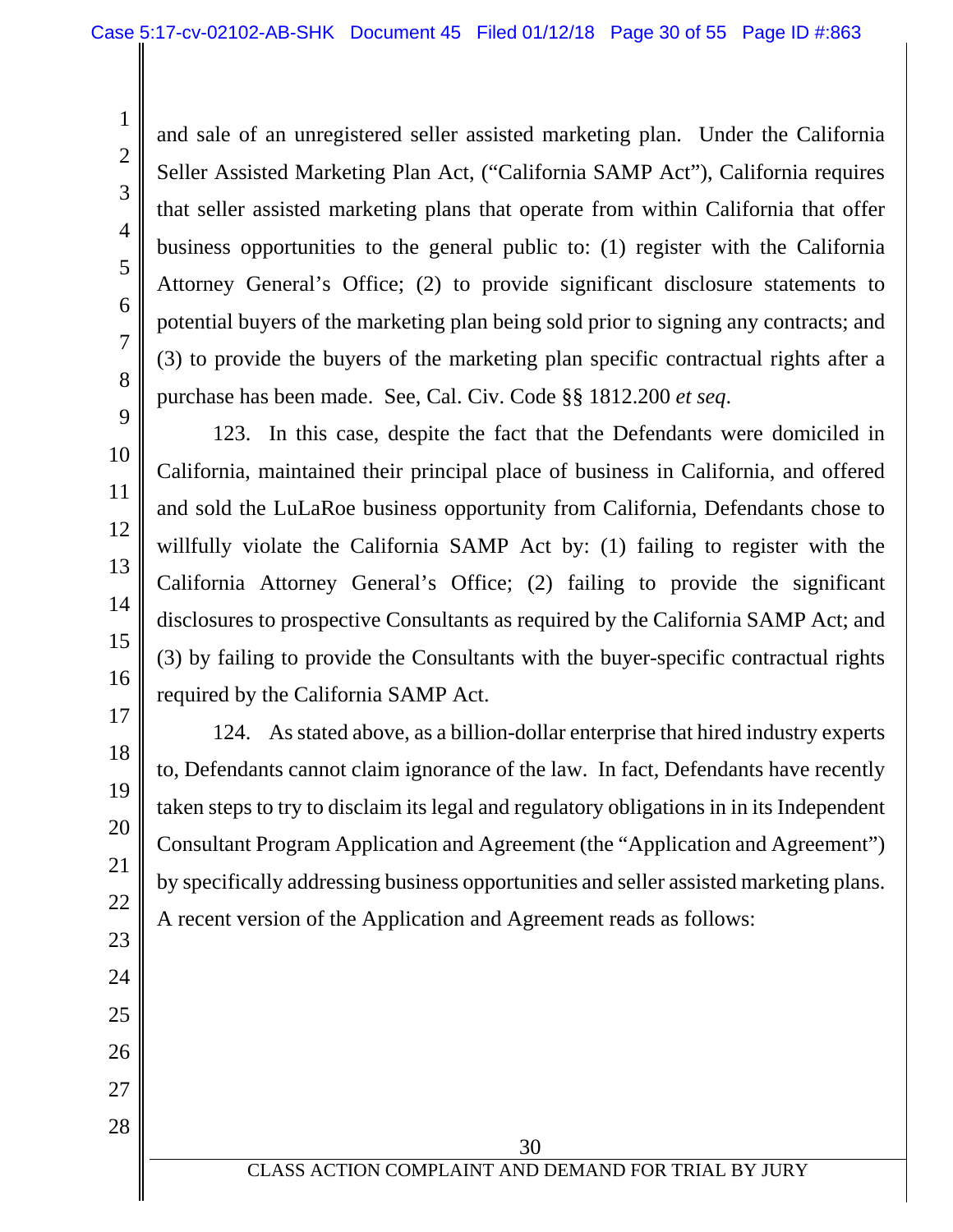Consultant shall establish Consultant's own goals, inventory levels, working hours and methods of sale, so long as Consultant complies with the terms of this Agreement, including the Policies and Procedures and Leadership Bonus Plan, and all applicable laws. LLR does not maintain or enforce exclusive sales areas or territories for the benefit of Consultant. Consultant expressly acknowledges 3 that neither this Agreement, nor any compensation, bonuses, commissions or incentive plans or programs pertaining to the Product, business, consultants, Policies and Procedures, Leadership 4 Bonus Plan or Price List of LLR constitutes a franchise, business opportunity, or seller assisted marketing plan or other regulated sales relationship. Specifically, LLR does not represent that 5 Consultant can earn any amount hereunder, whether or not in excess of any initial purchase of Product made by Consultant, or that there is a market for the Product.

6 7

8

9

10

11

12

13

14

15

16

17

18

19

20

21

22

23

1

2

125. Drafting language into the Application and Agreement attempting to disclaim its legal obligations is proof that Defendants indeed identified their need to register under the California SAMP Act and comply with its obligations, but chose not to do so. As set forth below, this purported disclaimer regarding seller assisted marketing plans is a false statement of material fact, as LuLaRoe's business opportunity is the exact type of seller assisted marketing plan that the California Legislature sought regulate and protect the public from.

126. Further, Defendants cannot take the position that LuLaRoe is not a business opportunity or seller assisted marketing plan, as Mark Stidham has already characterized it was such in an online webinar. In the same webinar where he compares those expressing negative opinions about LuLaRoe to "pigs," Stidham describes LuLaRoe as follows:

"It is one of the best business opportunities that you can use to leverage that hard work, time and effort to get a return on your investment. We have built this business we have designed the compensation plan, we designed the product, we designed the sales method, all of it designed to create an opportunity for you to make extra money."

24 25 26 This statement is an admission by Defendants that LuLaRoe is indeed, a business opportunity, which is a regulated sales relationship under the California SAMP Act.

27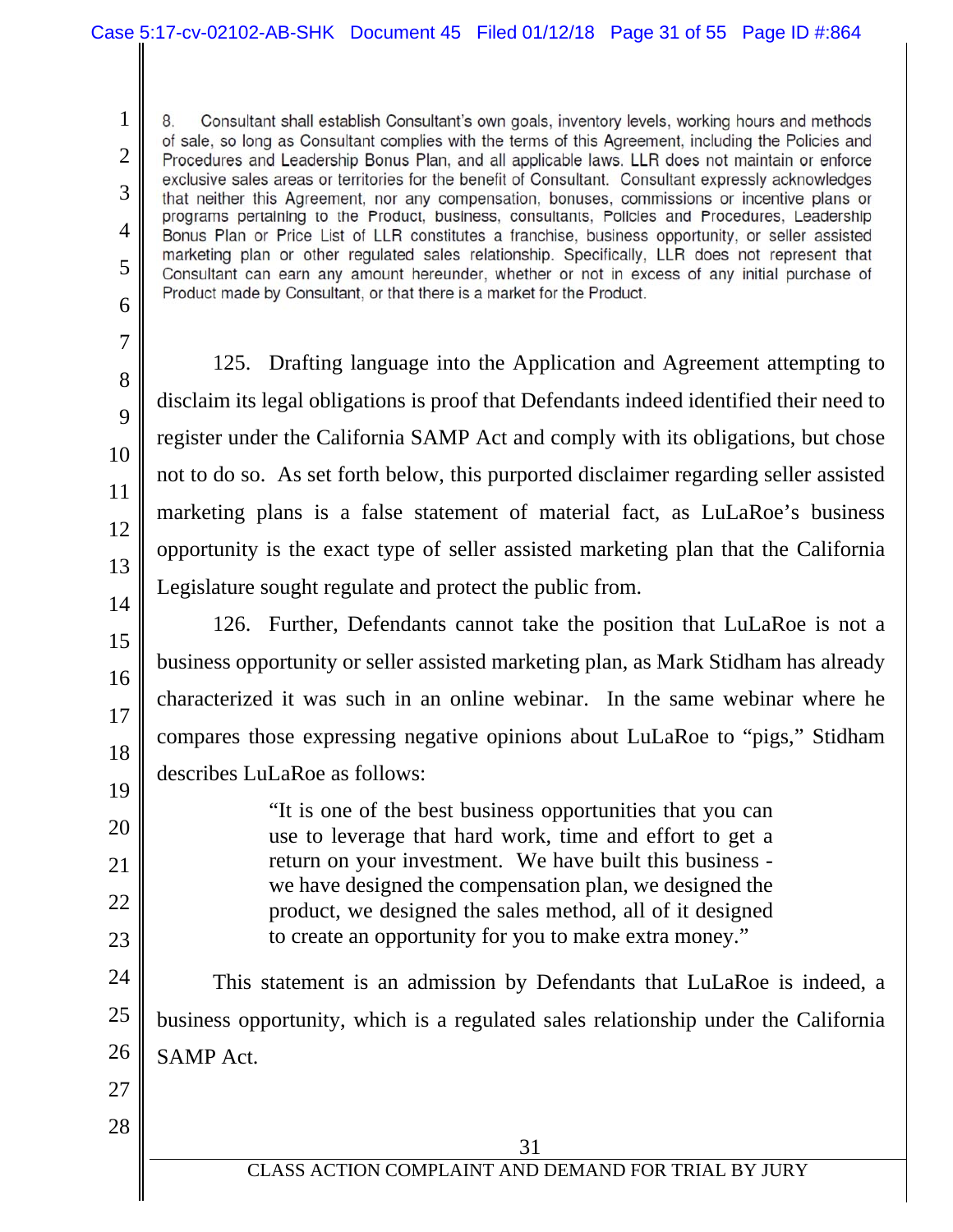127. From California, over the past four years or more, Defendants have sold the LuLaRoe marketing plan to over 80,000 Consultants nationwide, including Plaintiffs and the Class. Plaintiffs and the Class purchased the marketing plan in connection with starting their own LuLaRoe "business."

128. The total initial payment Consultants paid for their initial product order exceeds \$500, but is less than \$50,000. Defendants, individually and through its agents: (1) represented that the Consultants were likely to earn an amount in excess of the initial payment; (2) represented that there is a market for LuLaRoe products that were purchased by the Consultants; and (3) represented that LuLaRoe would, in whole or in part, buy back or is likely to buy back the LuLaRoe product initially sold to the Consultants. Defendants also represented or implied that they have sold the LuLaRoe seller assisted marketing plan to at least five other Consultants in the previous 24 months, and intend to sell the LuLaRoe seller assisted marketing plan to at least five Consultants in the next 12 months.

129. Defendants each resided in California when it offered and sold the LuLaRoe seller assisted marketing plan to prospective Consultants. Defendants were required to comply with the California SAMP Act and they knowingly failed to do so.

21

22

23

24

25

26

**H. Defendants Fail to Provide Prospective Consultants with Any Meaningful Information about the LuLaRoe Business Opportunity or the Defendants** 

130. Defendants also failed, and continue failing, to provide Plaintiffs and the Class, with: (i) a detailed explanation of the business opportunity; (ii) the current state of the retail market for LuLaRoe products; (iii) the general market conditions for women's fashion and clothing products; (iv) the current market for additional LuLaRoe Consultants; (v) any information regarding retail sales statistics for LuLaRoe Consultants; (vi) any information regarding the financials of LuLaRoe; (vii) any information of the owners of and investors in LuLaRoe; (viii) any

1

2

3

4

5

6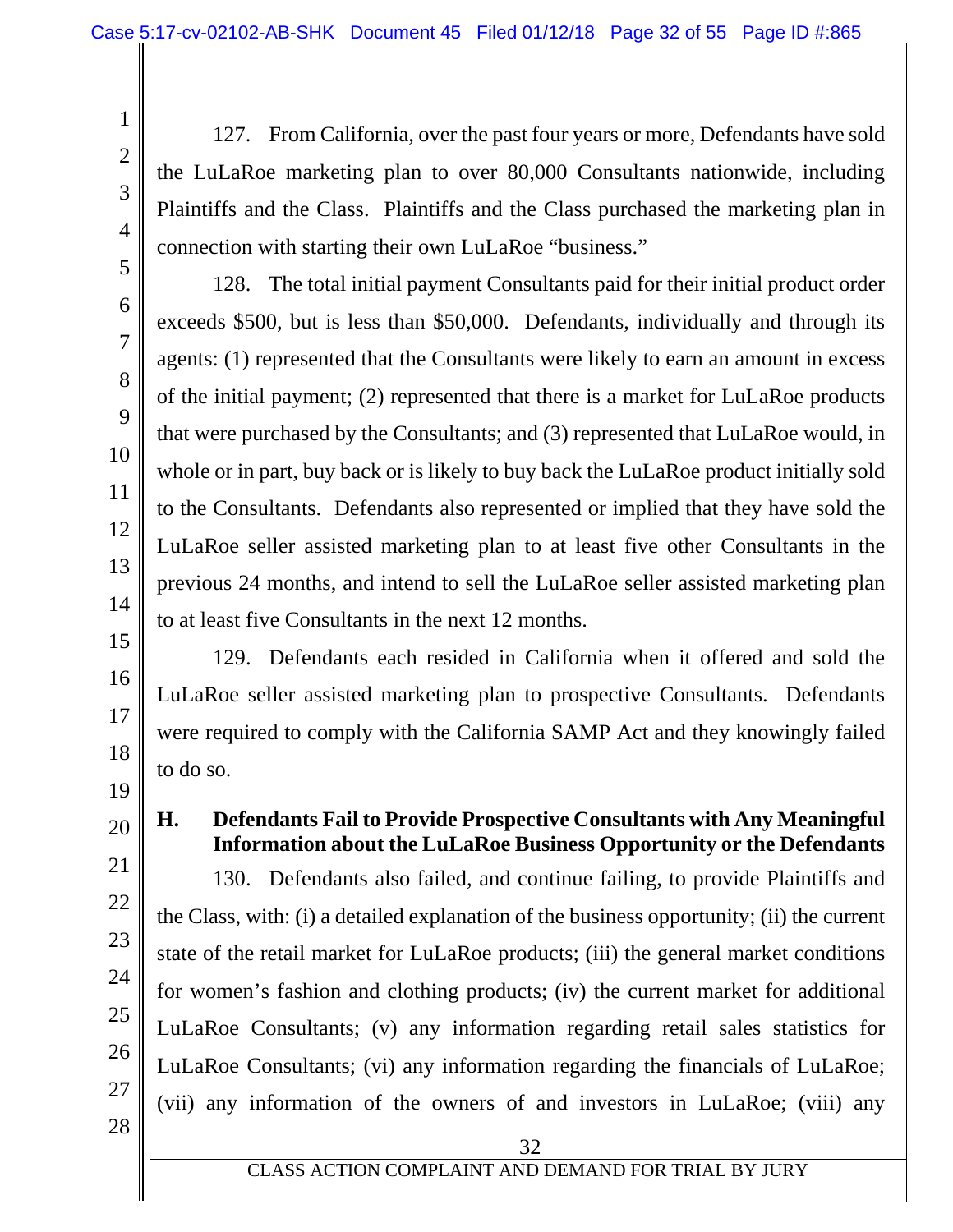information on the profitability of LuLaRoe; or (ix) any of the investors in or owners of LuLaRoe or its related entities. This information was/is material to help Plaintiffs, the Class, and prospective Consultants make an informed decision as to whether to purchase or otherwise invest in the LuLaRoe seller assisted marketing plan.

131. Consultants were left in a vulnerable position by virtue of the seller assisted marketing plan that they purchased from LuLaRoe. The marketing plan promoted and sold by Defendants and their agents required monthly minimum purchases to stay active with LuLaRoe. The marketing plan promoted and sold by the Defendants and their agents pressured Plaintiffs and the Class into reinvesting their profits into more inventory, and purchasing more inventory. This served as a device to deceive the Plaintiffs and the Class in order to further the endless chain nature of this scheme.

132. Defendants failed to control market saturation or prevent excessive inventory loading upon Plaintiffs and the Class. Defendants' true intent was to sell a seller assisted marketing plan to Consultants, like Plaintiffs and the Class, who would in turn purchase large volumes of high-margin inventory from Defendants – thereby enriching Defendants through this process.

133. Defendants made no genuine effort to retain and nurture existing Consultants, and made little effort to help drive end-user retail sales of their inventory. This is because it was much more lucrative for the Defendants to create a system to "churn" through new Consultants who would purchase thousands of dollars in initial inventory, along with early inventory loading sales, before they would fail in the LuLaRoe scheme. By focusing their efforts and resources on recruitment rather than driving bona fide retail sales, Defendants were looking out for their own best interest to the detriment of Plaintiffs and the Class. As a direct and proximate result of this misconduct, Plaintiffs and the Class has suffered damages.

28

1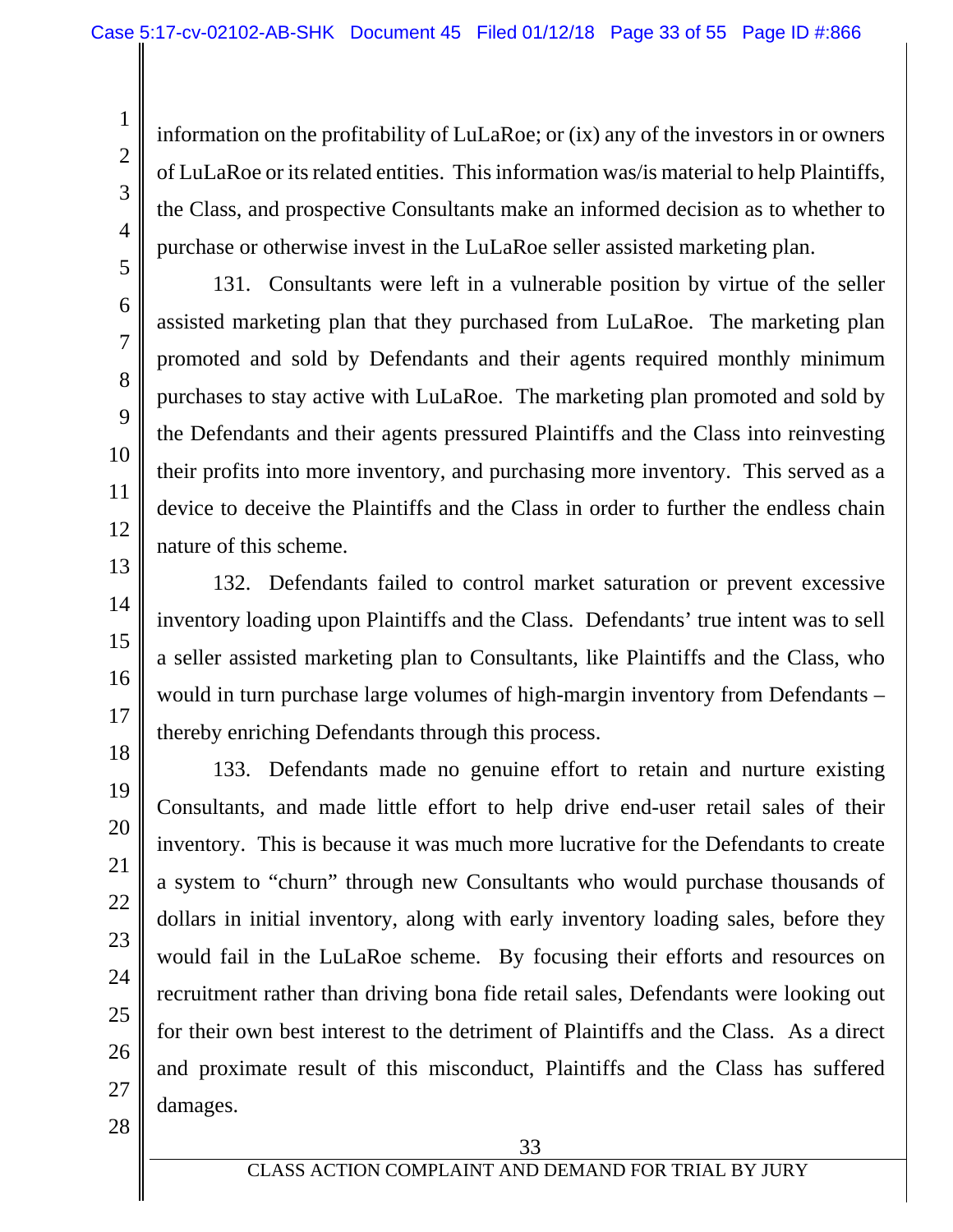### **PLAINTIFFS' INDIVIDUAL ALLEGATIONS**

134. Each of the Plaintiffs similar narrative regarding their experience with LuLaRoe and the Defendants – which also applies to the Class.

3

1

2

4

5

6

7

8

135. **The Lure**: Having seen Defendants' advertisements about LuLaRoe and heard about LuLaRoe promises and mission, each Plaintiff – like the Class – were induced to become a Consultant for LuLaRoe in part to achieve financial freedom through a business opportunity to earn extra income that exceeded their initial investment, and to benefit from LuLaRoe's "Happiness Policy."

9 10 11 136. **The Required Inventory**: Each Plaintiff placed an initial inventory order exceeding \$5,000 once they were "on boarded" as Consultants, and also made substantial additional expenditures on supplies for their respective "businesses."

12 13 14 15 16 137. **The Pyramid Scheme**: Each Plaintiff attempted to sell LuLaRoe products following their respective initial inventory purchase, purchased more inventory from LuLaRoe at Defendants' encouragement, and was encouraged to recruit additional Consultants to LuLaRoe in order to increase their respective business profitability.

17 18 19 138. **The 100% Buyback Promise**: Each Plaintiff was assured by LuLaRoe that he or she could "resign" as a Consultant and receive back "100% of the price [she] purchased [her inventory] at – with no restocking fee!"

20 21 139. **The Truth Revealed**: None of the Plaintiffs were able to resign and receive 100% back on their inventory, plus shipping, from the Defendants.

22 23 24 25 26 27 140. **The Misrepresentations:** On the date each Plaintiff and the Class was induced to become a Consultant, Defendants misrepresented to each Plaintiff that: (a) LuLaRoe was a legitimate business opportunity through statements such as: "LLR is a direct sales company that markets its products through Independent Fashion Consultants" when in reality its enterprise structure was not a legitimate direct sales company as it met the definition of an illegal endless chain scheme, and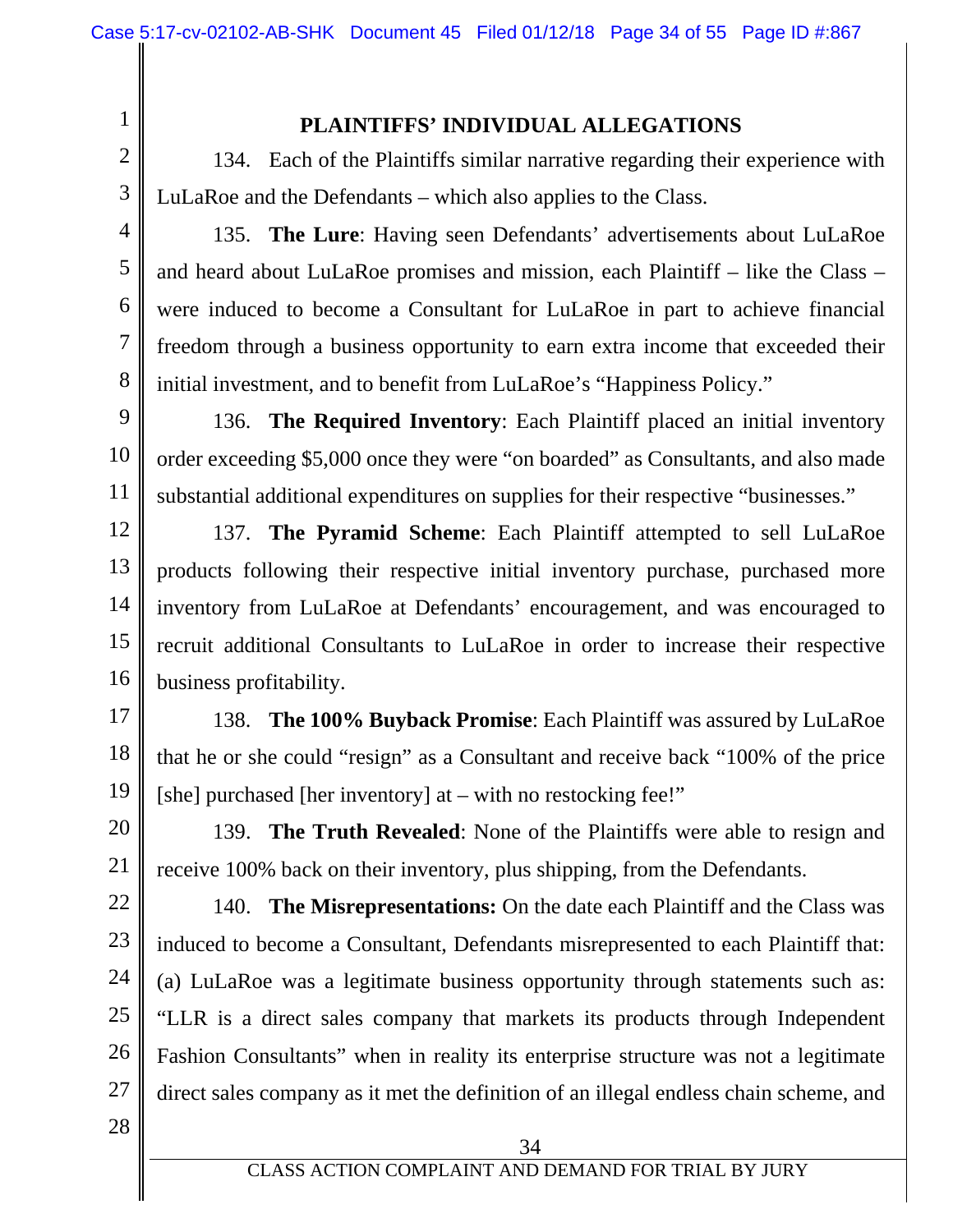2

3

4

5

6

7

8

9

10

11

12

13

14

15

16

17

18

19

20

21

22

23

24

25

26

27

28

(b) facts about the amount of money that a Consultant would earn, including false statements about Defendants' consultants' historic sales volume and profitability and the amount of time in which Consultants recoup their investment and become profitable.

141. **The Omissions**: On the date each Plaintiff and the Class was induced to become a Consultant, in the location where each Plaintiff lived as described above, Defendants and their agents, omitted the following material facts in connection with their offer to sell the LuLaRoe seller assisted marketing plan, including but not limited to the following:

 that because "upline" bonus revenue was not calculated on retail sales, there was a pattern and practice within the LuLaRoe organization of encouraging "downline" Consultants to continue to purchase LuLaRoe inventory regardless of if they were making any retail sales (*i.e.*, inventory loading);

 that incentivizing inventory loading was a mechanism for Defendants and "upline" Consultants to earn profits at the expense of "downline" Consultants;

 that Defendants had not implemented or enforced a 70% Rule or 10 Customer Rule to prevent inventory loading by Consultants, or otherwise protect "downline" Consultants from inventory loading;

 that there was a minimum monthly *purchase* requirement of 33 units;

 that LuLaRoe when emphasized "leadership" as a virtue, Defendants true intent was to encourage existing Consultants to recruit new Consultants to build their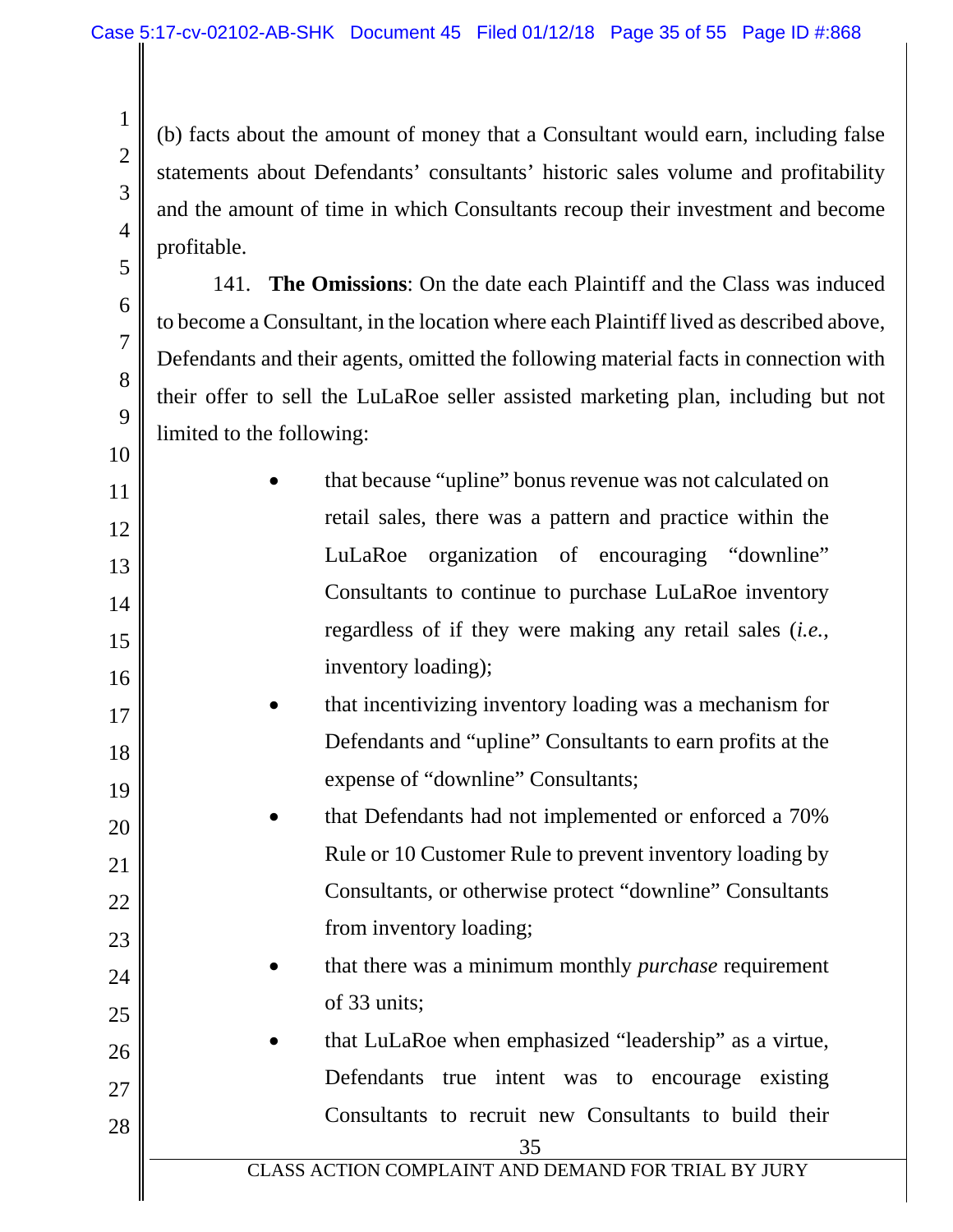2

3

4

5

6

7

8

9

10

11

12

13

14

15

16

17

18

19

20

21

22

23

24

25

26

27

28

"teams" so that Defendants could sell more wholesale inventory to new Consultants;

- that it was generally more lucrative for Consultants to focus on recruiting other Consultants and to receive monthly bonus payments under then Bonus Plan than it was focusing on making bona fide retail sales to end-user customers;
- that by aggressively recruiting new Consultants, Defendants were oversaturating the market with LuLaRoe Consultants across the United States;
- that by oversaturating the market with LuLaRoe Consultants, end-user interest in purchasing LuLaRoe products would decrease;
	- that wholesale sales by the Defendants to Consultants greatly exceeded bona fide retail sales by Consultants to end-user retail customers;
- that Defendants were operating LuLaRoe as an illegal endless chain scheme created and operated by the Defendants to enrich themselves at Consultants' expense;
	- that Defendants failed to register the LuLaRoe seller assisted marketing plan with the California Attorney General's office;
- Plaintiffs were never provided with any disclosures or any disclosure document containing the information required by California Civil Code §§ 1812.200 *et seq*., nor did they receive the contractual terms required by California Civil Code §§ 1812.200 *et seq*.

CLASS ACTION COMPLAINT AND DEMAND FOR TRIAL BY JURY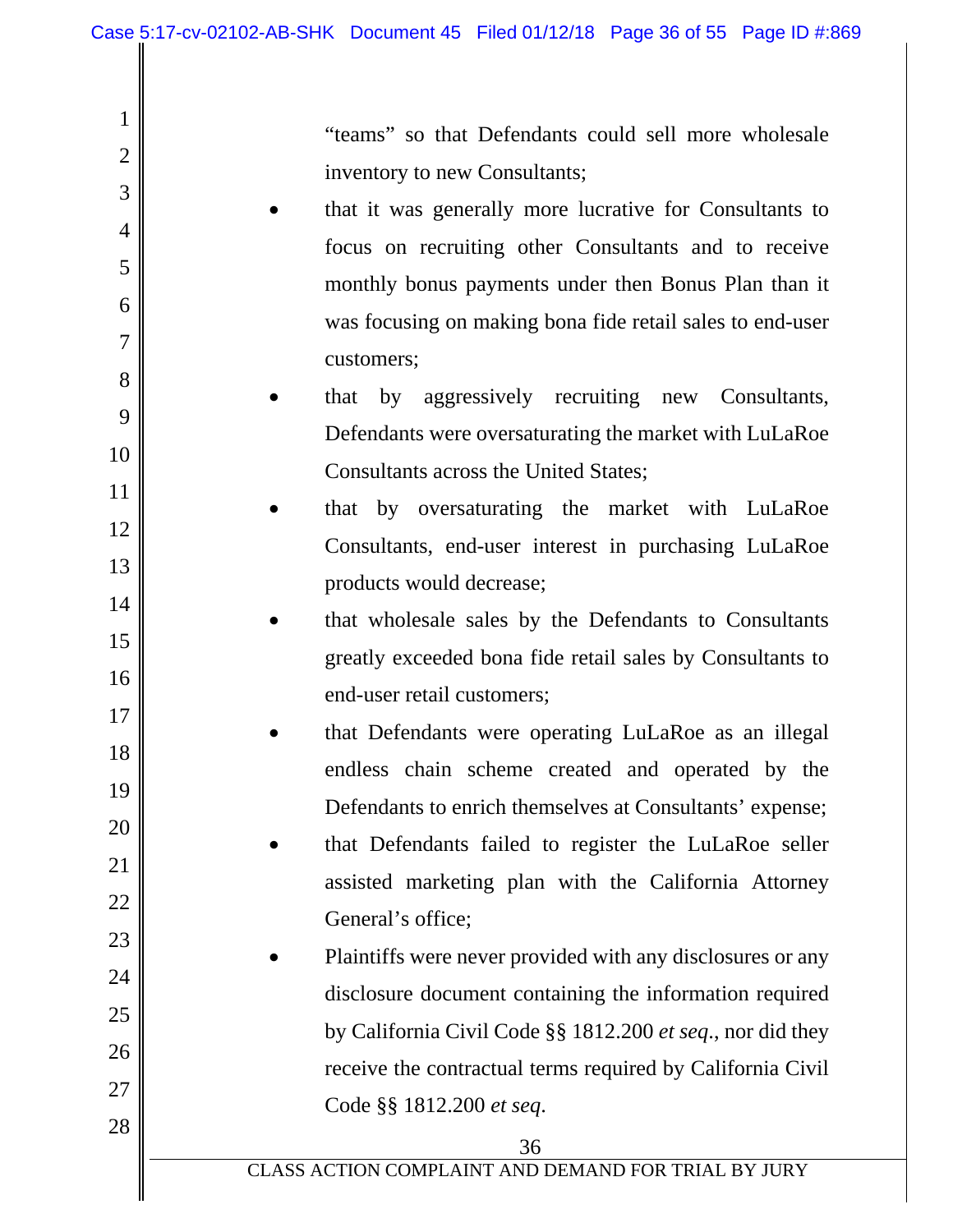Ш

 $\parallel$ 

| $\mathbf{1}$   | 142. The Result: Plaintiffs have each been harmed, as a direct and                   |
|----------------|--------------------------------------------------------------------------------------|
| $\overline{2}$ | proximate result of Defendants' actions and inactions as described herein.           |
| 3              | <b>CLASS ACTION ALLEGATIONS</b>                                                      |
| 4<br>5         | Plaintiffs reallege and incorporate herein by reference each allegation<br>143.      |
| 6              | in the preceding and subsequent paragraphs.                                          |
| $\overline{7}$ | 144. Plaintiffs bring this action on behalf of themselves individually and all       |
| 8              | other similarly situated persons as a class action pursuant to Federal Rule of Civil |
| 9              | Procedure 23.                                                                        |
| 10             | 145. Plaintiffs seek to represent the following class & sub-classes (referred        |
| 11             | to, collectively, as the "Class"):                                                   |
| 12             | The Class: All persons residing in the United States who were contracted with        |
| 13             | any of the Defendants as Consultants at any time during the period of January        |
| 14             | 1, 2013 to present (the "Class").                                                    |
| 15             | Sub-Class A: All members of the Class who have not been<br>(a)                       |
| 16             | provided with the inventory refund they were entitled from Defendants.               |
| 17             | $Sub-Class B$ : All members of the Class who can exercise or have<br>(b)             |
| 18             | exercised their right to void their agreements with Defendants under the             |
| 19             | <b>SAMP</b> Act.                                                                     |
| 20             | 146. Excluded from the Class is any Consultant that reached the rank of              |
| 21             | Mentor or Leader, each Defendant and their officers and directors, families, legal   |
| 22             | representatives, heirs, successors or assigns, any entity in which any Defendant has |
| 23             | a controlling interest, and any Judge assigned to this case, and their immediate     |
| 24             | families.                                                                            |
| 25             | Plaintiffs are all members of the Class.<br>147.                                     |
| 26             | Certain Plaintiffs, including (but not limited to) Plaintiffs Lemberg,<br>148.       |
| 27             | Laurence, Bluder, Stuckart, Apana, Brown, Carrillo, Hall, Lien, and Patton are also  |
| 28             | members Sub-Class A.<br>37                                                           |
|                | CLASS ACTION COMPLAINT AND DEMAND FOR TRIAL BY JURY                                  |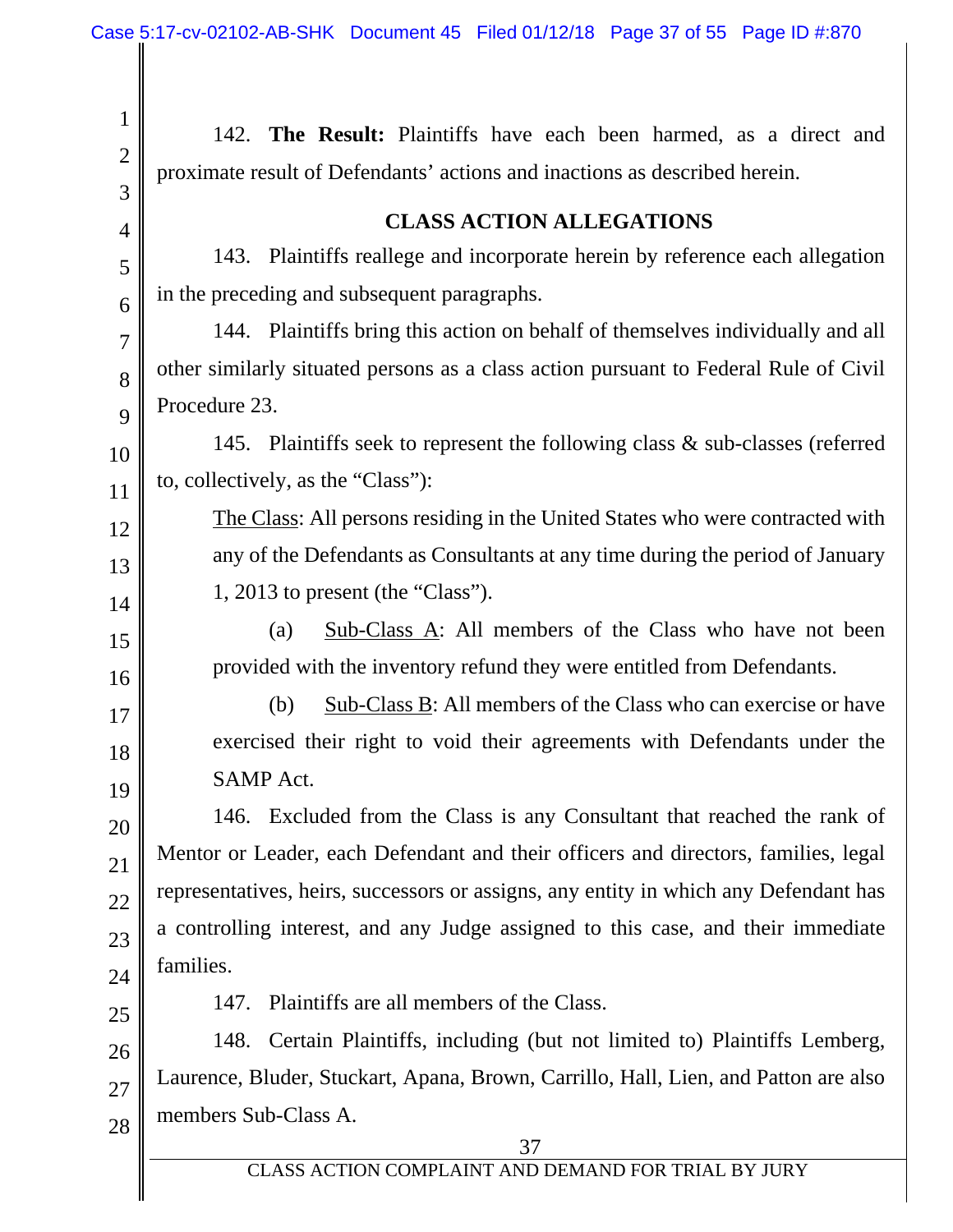149. Certain Plaintiffs, including (but not limited to) Plaintiffs Stuckart, Hall, and Johnson, are also members of Sub-Class B.

150. Plaintiffs reserve the right to amend or modify the class definition in connection with their motion for class certification, as a result of discovery, at trial, or as otherwise allowed by law.

#### **Numerosity**

151. The potential members of the Class are so numerous, joinder of all the members is impracticable. While the precise number of members of the Class has not been determined, Plaintiffs are informed and believe the Class consists of thousands of Consultants.

12 13 152. Defendants maintain databases that contain the exact number and location of the Class.

#### **Ascertainability**

153. The Class is ascertainable by virtue of, but not limited to, the following:

16 17 18 19 20 21 (a) The Class is ascertainable, is cohesive, and maintains a sufficient community of interest, since the rights of the Class were violated in a similar fashion based upon, among other things, LuLaRoe's publicly and privately disseminated misrepresentations, omissions, and breaches of contract terms common to the Class. Further, the equitable relief sought will be common to the Class.

22 23 24 25 26 (b) The Class can be identified in the databases maintained by LuLaRoe. More specifically, LuLaRoe maintains databases that contain the following information: (1) the name of each Consultant; (2) the address of each Consultant; (3) the business cancelation requests of each Consultant; and (4) the inventory refund requests of each Consultant.

27 28

1

2

3

4

5

6

7

8

9

10

11

14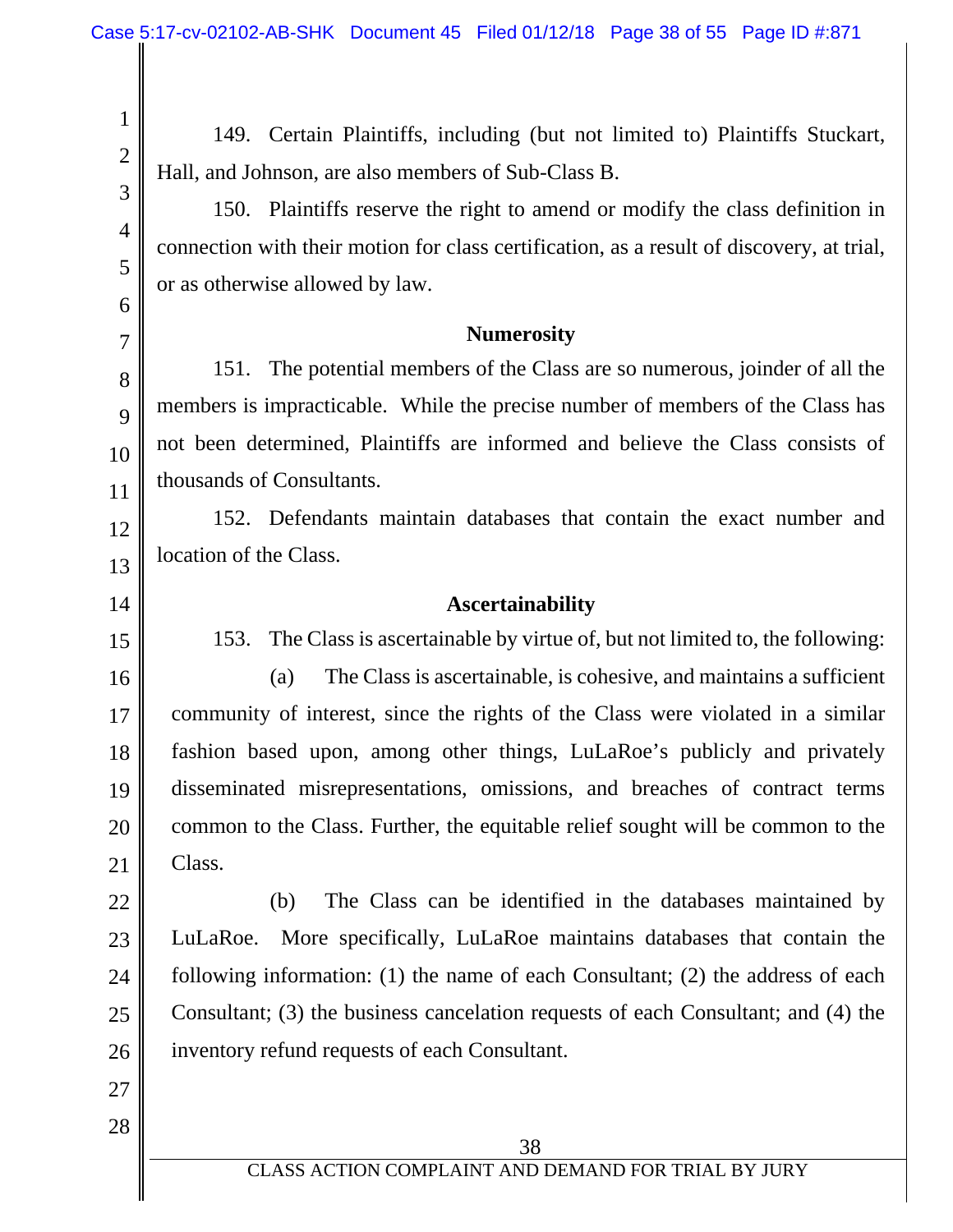Ш

| $\mathbf{1}$   | (c)                                                                               | Thus, the Class can be located and notified with specificity of the             |  |
|----------------|-----------------------------------------------------------------------------------|---------------------------------------------------------------------------------|--|
| $\overline{2}$ | pendency of this action using techniques and a form of notice customarily used in |                                                                                 |  |
| 3              | class action litigation.                                                          |                                                                                 |  |
| $\overline{4}$ |                                                                                   |                                                                                 |  |
| 5              |                                                                                   | <b>Commonality and Predominance</b>                                             |  |
| 6              |                                                                                   | 154. Common questions of law and fact exist as to all members of the Class      |  |
| $\overline{7}$ |                                                                                   | and these common issues predominate over any questions which are unique to any  |  |
| 8              |                                                                                   | individual member of the Class. Among such common questions of law and fact are |  |
| 9              | the following:                                                                    |                                                                                 |  |
| 10             | (a)                                                                               | Whether there is a valid contract between Defendants and the                    |  |
| 11             |                                                                                   | Class;                                                                          |  |
| 12             | (b)                                                                               | If a contract exists, whether Defendants' conduct constitutes a                 |  |
| 13             |                                                                                   | breach of that contract;                                                        |  |
| 14             | (c)                                                                               | Whether the written notices, advertisements, and contracts                      |  |
| 15             |                                                                                   | contain material misrepresentations or omissions;                               |  |
| 16             | (d)                                                                               | Whether Defendants have a right to withhold full refunds and                    |  |
| 17             |                                                                                   | shipping costs from the Class;                                                  |  |
| 18             | (e)                                                                               | Whether Defendants' have a right to refuse to provide a refund                  |  |
| 19             |                                                                                   | and refuse to provide the inventory back to the Class;                          |  |
| 20             | (f)                                                                               | Whether Defendants' conduct constitutes a breach of the                         |  |
| 21             |                                                                                   | covenant of good faith and fair dealing;                                        |  |
| 22             | (g)                                                                               | Whether Defendants' conduct constitutes an unconscionable                       |  |
| 23             |                                                                                   | commercial practice;                                                            |  |
| 24             | (h)                                                                               | Whether Defendants' conduct violates the business practices                     |  |
| 25             |                                                                                   | laws alleged herein;                                                            |  |
| 26             | (i)                                                                               | Whether Defendants' conduct constitutes an unjust enrichment;                   |  |
| 27             | (j)                                                                               | Whether Defendants' conduct constitutes conversion;                             |  |
| 28             | (k)                                                                               | Whether Defendants violated the UCL;                                            |  |
|                |                                                                                   | 39<br>CLASS ACTION COMPLAINT AND DEMAND FOR TRIAL BY JURY                       |  |
|                |                                                                                   |                                                                                 |  |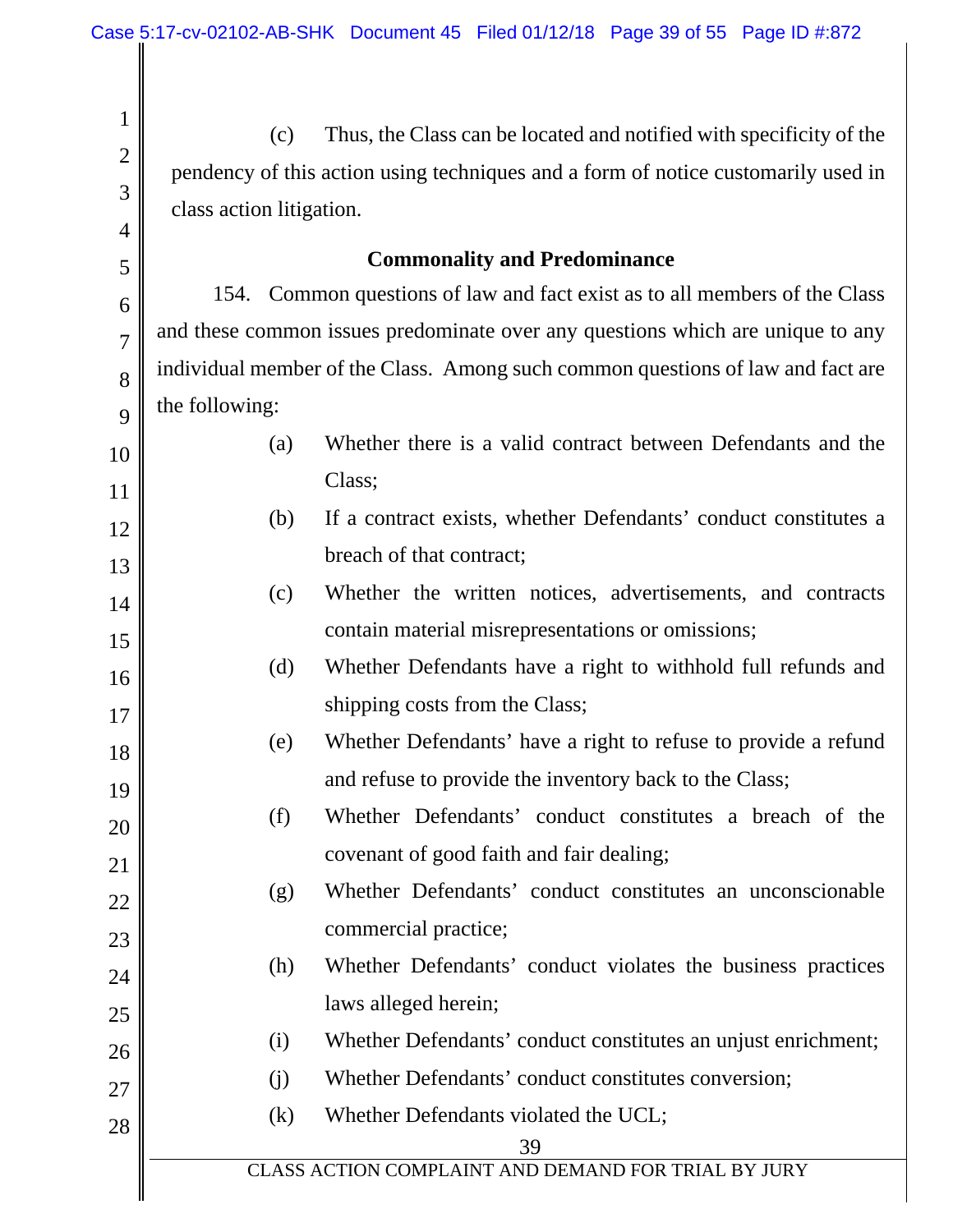$\mathsf{I}$ 

 $\parallel$ 

| $\mathbf{1}$   | Whether Defendants violated California's Unfair Advertising<br>(1)                      |  |
|----------------|-----------------------------------------------------------------------------------------|--|
| $\overline{2}$ | Law;                                                                                    |  |
| 3              | Whether Defendants violated Section 327 of California's Penal<br>(m)                    |  |
| $\overline{4}$ | Code;                                                                                   |  |
| 5              | Whether Defendants violated Section 1812.200 et seq. of<br>(n)                          |  |
| 6              | California's Civil Code; and                                                            |  |
| $\overline{7}$ | Whether injunctive or declaratory relief is appropriate.<br>$\left( 0 \right)$          |  |
| 8              | Common questions predominate over any questions which may affect<br>155.                |  |
| 9              | individual members of the Class.                                                        |  |
| 10             | <b>Adequacy of Representation</b>                                                       |  |
| 11             | 156. Plaintiffs will fairly and adequately represent and protect the interests          |  |
| 12             | of the Class as Plaintiffs' claims are not antagonistic to the claims of the other      |  |
| 13             | members of the Class.                                                                   |  |
| 14<br>15       | 157. Plaintiffs have retained competent counsel who are experienced in                  |  |
| 16             | federal and state class action claims such as those asserted in this case.              |  |
| 17             | <b>Superiority of Class Action</b>                                                      |  |
| 18             | 158. A class action is superior to other available means for the fair and               |  |
| 19             | efficient adjudication of this controversy. Individual joinder of the Class is not      |  |
| 20             | practicable, and questions of law and fact common to the Class predominate over         |  |
| 21             | any questions affecting only individual members of the Class. Each member of the        |  |
| 22             | Class has been damaged and is entitled to recovery because of Defendants' uniform       |  |
| 23             | unlawful practices described herein. There are no individualized factual or legal       |  |
| 24             | issues for the court to resolve that would prevent this case from proceeding as a class |  |
| 25             | action. Class action treatment will allow those similarly situated persons to litigate  |  |
| 26             | their claims in the manner that is most efficient and economical for the parties and    |  |
| 27             | the judicial system. Plaintiffs are unaware of any difficulties that are likely to be   |  |
| 28             |                                                                                         |  |
|                | 40                                                                                      |  |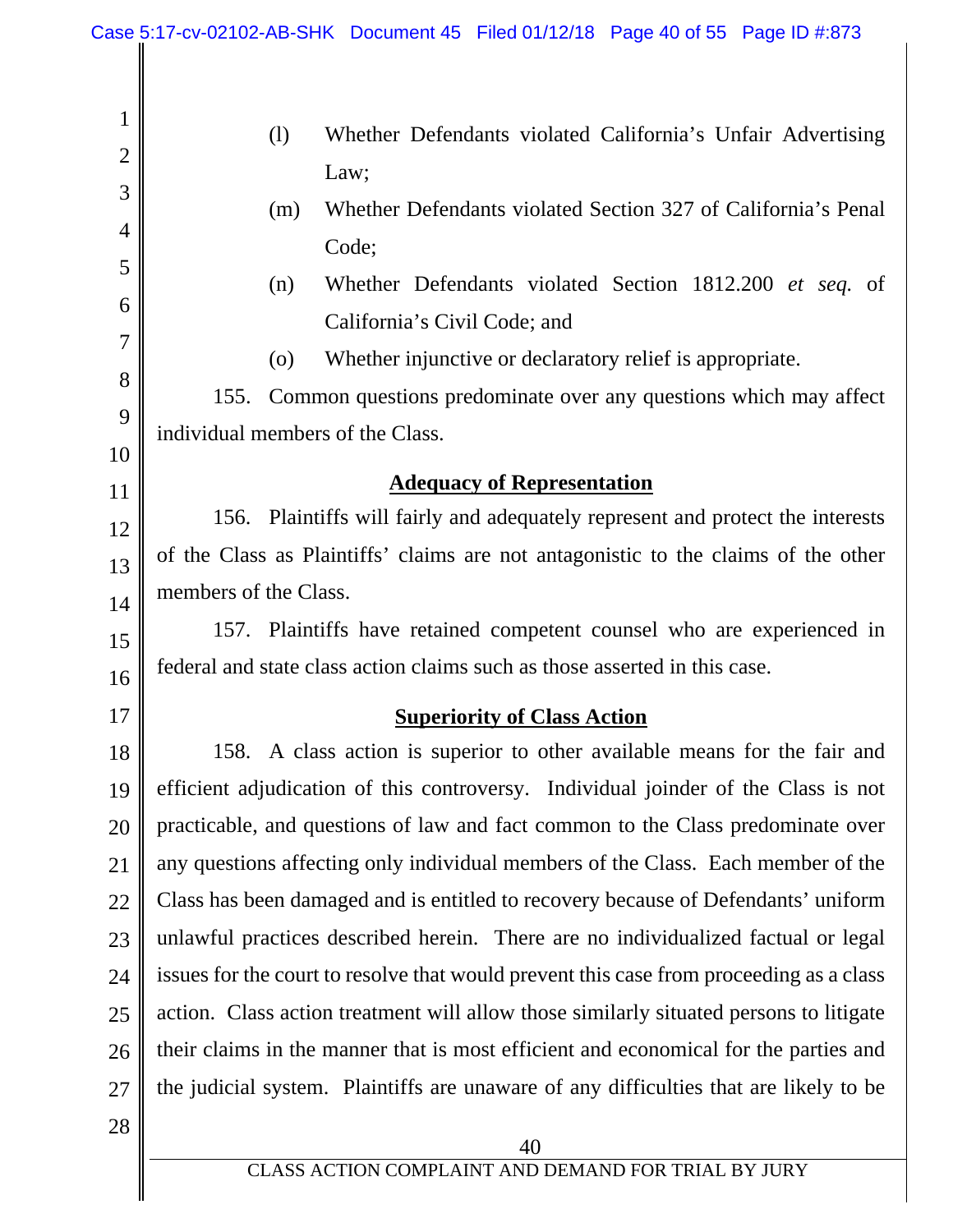encountered in the management of this action that would preclude its maintenance as a class action.

159. In addition, Defendants have acted or refused to act on grounds that apply generally to the Class, so that final injunctive relief or corresponding declaratory relief is appropriate respecting the Class as a whole.

6

1

2

3

4

5

7

8

9

10

11

12

13

14

15

16

17

18

19

20

21

22

23

24

25

26

### **COUNT I:**

# **Unlawful, Fraudulent, and Unfair Business Acts and Practices in Violation of California's Business and Professions Code §§ 17200,** *et seq***.**

160. Plaintiffs reallege and incorporate all the preceding paragraphs herein by reference.

161. California Business and Professions Code §§ 17200, *et seq.*, prohibits acts of unfair competition which means and includes any "unlawful ... business act or practice." An "unlawful" business practice is one that violates California law. As described above, Defendants' business practices are unlawful because they involve the creation and promotion of an illegal pyramid scheme or endless chain scheme as defined under California law, and the promotion of an unregistered seller assisted marketing plan under California law.

162. As more fully described above, Defendants' business practices are also fraudulent in that they employed an artifice to defraud Plaintiffs and the Class into purchasing inventory based upon unrealistic expectations, and in reliance upon the promise of a full refund at cancellation for that inventory, and then Defendants' refusal to provide the inventory refunds and shipping fees according to the representations and promises made by LuLaRoe, as set forth above, constitute unfair business acts or practices within the meaning of Bus. & Prof. Code §§ 17200, *et seq.*, in that the justification for Defendants' conduct is outweighed by the gravity of the consequences to Plaintiffs and the Class. Moreover, Defendants misrepresented facts about the amount of money that a Consultant would earn, including false statements about Defendants' consultants' historic sales volume and profitability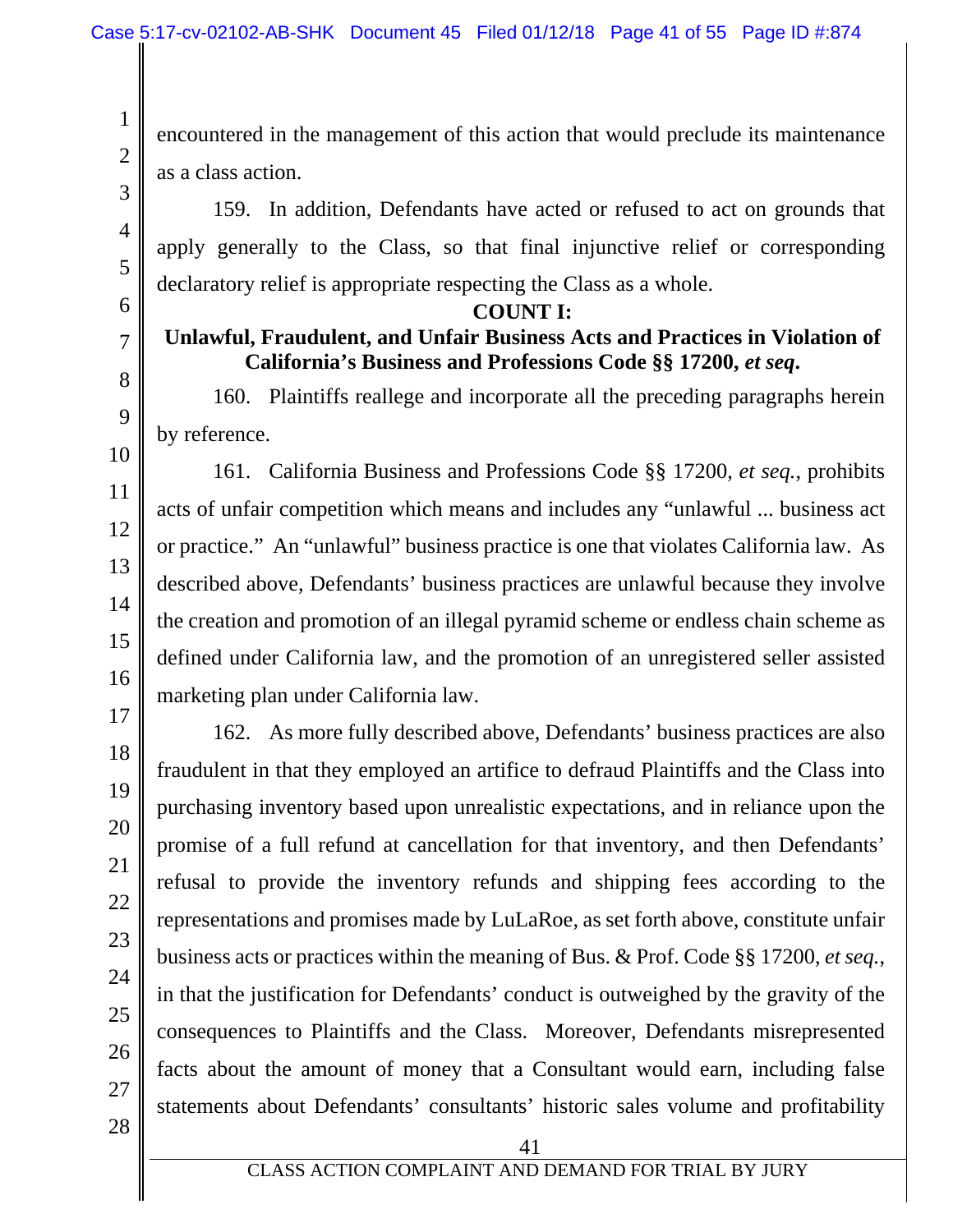and the amount of time in which Consultants recoup their investment and become profitable.

163. California Business and Professions Code §§ 17200 also prohibits "unfair" business practices, which include practices that offend an established public policy, or a practice that is immoral, unethical, oppressive, unscrupulous or substantially injurious to consumers. Defendants' promotion and operation of an illegal pyramid scheme is unethical, oppressive and unscrupulous in that defendants are duping Consultants nationwide, including Plaintiffs and the Class, out of millions of dollars through their illegal pyramid scheme.

164. Defendants have failed to inform the public that they are operating an illegal pyramid scheme, and promoting an unregistered seller assisted marketing plan. Plaintiffs and the Class have relied, and continue to rely on defendants' misrepresentations and omissions to their detriment.

165. Defendants' acts as described above had (and have) a tendency to deceive Plaintiffs and the Class, and did in fact deceive Plaintiffs, constituting a fraudulent business act or practice. Such conduct is ongoing and continues to this date.

166. Because of the conduct described above, Defendants have been (and will be) unjustly enriched. Specifically, Defendants have been unjustly enriched by the receipt of its ill-gotten gains from the money Plaintiffs and the Class paid to Defendants for the inventory it now refuses to provide 100% refunds for, as well as shipping costs.

167. Plaintiffs reserve the right to allege other violations of law which constitute unlawful business acts or practices. Such conduct is ongoing and continues to this date.

26 27 28 168. Plaintiffs and the Class are, therefore, entitled to the relief available under Bus. & Prof. Code §§ 17200, *et seq.*, as detailed below.

1

2

3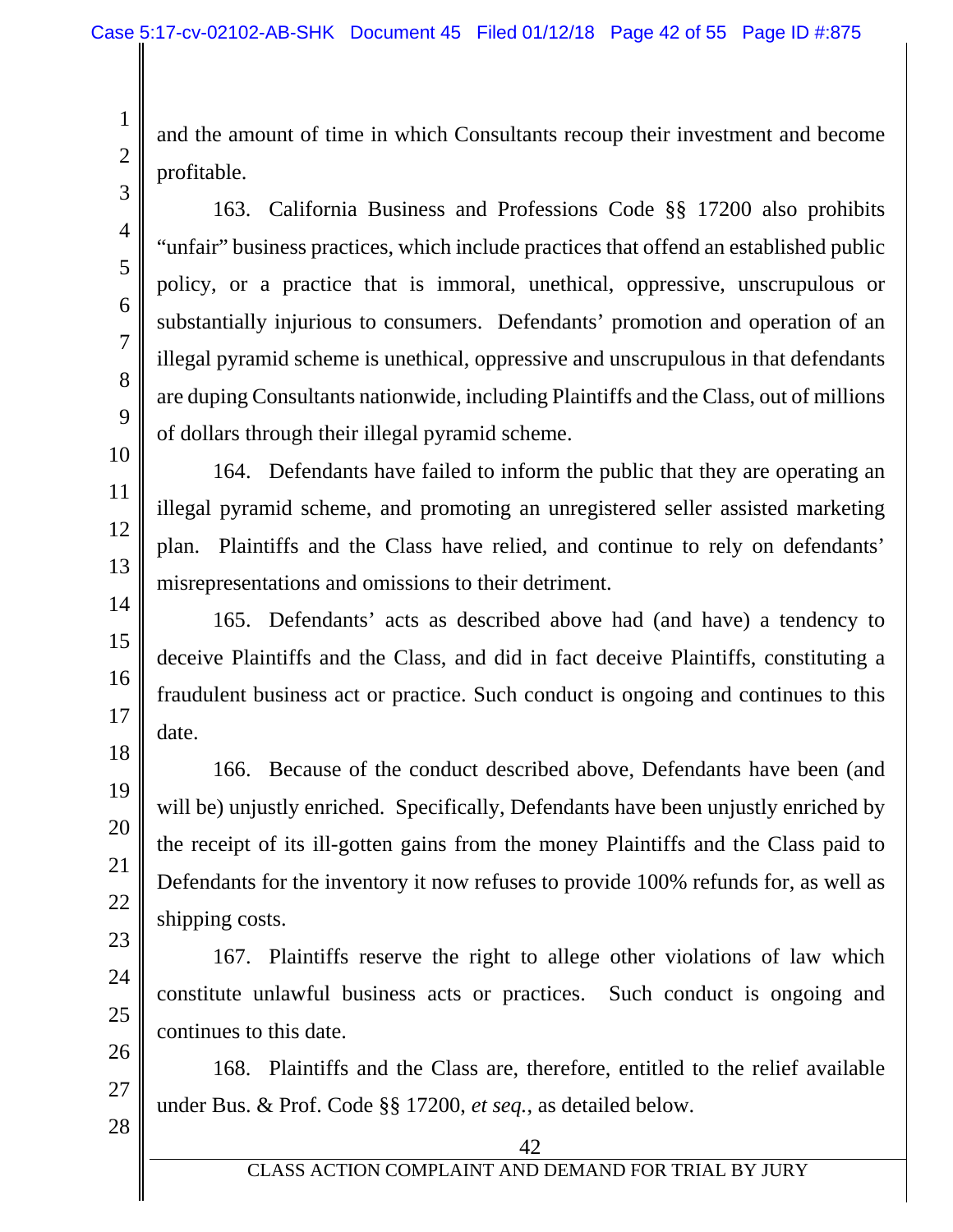| $\mathbf{1}$<br>$\overline{2}$ | <b>COUNT II:</b><br>Untrue or Misleading Advertising in Violation of California Business and<br>Professions Code §§17500, et seq. |
|--------------------------------|-----------------------------------------------------------------------------------------------------------------------------------|
| 3                              | 169. Plaintiffs reallege and incorporate all of the preceding paragraphs                                                          |
| $\overline{4}$<br>5            | herein by reference.                                                                                                              |
| 6                              | 170. Business & Professions Code §§ 17500, et seq. prohibits dissemination                                                        |
| $\overline{7}$                 | of materials and representations which are untrue or misleading or likely to deceive                                              |
| 8                              | members of the public to purchase their products.                                                                                 |
| 9                              | 171. Defendants' business acts, false advertisements and materially                                                               |
| 10                             | misleading omissions constitute unfair trade practices and false advertising, in                                                  |
| 11                             | violation of the California Business and Professions Code §§ 17500, et seq.                                                       |
| 12                             | 172. Defendants engaged in false, unfair and misleading business practices,                                                       |
| 13                             | consisting of false advertising and materially misleading omissions likely to deceive                                             |
| 14                             | the public and include, but are not limited to:                                                                                   |
| 15                             | Defendants failed to disclose to consumers that they were<br>a)                                                                   |
| 16                             | entering into an illegal endless chain scheme and purchased an                                                                    |
| 17                             | unregistered seller assisted marketing plan;                                                                                      |
| 18                             | b)<br>Defendants misrepresented the money that a Consultant could                                                                 |
| 19<br>20                       | earn with LuLaRoe. Defendants' marketing and promotion of                                                                         |
| 21                             | the illegal endless chain scheme and unregistered seller assisted                                                                 |
| 22                             | marketing plan constitutes misleading, unfair, and fraudulent                                                                     |
| 23                             | advertising in connection with their false advertising to induce                                                                  |
| 24                             | consumers to purchase products and join the illegal endless                                                                       |
| 25                             | scheme. Defendants knew or should have known, in exercising                                                                       |
| 26                             | reasonable care, that the statements they were making were                                                                        |
| 27                             | untrue or misleading and deceived members of the public.                                                                          |
| 28                             | Defendants knew or should have known, in exercising                                                                               |
|                                | 43<br>CLASS ACTION COMPLAINT AND DEMAND FOR TRIAL BY JURY                                                                         |
|                                |                                                                                                                                   |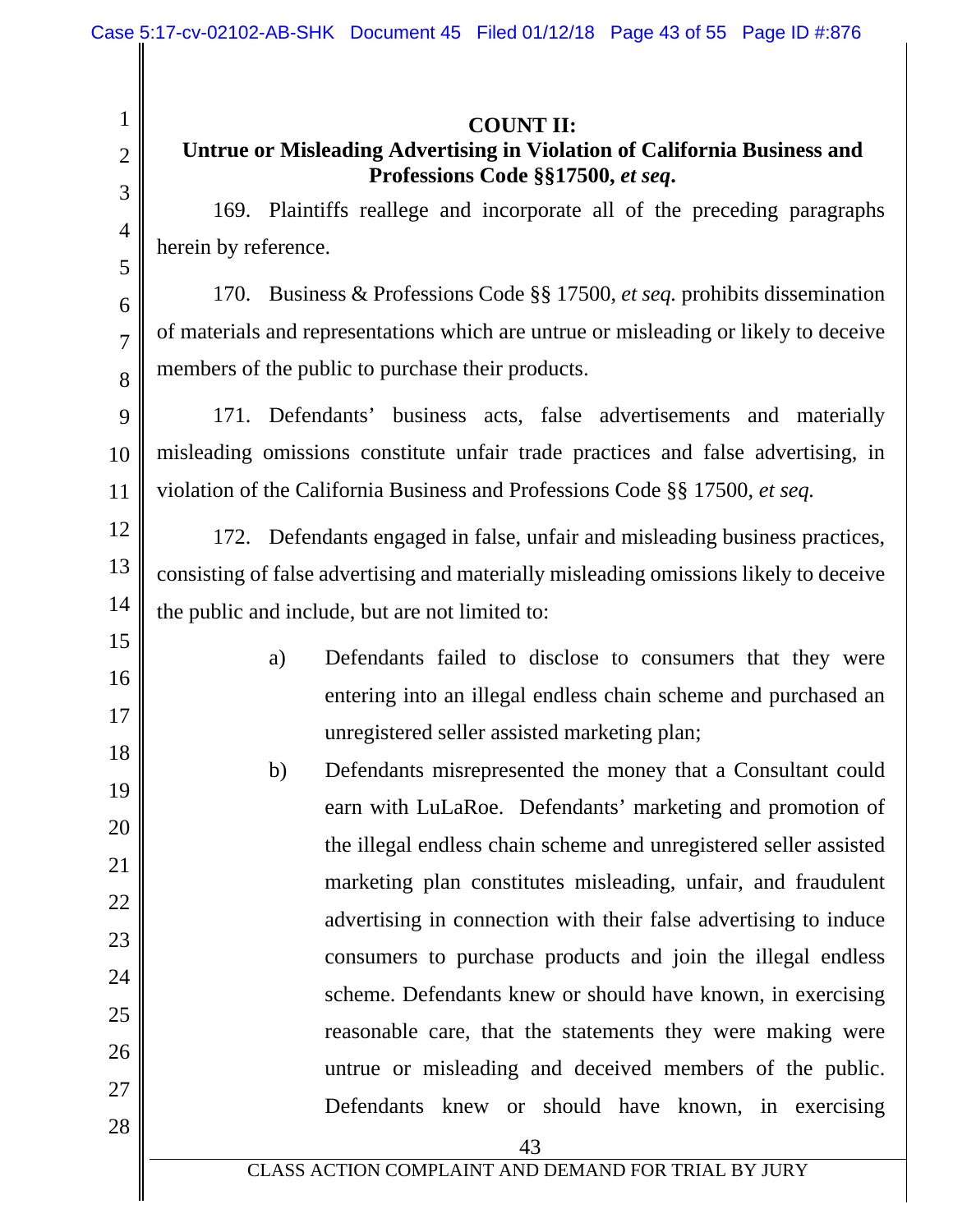reasonable care that Consultants, including Plaintiffs and the Class, would rely, and relied on Defendants' misrepresentations and omissions.

c) Defendants disseminated untrue or misleading statements through its common advertising, marketing, e-mails, and promotional materials. Defendants either knew or by the exercise of reasonable care should have known that the statements were not true or accurate. Defendants intended its Consultants, Plaintiffs and the Class, to rely upon these advertisements and material misrepresentations. Plaintiffs and the Class relied upon the advertisements and misrepresentations to their detriment.

13 14 173. Because of the foregoing, Plaintiffs and the Class are entitled to injunctive and equitable relief and damages in an amount to be proven at trial.

# **COUNT III: Quasi-Contract (Unjust Enrichment)**

17 18 174. Plaintiffs hereby reallege and incorporate all of the preceding paragraphs herein by reference.

19 20 21 22 23 24 175. Where a defendant has been unjustly conferred a benefit "'through mistake, fraud, coercion, or request' […] '[t]he return of that benefit is a remedy sought in 'a quasi-contract cause of action.'" *Astiana v. Hain Celestial Grp., Inc.*, 783 F.3d 753, 762 (9th Cir. 2015) (internal citations omitted). "When a plaintiff alleges unjust enrichment, a court may construe the cause of action as a quasicontract claim seeking restitution." *Id.* (Internal quotations and citations omitted.)

25 26 176. Defendants have received, and continue to receive, a benefit at the expense of Plaintiffs and the Class.

27

1

2

3

4

5

6

7

8

9

10

11

12

15

16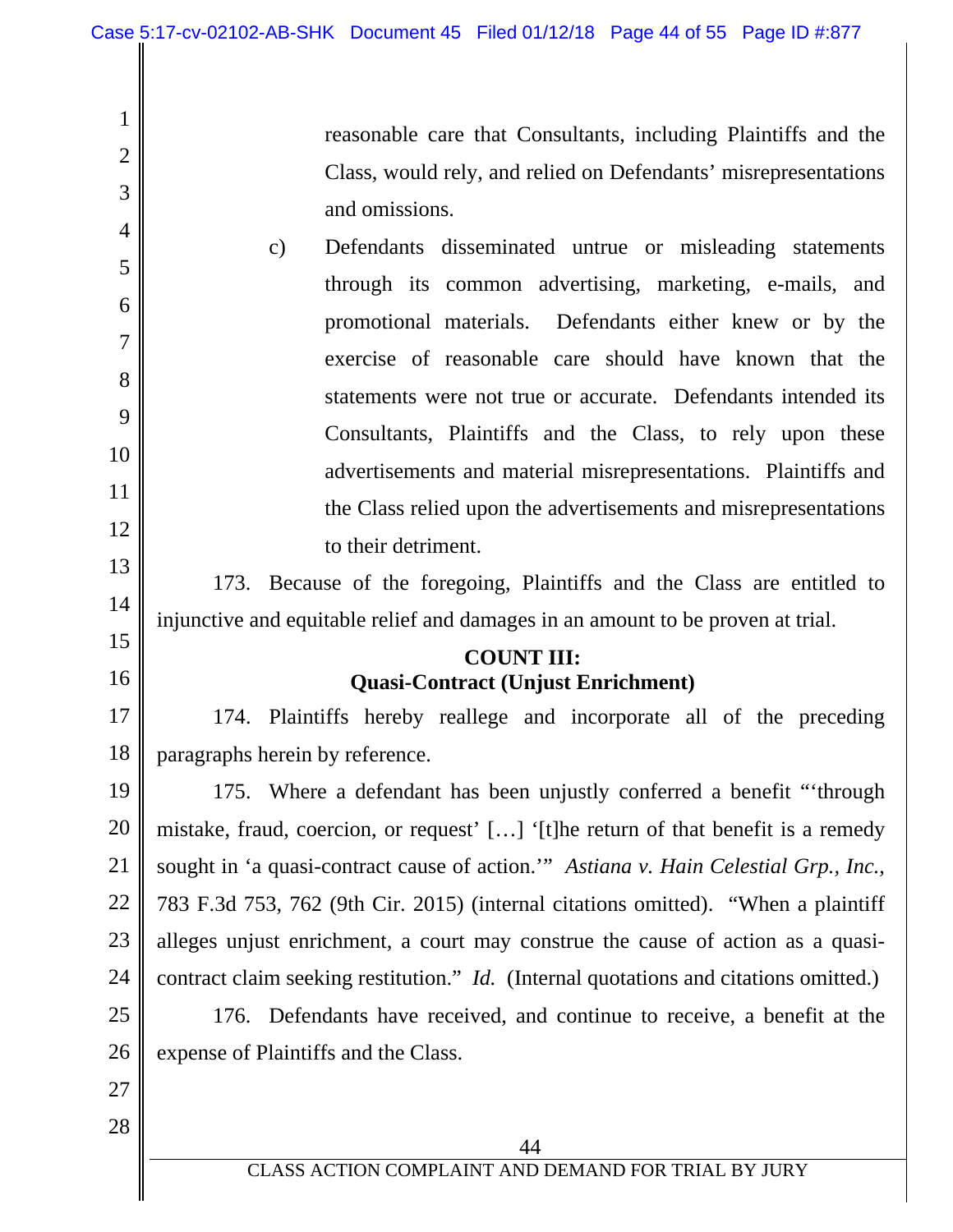177. Defendants have fraudulently and/or deceptively charged and collected money from Plaintiffs and the Class for inventory which it did not reasonably expect it would reimburse to Consultants and which it did not reimburse as promised. Accordingly, Defendants have received benefits which it has unjustly retained at the expense of Plaintiffs and the Class.

178. As a direct and proximate result of Defendants' unlawful acts and conduct, Plaintiffs and the Class were deprived of the use of their money that was unlawfully charged and collected by Defendants, and are therefore entitled to restoration of their monies.

12 13 179. Because of Defendants' unlawful conduct, Plaintiffs and the Class have suffered injury and, thus, they are entitled to restitution of the money they conferred on Defendants.

## **COUNT IV: Breach of Contract**

15 16 180. Plaintiffs hereby reallege and incorporate all the preceding paragraphs herein by reference.

17 18 19 20 21 181. Plaintiffs and the Class entered into contractual agreements with Defendants to become Consultants and Defendants -- either at that time or at a later date -- contractually agreed to refund at least 90% of inventory costs, and - beginning April 2017 -- 100% of inventory costs, along with shipping expenses, to Plaintiffs and the Class.

22 23 24 182. Plaintiffs and Sub-Class A performed their obligations under these contractual agreements, *i.e.*, purchased and/or sold inventory under the terms of the buyback promises.

25 26 183. Defendants breached a duty imposed by its agreements with Plaintiffs and Sub-Class A by, among other things, refusing to provide the promised refunds

28

27

1

2

3

4

5

6

7

8

9

10

11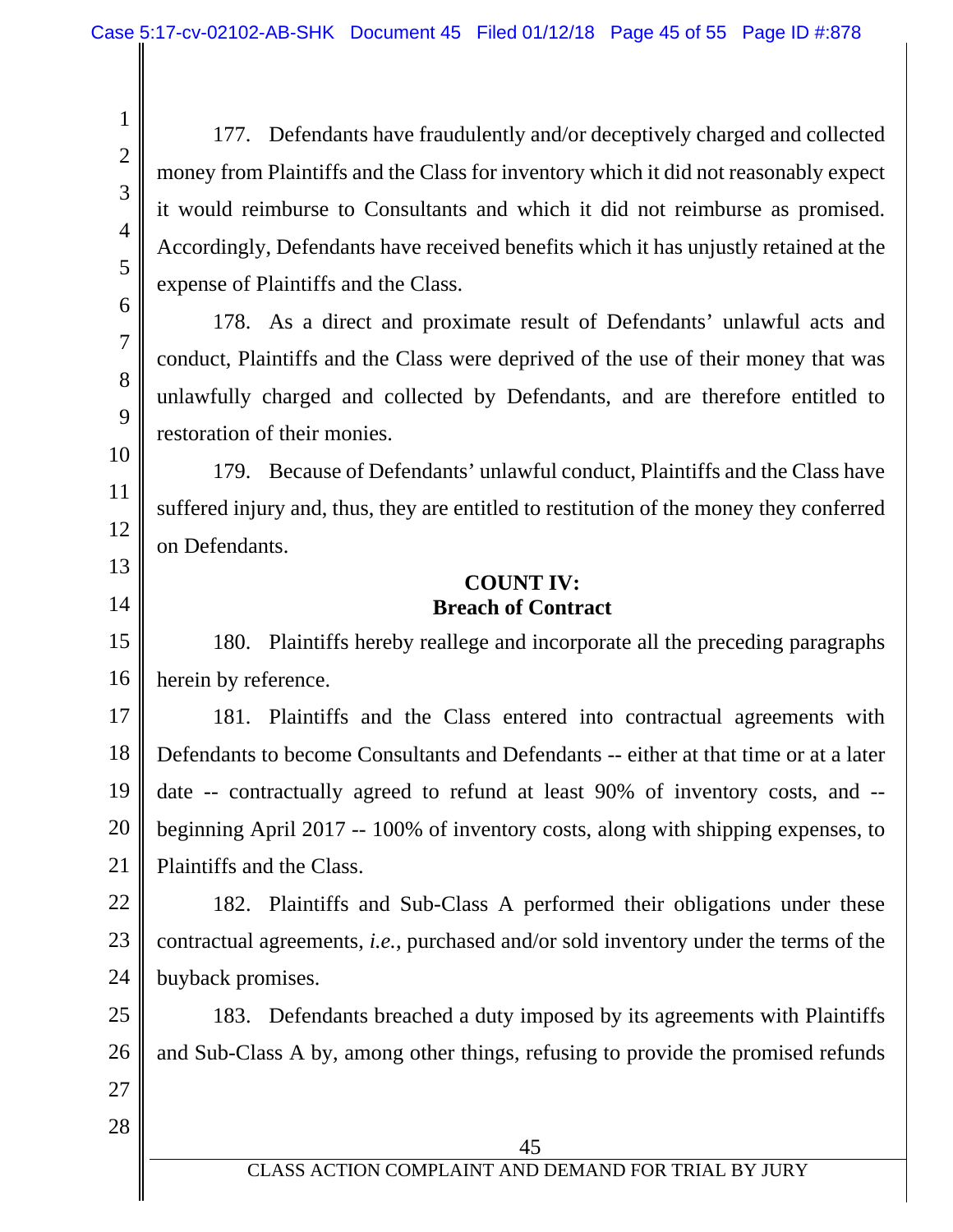on inventory and shipping costs when Plaintiffs and Sub-Class A terminated their Consultant status.

184. Defendants' breach of its contracts with Plaintiffs and Sub-Class A caused and will cause Plaintiffs and Sub-Class A to suffer damages.

> **Count V: Breach of the Covenant of Good Faith and Fair Dealing**

7 8 185. Plaintiffs hereby reallege and incorporate all the preceding paragraphs herein by reference.

9 10 11 12 186. Plaintiffs and Sub-Class A entered into contractual agreements with Defendants to become Consultants and Defendants had a contractual obligation to refund at least 90% of inventory costs up until April 2017, and thereafter 100% of inventory costs, along with shipping expenses, to Plaintiffs and the Class.

13 14 187. Plaintiffs and the Class performed their obligations under these agreements.

15 16 188. The contracts between Defendants and Plaintiffs and the Class impose duties of good faith and fair dealing on the parties.

17 18 19 20 189. Defendants breached its duties of good faith and fair dealing to the Plaintiffs and Sub-Class A by, among other things, failing and refusing to provide the promised refunds, without time limitations or expiration, and shipping costs, when Defendants had repeatedly agreed to do so.

21 22 23 24 190. Defendants also breached its duties of good faith and fair dealing by failing to inform Plaintiffs and the Sub-Class A of Defendants' intentions to dishonor their obligations with respect to inventory refunds prior to, at the time of, and/or following each Consultants' cancelation.

25 26 27 191. Defendants' breach of its duties of good faith and fair dealing with Plaintiffs and the Class caused and will cause Plaintiffs and the Sub-Class A to suffer damages.

28

1

2

3

4

5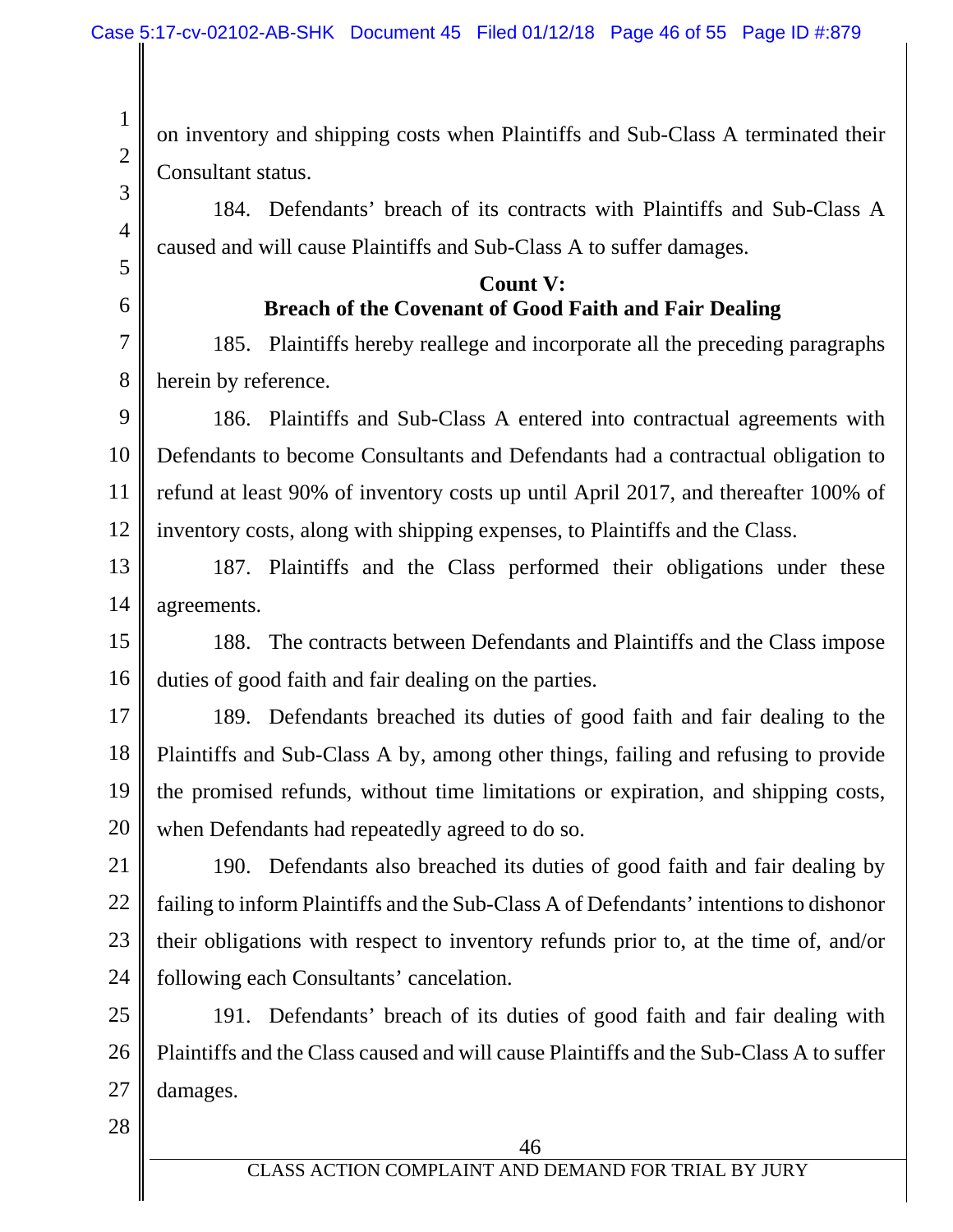2

3

4

5

6

7

27

28

## **Count VI: Conversion**

192. Plaintiffs hereby reallege and incorporate all the preceding paragraphs herein by reference.

193. Plaintiffs and the Class became Consultants for Defendants and purchased inventory at wholesale from Defendants with the purpose of reselling those items to direct customers.

8 9 10 194. Plaintiffs and Sub-Class A returned, or attempted to return inventory, when closing out their businesses and/or otherwise required replacement or refund of their respective inventories.

11 12 13 195. Upon receipt of the Consultants inventory sent to Defendants for a refund, Defendants unilaterally determine if a refund will be issued to Plaintiffs and the Class.

14 15 16 196. When Defendants determine that no refund will be issued, Defendants do not return the non-refundable inventory to Plaintiffs and Sub-Class A. Rather, Defendants donate or dispose of the clothing items as it deems appropriate.

17 18 19 197. Defendants' actions are not subject to any type of appeal process. Rather, Plaintiffs and Sub-Class A are simply deprived of their investment without recourse.

20 21 22 23 24 198. In addition to being deprived the promised 100% refund policy and shipping costs, Plaintiffs and Sub-Class A have been and continue to be deprived of their investment and inventory when Defendants failed to either refund the wholesale purchase price to Plaintiffs and Sub-Class A and/or failed and refused to give Plaintiffs and the Class back the items they attempt/attempted to return.

25 26 199. Defendants' actions and inactions constitute conversion of Plaintiffs' and the Sub-Class A's financial investment, *i.e.*, the inventory they purchased.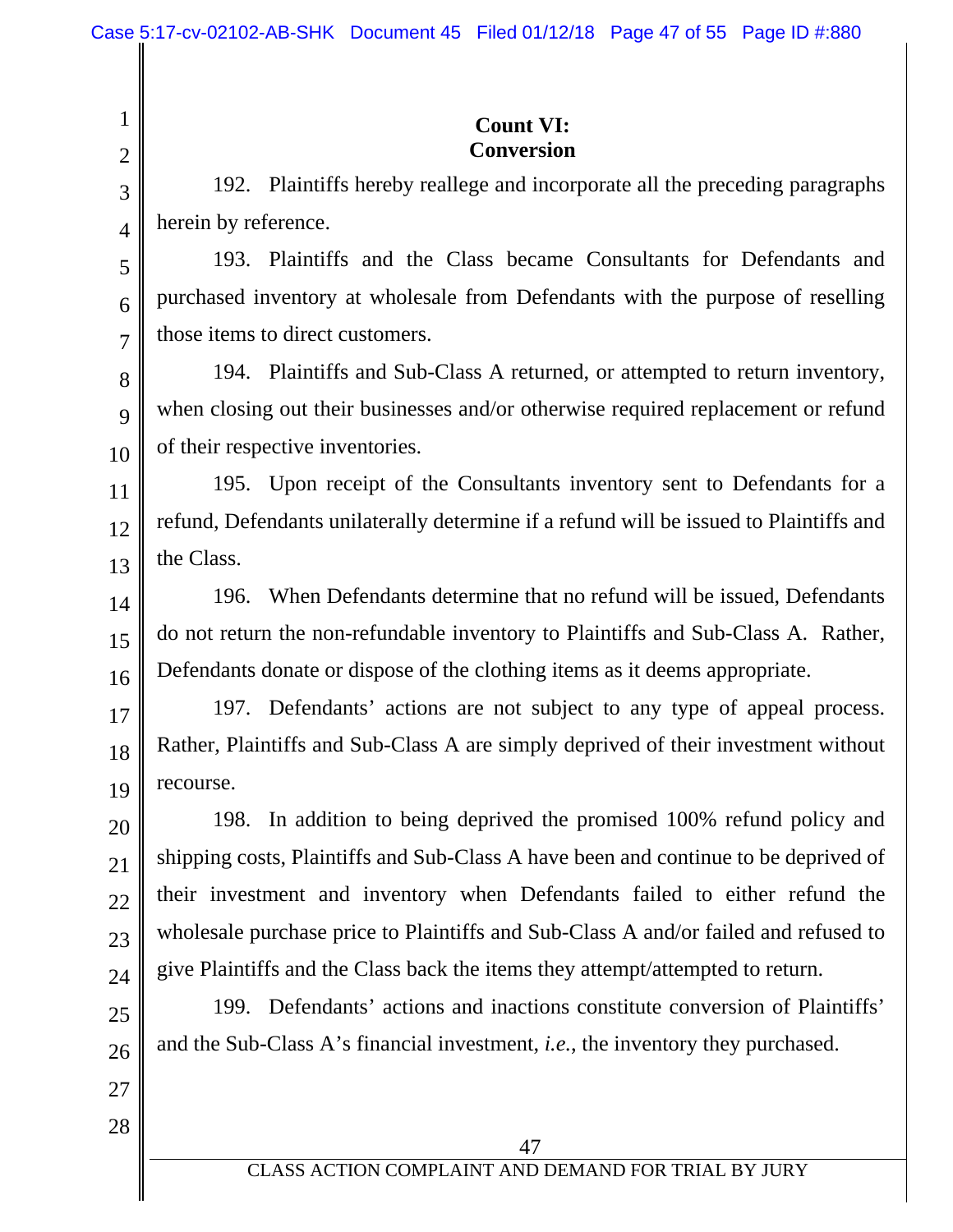2

3

4

5

6

7

8

9

10

11

12

13

14

15

16

17

18

20

21

22

23

24

25

26

27

28

200. Defendants continue to retain Plaintiffs' and Sub-Class A's investment and exercise control over that inventory for their own use and to Plaintiffs' and Sub-Class A's detriment.

201. Defendants' continued retention of Plaintiffs' and Sub-Class A's inventory constitutes an unjust benefit to Defendants at Plaintiffs' and the Class' expense.

#### **COUNT VII:**

# **Endless Chain Scheme: California Penal Code §327 and Section 1689.2 of the California Civil Code**

202. Plaintiffs reallege and incorporate by reference all of the other allegations as if set forth herein.

203. Section 1689.2 of the California Civil Code provides: A participant in an endless chain scheme, as defined in Section 327 of the Penal Code, may rescind the contract upon which the scheme is based, and may recover all consideration paid pursuant to the scheme, less any amounts paid or consideration provided to the participant pursuant to the scheme.

204. Defendants are operating LuLaRoe as an illegal endless chain scheme in violation of California law.

19 205. Plaintiffs and the Class have suffered an injury in fact and have lost money or property because of Defendants' operation of LuLaRoe as an endless chain, business acts, omissions, and practices.

206. Plaintiffs and the Class are entitled to:

(a) Rescind the contract upon which the scheme is based and recover all consideration paid under the scheme, less any amounts paid or consideration provided to the participant under the scheme;

(b) Restitution, compensatory and consequential damages (where not inconsistent with their request for rescission or restitution); and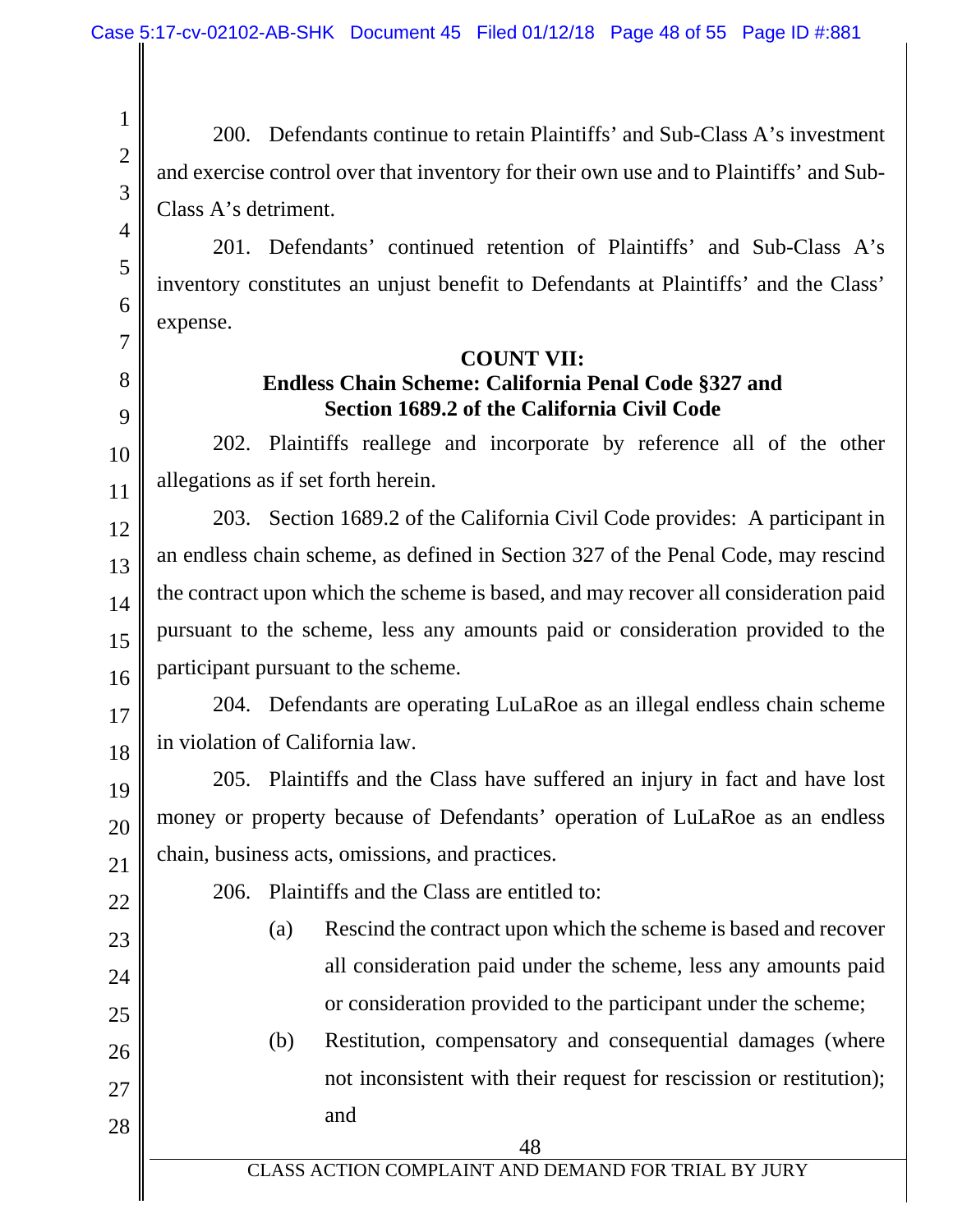1

3

4

5

(c) Attorneys' fees, costs, and pre- and post-judgment interest.

# **COUNT VIII:**

# **The California Seller Assisted Marketing Plan Act §§ 1812.200,** *et seq.*

207. Plaintiffs reallege and incorporate by reference all of the other allegations as if set forth herein.

6 7 8 9 10 11 12 13 208. The LuLaRoe seller assisted marketing plan meets the definitions of a "seller assisted marketing plan" under the California Seller Assisted Marketing Plan Act, Cal. Civ. Code §§ 1812.200, *et seq.* and did not qualify for any exemptions thereunder. Specifically, the LuLaRoe seller assisted marketing plan involved Defendants' sale or lease of product, equipment, supplies, and services for initial payment exceeding \$500 to the Plaintiffs and the Class in connection with or incidental to beginning, maintaining, or operating their respective LuLaRoe businesses.

14 15 16 209. From within California, Defendants individually and by and through their agents advertised and otherwise solicited the purchase or lease of product, equipment, supplies, and services to the Plaintiffs and the Class as alleged above.

17 18 19 20 21 210. Defendants, individually and through its/their agents represented that: (1) Plaintiffs and the Class were likely to earn an amount in excess of the initial payment; (2) there is a market for LuLaRoe products that were purchased by the Plaintiffs and the Class; and (3) LuLaRoe would, in whole or in part, buy back or is likely to buy back the LuLaRoe product initially sold to the Plaintiffs and the Class.

22 23 24 25 211. Defendants also represented or implied that they have sold the LuLaRoe seller assisted marketing plan to at least five other individuals in the previous 24 months, and intend to sell the LuLaRoe seller assisted marketing plan to at least five individuals in the next 12 months.

26 27 212. Defendants are sellers of "Seller Assisted Marketing Plans", as defined in Cal. Civ. Code § 1812.201(d).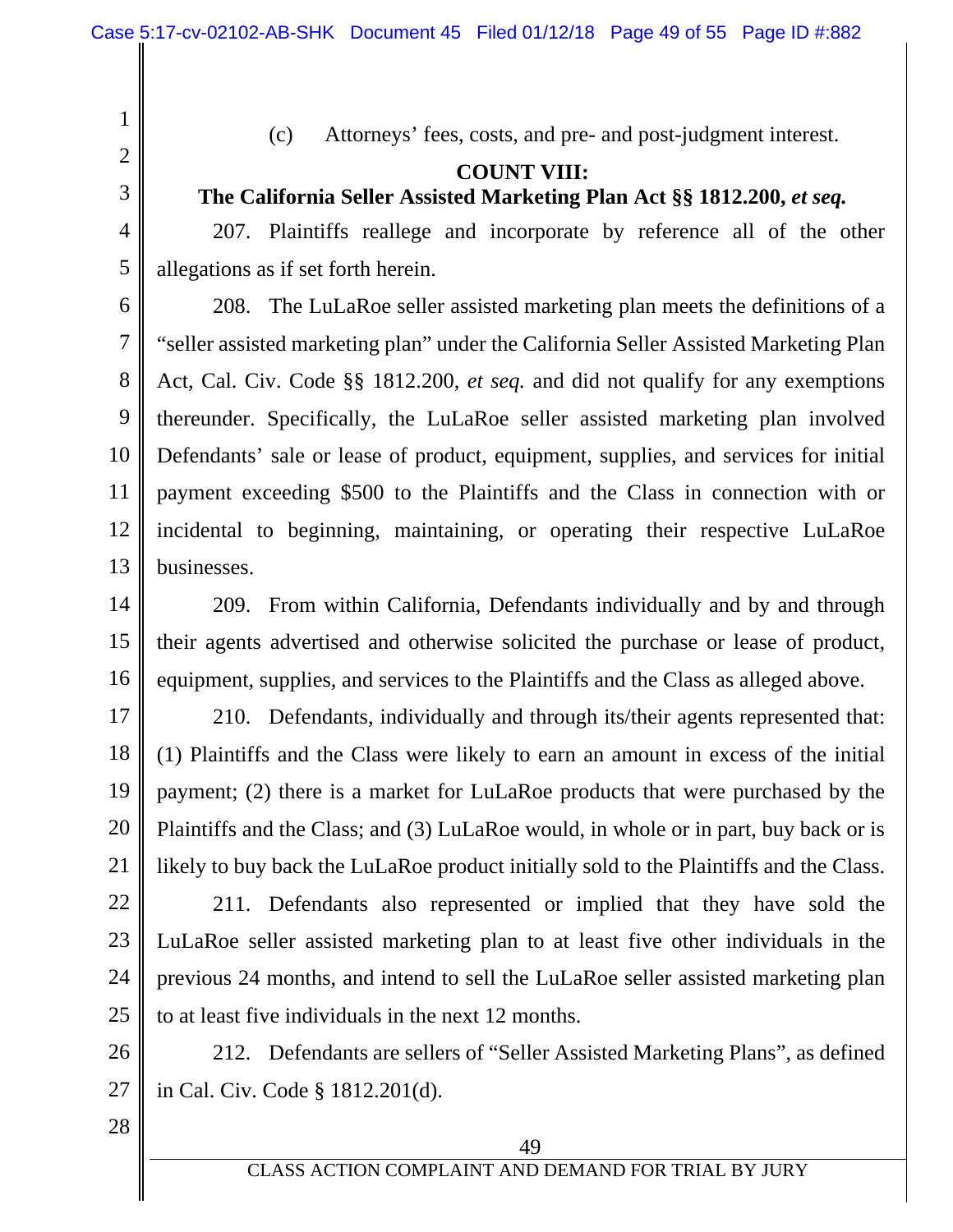213. The Defendants did not provide the Plaintiffs or the Class a "Disclosure Document or an Information Sheet" as required by Cal. Civ. Code §§ 1812.205 and 1812.206. Furthermore, the LuLaRoe business opportunity contracts did not meet the substantive requirements of Cal. Civ. Code § 1812.209. Nor was the LuLaRoe seller assisted marketing plan registered as required by Cal. Civ. Code § 1812.203.

214. As more fully alleged above, Defendants, individually and through their agents, made earnings and market representations to the Plaintiffs and the Class without the substantiating data or disclosures required by Cal. Civ. Code § 1812.204. The representations were fraudulent in violation of Cal. Civ. Code §§ 1812.201 and 1812.204.

215. Defendants' sale of an unregistered "Seller Assisted Marketing Plan" from the state of California entitles the Plaintiffs and the Class to their actual damages, attorneys' fees, rescission of the agreements at issue, and punitive damages pursuant to Cal. Civ. Code §§ 1812.215 and 1812.218.

216. Defendants' disclosure violations entitle Plaintiffs and the Class to their actual damages, attorneys' fees, rescission of the agreements at issue, and punitive damages pursuant to Cal. Civ. Code §§ 1812.215 and 1812.218.

217. Defendants' anti-fraud violations entitle the Plaintiffs and the Class to recover their damages pursuant to Cal. Civ. Code §§ 1812.215 and 1812.218.

#### **PRAYER FOR RELIEF**

**WHEREFORE**, Plaintiffs, individually and on behalf of the Class, pray for judgment against Defendants as follows:

24

1

2

3

4

5

6

7

8

9

10

11

12

13

14

15

16

17

18

19

20

21

22

23

25 26

action with the named Plaintiffs appointed as the Class Representatives; (b) For the attorneys appearing on the above-caption to be named Class counsel;

(a) That the Court determine that this action may be maintained as a class

28

27

CLASS ACTION COMPLAINT AND DEMAND FOR TRIAL BY JURY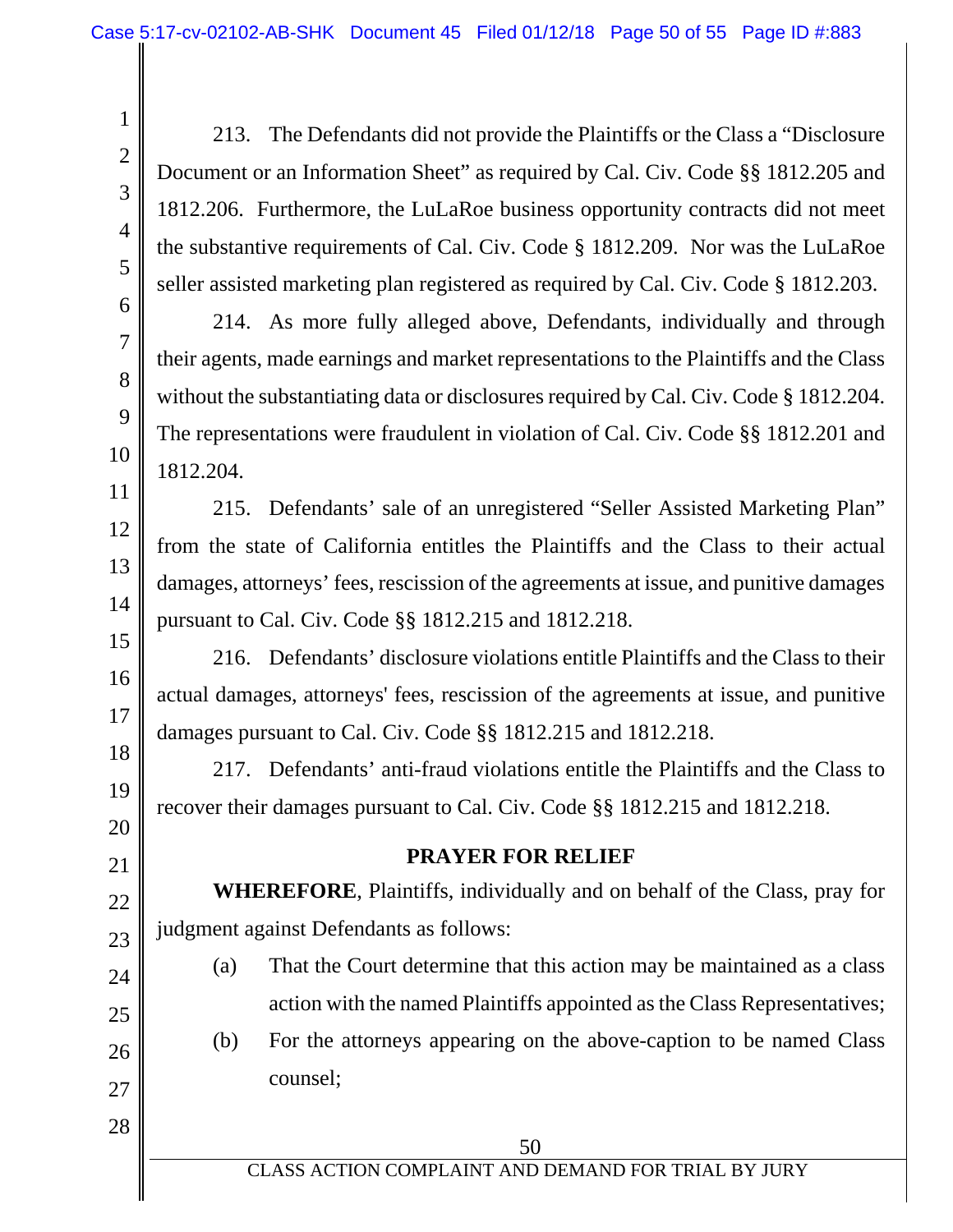| $\mathbf{1}$<br>$\overline{2}$ | (c)                          | For nominal, actual, and compensatory damages, according to proof at<br>trial;                                                                                                                                       |
|--------------------------------|------------------------------|----------------------------------------------------------------------------------------------------------------------------------------------------------------------------------------------------------------------|
| 3<br>$\overline{4}$            | (d)                          | For restitution of all monies, expenses, and costs due to Plaintiffs and<br>the Class;                                                                                                                               |
| 5<br>6<br>$\overline{7}$       | (e)                          | For disgorged profits from the unlawful and unfair business practices<br>in violation of Business & Professions Code §§ 17200, et seq., §§<br>17500, et seq., and California's Seller Assisted Marketing Plan Act §§ |
| 8<br>9<br>10                   | (f)                          | 1812.200, et seq.<br>Reasonable attorneys' fees and costs under California Code of Civil<br>Procedure § 1021.5, Civil Code § 1689.2, Civil Code § 1812.218,                                                          |
| 11<br>12<br>13                 |                              | California's Seller Assisted Marketing Plan Act §§ 1812.200, et seq.<br>and as otherwise by law.                                                                                                                     |
| 14<br>15                       | (g)                          | For equitable relief pursuant to Business & Prof Code §§ 17500, et seq.,<br>and as otherwise allowed by law;                                                                                                         |
| 16<br>17                       | (h)                          | A declaration invalidating the agreements the Plaintiffs and the Class<br>entered into with the Defendants found to be unconscionable, illegal,<br>and void as a matter of public policy;                            |
| 18<br>19                       | (i)                          | For punitive damages against each Defendant;                                                                                                                                                                         |
| 20<br>21                       | (j)<br>(k)                   | For declaratory relief as deemed proper;<br>For pre-judgment and post-judgment interest to the extent allowable by<br>law; and                                                                                       |
| 22<br>23<br>24                 | $\left( \frac{1}{2} \right)$ | For such other and further relief as the Court deems just and proper.                                                                                                                                                |
| 25<br>26                       |                              |                                                                                                                                                                                                                      |
| 27<br>28                       |                              | 51                                                                                                                                                                                                                   |
|                                |                              | CLASS ACTION COMPLAINT AND DEMAND FOR TRIAL BY JURY                                                                                                                                                                  |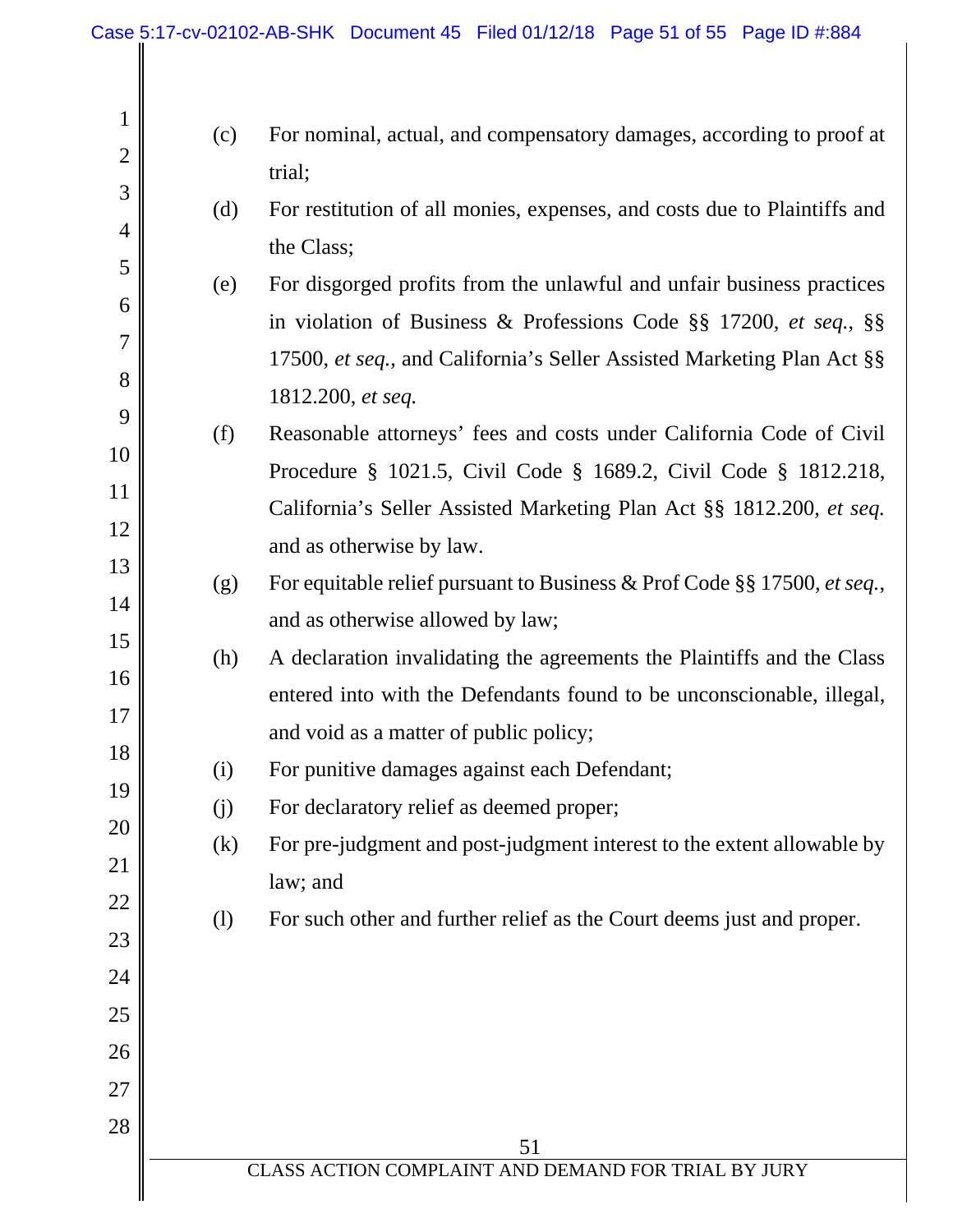| <b>DEMAND FOR JURY TRIAL</b>                                                   |  |
|--------------------------------------------------------------------------------|--|
|                                                                                |  |
| Plaintiffs, on behalf of themselves and the Class, demand trial by jury on all |  |
| issues so triable.                                                             |  |
| RESPECTFULLY SUBMITTED,                                                        |  |
| By: /s/ Kelly M. Purcaro                                                       |  |
| <b>COHN LIFLAND PEARLMAN</b><br>Date: January 12, 2018                         |  |
| <b>HERRMANN &amp; KNOPF LLP</b>                                                |  |
| Kelly M. Purcaro (Admitted Pro Hac Vice)<br>kmp@njlawfirm.com                  |  |
| Matthew F. Gately (Admitted Pro Hac Vice)                                      |  |
| mfg@njlawfirm.com<br>Peter S. Pearlman (Admitted Pro Hac Vice)                 |  |
| psp@njlawfirm.com                                                              |  |
| Park 80 West - Plaza One                                                       |  |
| 250 Pehle Avenue, Suite 401                                                    |  |
| Saddle Brook, New Jersey 07663<br>Tel.: (201) 845-9600                         |  |
| Fax: (201) 845-9423                                                            |  |
|                                                                                |  |
| <b>GLANCY PRONGAY AND MURRAY</b><br><b>LLP</b>                                 |  |
| Marc L. Godino (182689)                                                        |  |
| mgodino@glancylaw.com                                                          |  |
| Kara M. Wolke (241521)                                                         |  |
| kwolke@glancylaw.com<br>Mark Samuel Greenstone (199606)                        |  |
| Mgreenstone@glancylaw.com                                                      |  |
| 1925 Century Park East-Suite 2100                                              |  |
| Los Angeles, CA 90067<br>Tel.: (310) 201-9150                                  |  |
| Fax: (310) 201-9160                                                            |  |
|                                                                                |  |
|                                                                                |  |
|                                                                                |  |
|                                                                                |  |
| 52<br>CLASS ACTION COMPLAINT AND DEMAND FOR TRIAL BY JURY                      |  |
|                                                                                |  |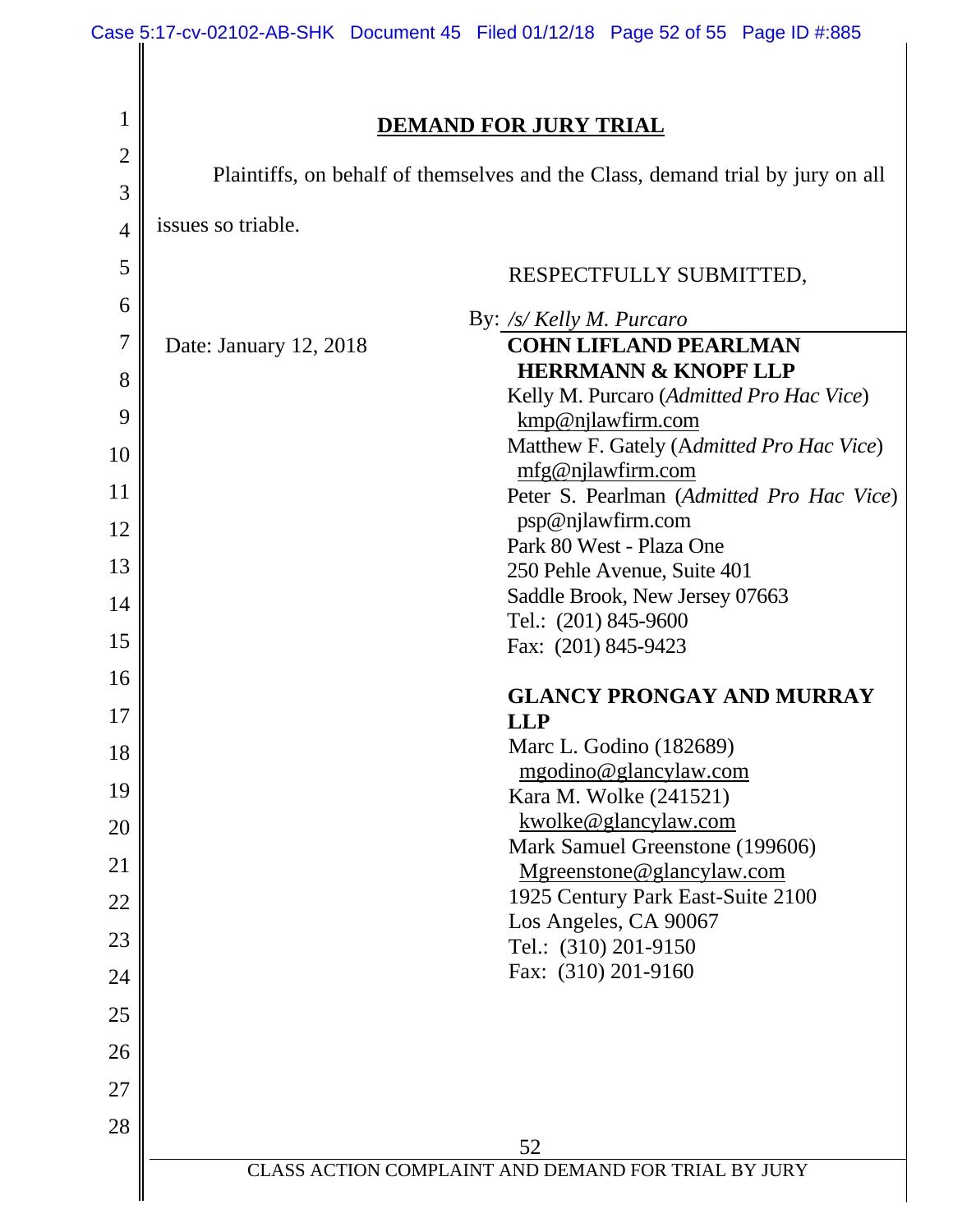| 1              | <b>LAW OFFICES OF</b>                                          |
|----------------|----------------------------------------------------------------|
| $\overline{2}$ | <b>CLAYEO C. ARNOLD APLC</b>                                   |
| 3              | Joshua H. Watson                                               |
|                | jwatson@justice4you.com<br>111 West Ocean Boulevard, 4th Floor |
| $\overline{4}$ | Long Beach, CA 90802                                           |
| 5              | Tel.: (562) 516-8270                                           |
| 6              | Fax: (916) 924-1829                                            |
| 7              | <b>LAW OFFICES OF ALEXANDER M.</b>                             |
| 8              | <b>SCHACK</b>                                                  |
| 9              | Alexander Schack (SBN 99126)                                   |
|                | AlexSchack@amslawoffice.com<br>Natash N. Serino (SBN 284711)   |
| 10             | natashaserino@amslawoffice.com                                 |
| 11             | Shannon F. Nocon                                               |
| 12             | shannonnocon@amslawoffice.com                                  |
| 13             | 16870 West Bernardo Drive, Suite 400                           |
|                | San Diego, CA 92197<br>Tel.: (858) 485-6535                    |
| 14             | Fax: (858) 485-0608                                            |
| 15             |                                                                |
| 16             | <b>LAW OFFICES OF JOSHUA B. KONS</b>                           |
| 17             | Joshua B. Kons (SBN 244977)                                    |
| 18             | joshuakons@konslaw.com<br>939 West North Avenue, Suite 750     |
|                | Chicago, IL 60642                                              |
| 19             | Tel.: (312) 757-2272                                           |
| 20             | Fax: (312) 757-2273                                            |
| 21             | <b>HAEGGQUIST &amp; ECK, LLP</b>                               |
| 22             | Amber L. Eck (177882)                                          |
| 23             | ambere@haelaw.com                                              |
| 24             | Aaron M. Olsen (259923)<br>aarono@haelaw.com                   |
|                | 225 Broadway, Suite 2050                                       |
| 25             | San Diego, CA 92101                                            |
| 26             | Tel.: (619) 342-8000                                           |
| 27             | Fax: (619) 342-7878                                            |
| 28             |                                                                |
|                | 53                                                             |
|                | CLASS ACTION COMPLAINT AND DEMAND FOR TRIAL BY JURY            |
|                |                                                                |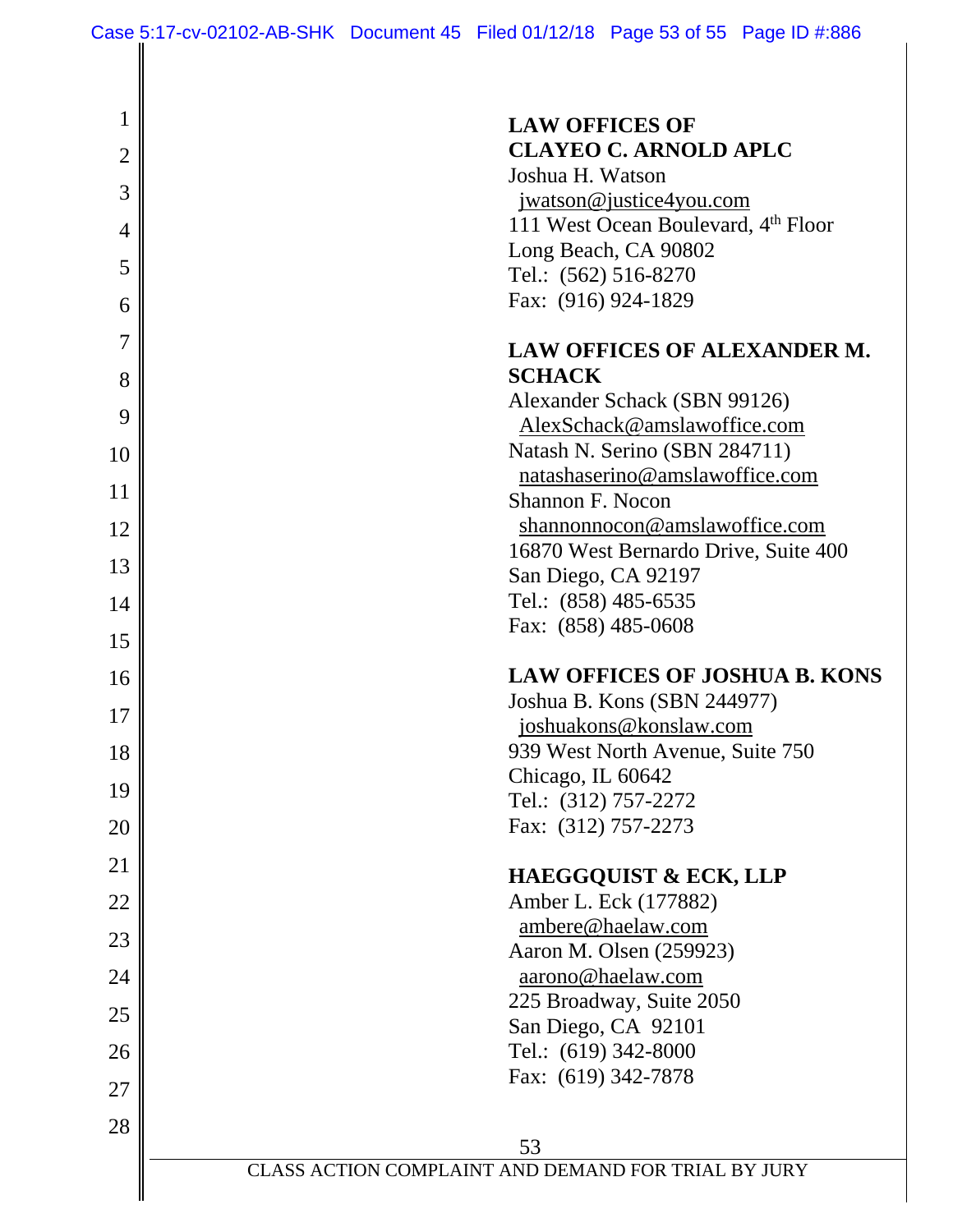| 1              | TAUS, CEBULASH & LANDAU, LLP                                  |
|----------------|---------------------------------------------------------------|
| $\overline{2}$ | Kevin Landau                                                  |
| 3              | klandau@tcllaw.com                                            |
|                | 80 Maiden Lane-Suite 1204<br>New York, NY 10038               |
| $\overline{4}$ | Tel.: (646) 873-7654                                          |
| 5              | Fax: (212) 931-0703                                           |
| 6              |                                                               |
| 7              | <b>KOHN SWIFT AND GRAF PC</b><br>Johnathan Shub               |
| 8              | jshub@kohnswift.com                                           |
| 9              | One South Broad Street-Suite 2100                             |
|                | Philadelphia, PA 19107                                        |
| 10             | Tel.: (215) 238-170<br>Fax: (215) 238-1968                    |
| 11             |                                                               |
| 12             | <b>MORGAN AND MORGAN</b>                                      |
| 13             | <b>COMPLEX LITIGATION GROUP</b><br>John A. Yanchunis          |
| 14             | JYanchunis@ForThePeople.com                                   |
|                | Marcio W. Valladares                                          |
| 15             | MValladares@forthepeople.com                                  |
| 16             | 201 North Franklin Street - 7 <sup>th</sup> Floor             |
| 17             | Tampa, FL 33602-3644<br>Tel.: (813) 275-5272 / (813) 223-5505 |
| 18             | Fax: (813) 223-5402                                           |
| 19             |                                                               |
|                | EDELSON AND ASSOCIATES LLC                                    |
| 20             | Marc H. Edelson<br>medelson@edelson-law.com                   |
| 21             | 3 Terry Drive-Suite 205                                       |
| 22             | Newton, PA 18940                                              |
| 23             | Tel.: (215) 867-2399                                          |
| 24             | Fax: (267) 685-06776                                          |
| 25             |                                                               |
|                |                                                               |
| 26             |                                                               |
| 27             |                                                               |
| 28             |                                                               |
|                | 54<br>CLASS ACTION COMPLAINT AND DEMAND FOR TRIAL BY JURY     |
|                |                                                               |